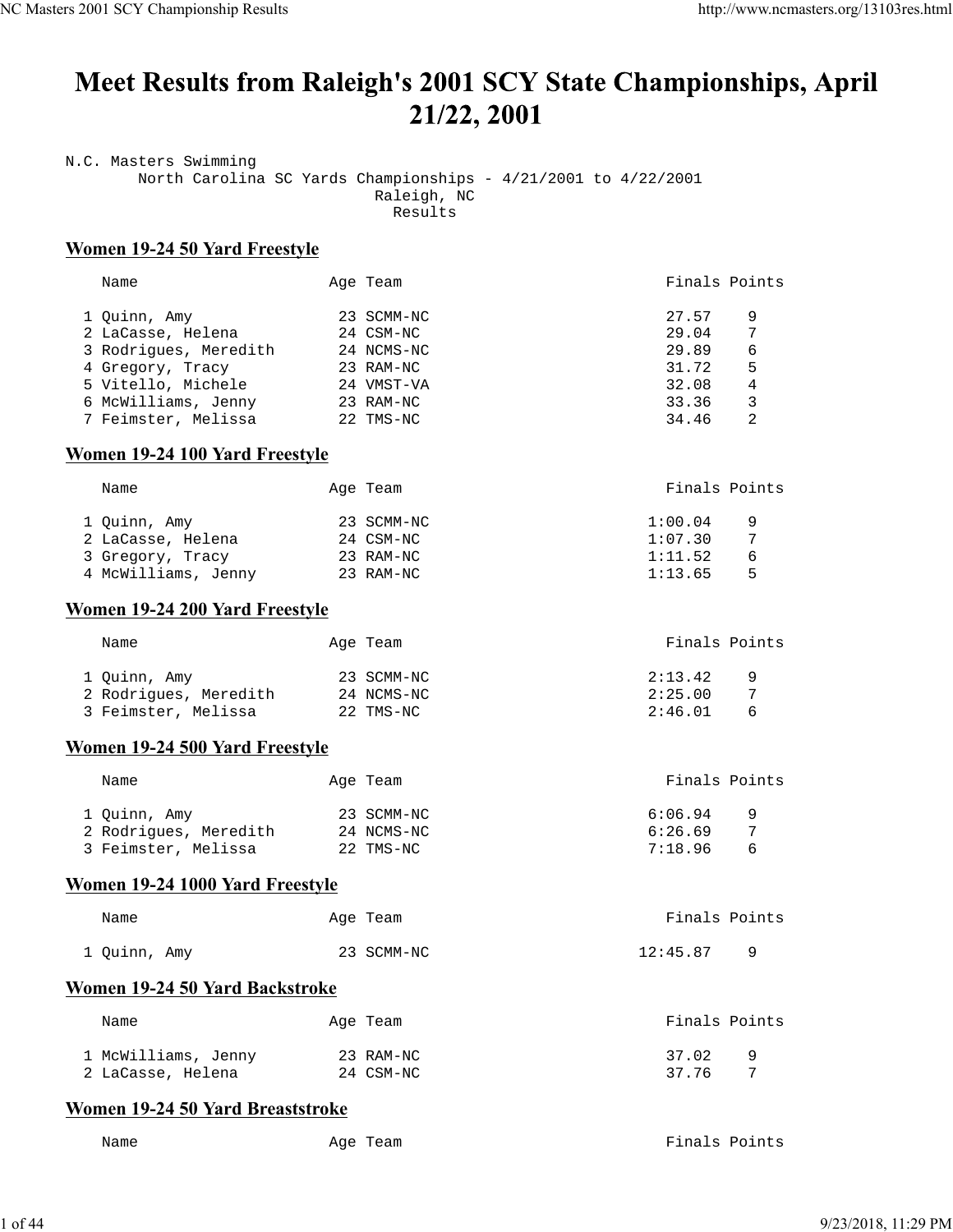| 1 Gregory, Tracy<br>2 LaCasse, Helena  | 23 RAM-NC<br>24 CSM-NC  | 38.37<br>39.15     | 9<br>7            |
|----------------------------------------|-------------------------|--------------------|-------------------|
| 3 Feimster, Melissa                    | 22 TMS-NC               | 45.13              | 6                 |
| Women 19-24 100 Yard Breaststroke      |                         |                    |                   |
| Name                                   | Age Team                |                    | Finals Points     |
| 1 Gregory, Tracy<br>2 Vitello, Michele | 23 RAM-NC<br>24 VMST-VA | 1:27.04<br>1:36.14 | 9<br>7            |
| <b>Women 19-24 50 Yard Butterfly</b>   |                         |                    |                   |
|                                        |                         |                    |                   |
| Name                                   | Age Team                |                    | Finals Points     |
| 1 McWilliams, Jenny                    | 23 RAM-NC               | 32.73              | 9                 |
| 2 LaCasse, Helena                      | 24 CSM-NC               | 32.98              | 7                 |
| 3 Vitello, Michele                     | 24 VMST-VA              | 35.78              | 6                 |
| <b>Women 19-24 100 Yard IM</b>         |                         |                    |                   |
| Name                                   | Age Team                |                    | Finals Points     |
| 1 LaCasse, Helena                      | 24 CSM-NC               | 1:15.48            | 9                 |
| 2 McWilliams, Jenny                    | 23 RAM-NC               | 1:19.57            | 7                 |
| 3 Vitello, Michele                     | 24 VMST-VA              | 1:23.24            | 6                 |
| Women 25-29 50 Yard Freestyle          |                         |                    |                   |
| Name                                   | Age Team                |                    | Finals Points     |
| 1 Mancini, Jennifer                    | 25 RAM-NC               | 24.67              | 9                 |
| 2 Reves, Betsy                         | 25 MGCM                 | 27.67              | 7                 |
| 3 Fairlee, Susan                       | 26 RAM-NC               | 28.08              | 6                 |
| 4 Hall, Virginia                       | 28 NCAM-NC              | 28.32              | 5                 |
| 5 Tone, Stacey                         | 28 CSM-NC               | 28.78              | 4                 |
| 6 Karunungan, Maria                    | 27 DYNA-GA              | 30.19              | 3                 |
| 7 Natunewicz, Cecily                   | 27 SCMM-NC              | 32.03              | 2<br>$\mathbf{1}$ |
| 8 Shahboz, Joyce<br>9 Doan, Kelly      | 29 VMST-VA<br>29 RAM-NC | 32.37<br>37.62     |                   |
|                                        |                         |                    |                   |
| Women 25-29 100 Yard Freestyle         |                         |                    |                   |
| Name                                   | Age Team                |                    | Finals Points     |

| wame                 | AYC LCAIN  | $\pm$ 1164 + $\pm$ 0 + 0 + 116 + 1 |   |
|----------------------|------------|------------------------------------|---|
| 1 Mancini, Jennifer  | 25 RAM-NC  | 53.81                              | 9 |
| 2 Sullivan, Liz      | 27 NCAM-NC | 56.77                              | 7 |
| 3 Riley, Jennifer    | 28 RAM-NC  | 59.28                              | 6 |
| 4 Reves, Betsy       | 25 MGCM    | 59.71                              | 5 |
| 5 Hall, Virginia     | 28 NCAM-NC | 1:01.82                            | 4 |
| 6 Fairlee, Susan     | 26 RAM-NC  | 1:03.80                            | 3 |
| 7 Dyble, Juli        | 25 SCMM-NC | 1:08.94                            | 2 |
| 8 Karunungan, Maria  | 27 DYNA-GA | 1:09.23                            |   |
| 9 Natunewicz, Cecily | 27 SCMM-NC | 1:11.19                            |   |
|                      |            |                                    |   |

# **Women 25-29 200 Yard Freestyle**

| Name                | Age Team   | Finals Points |   |
|---------------------|------------|---------------|---|
| 1 Sullivan, Liz     | 27 NCAM-NC | 1:59.40       | 9 |
| 2 Mancini, Jennifer | 25 RAM-NC  | 2:00.94       | 7 |
| 3 Riley, Jennifer   | 28 RAM-NC  | 2:10.32       | 6 |
| 4 Reves, Betsy      | 25 MGCM    | 2:11.67       | 5 |
| 5 Hall, Virginia    | 28 NCAM-NC | 2:17.44       | 4 |
| 6 Glossop, Amanda   | 25 CSM-NC  | 2:24.10       |   |
|                     |            |               |   |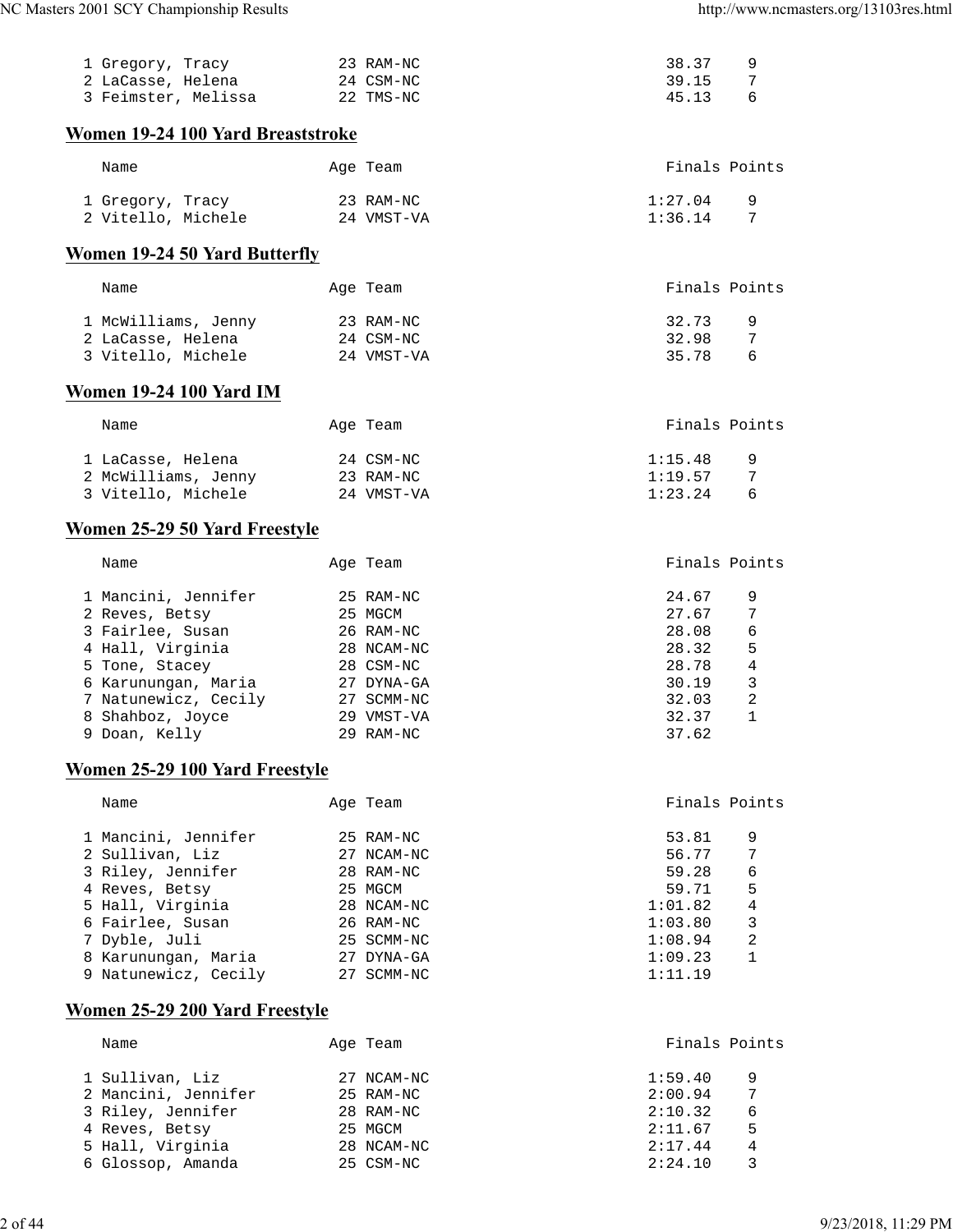| 7 Karunungan, Maria         27 DYNA-GA |            | 2:29.38  | 2             |
|----------------------------------------|------------|----------|---------------|
| Women 25-29 500 Yard Freestyle         |            |          |               |
| Name                                   | Age Team   |          | Finals Points |
| 1 Sullivan, Liz                        | 27 NCAM-NC | 5:21.94  | 9             |
| 2 Romash, Manon                        | 25 VMST-VA | 5:53.82  | 7             |
| 3 Hall, Virginia                       | 28 NCAM-NC | 6:12.86  | 6             |
| Women 25-29 1000 Yard Freestyle        |            |          |               |
|                                        |            |          |               |
| Name                                   | Age Team   |          | Finals Points |
| 1 Sullivan, Liz                        | 27 NCAM-NC | 10:58.07 | 9             |
| 2 Riley, Jennifer                      | 28 RAM-NC  | 12:43.79 | 7             |
| 3 Hall, Virginia                       | 28 NCAM-NC | 13:10.84 | 6             |
| Women 25-29 50 Yard Backstroke         |            |          |               |
| Name                                   | Age Team   |          | Finals Points |
|                                        |            |          |               |
| 1 Tello, Adrienne                      | 26 RAM-NC  | 32.04    | 9             |
| 2 Reves, Betsy                         | 25 MGCM    | 34.34    | 7             |
| 3 Hall, Virginia                       | 28 NCAM-NC | 36.64    | 6             |
| 4 Natunewicz, Cecily                   | 27 SCMM-NC | 40.51    | 5             |
| Women 25-29 100 Yard Backstroke        |            |          |               |
| Name                                   | Age Team   |          | Finals Points |
| 1 Sullivan, Liz                        | 27 NCAM-NC | 1:02.10  | 9             |
| 2 DeMilia, Mary                        | 29 RAM-NC  | 1:09.59  | 7             |
| 3 Tello, Adrienne                      | 26 RAM-NC  | 1:11.79  | 6             |
| 4 Hall, Virginia                       | 28 NCAM-NC | 1:16.20  | 5             |
| 5 Karunungan, Maria                    | 27 DYNA-GA | 1:17.31  | 4             |
| 6 Reves, Betsy                         | 25 MGCM    | 1:17.84  | 3             |
| 7 Natunewicz, Cecily                   | 27 SCMM-NC | 1:26.03  | 2             |
| Women 25-29 200 Yard Backstroke        |            |          |               |
| Name                                   | Age Team   |          | Finals Points |
| 1 Sullivan, Liz                        | 27 NCAM-NC | 2:11.67  | 9             |
| Women 25-29 50 Yard Breaststroke       |            |          |               |
| Name                                   | Age Team   |          | Finals Points |
|                                        |            |          |               |
| 1 Tone, Stacey                         | 28 CSM-NC  | 36.77    | 9             |
| 2 Karunungan, Maria                    | 27 DYNA-GA | 37.95    | 7             |
| 3 Fairlee, Susan                       | 26 RAM-NC  | 38.00    | 6             |
| 4 Dyble, Juli                          | 25 SCMM-NC | 38.64    | 5             |
| 5 Reves, Betsy                         | 25 MGCM    | 40.80    | 4             |
| 6 Natunewicz, Cecily                   | 27 SCMM-NC | 43.08    | 3             |
| 7 Shahboz, Joyce                       | 29 VMST-VA | 44.44    | 2             |
| 8 Doan, Kelly                          | 29 RAM-NC  | 48.58    | 1             |
| Women 25-29 100 Yard Breaststroke      |            |          |               |
| Name                                   | Age Team   |          | Finals Points |
| 1 DeMilia, Mary                        | 29 RAM-NC  | 1:13.58  | 9             |
| 2 Frawley, Tabitha                     | 27 VMST-VA | 1:14.35  | 7             |
| 3 Karunungan, Maria                    | 27 DYNA-GA | 1:22.00  | 6             |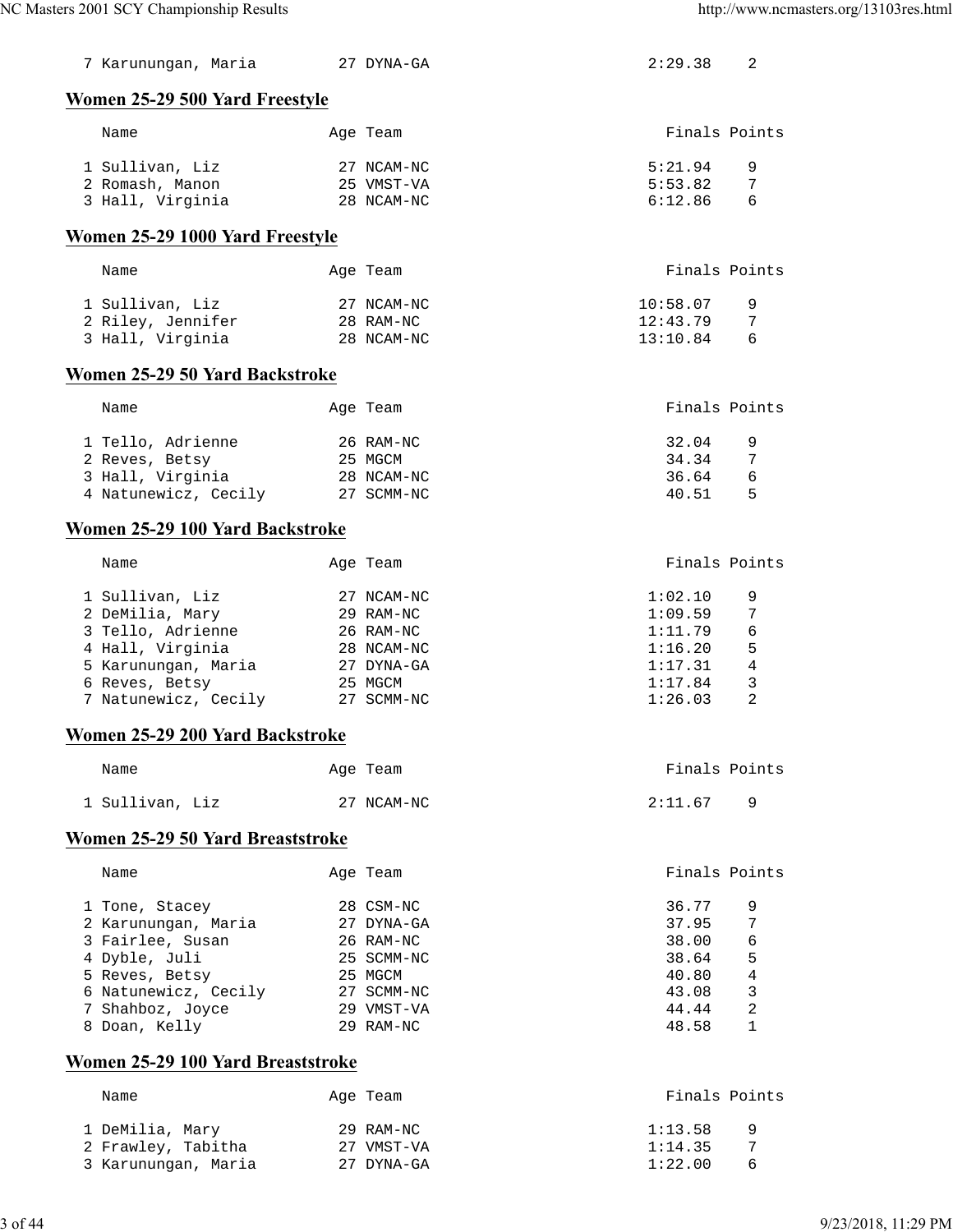| 4 Fairlee. Susan | 26 RAM-NC  | 1:22.85<br>- 5            |
|------------------|------------|---------------------------|
| 5 Dyble, Juli    | 25 SCMM-NC | 1:23.67<br>$\overline{4}$ |
| 6 Romash, Manon  | 25 VMST-VA | - 3<br>1:24.04            |

## **Women 25-29 200 Yard Breaststroke**

| Name                | Age Team   | Finals Points  |
|---------------------|------------|----------------|
| 1 Frawley, Tabitha  | 27 VMST-VA | 2:41.48<br>- 9 |
| 2 Karunungan, Maria | 27 DYNA-GA | 2:58.16        |
| 3 Dyble, Juli       | 25 SCMM-NC | 2:59.16<br>6   |

### **Women 25-29 50 Yard Butterfly**

| Name                 |    | Age Team   | Finals Points |   |
|----------------------|----|------------|---------------|---|
| 1 Sullivan, Liz      |    | 27 NCAM-NC | 28.10         | 9 |
| 2 DeMilia, Mary      |    | 29 RAM-NC  | 28.37         | 7 |
| 3 Frawley, Tabitha   |    | 27 VMST-VA | 30.12         | 6 |
| 4 Glossop, Amanda    |    | 25 CSM-NC  | 31.35         | 5 |
| 5 Fairlee, Susan     |    | 26 RAM-NC  | 32.93         | 4 |
| 6 Reves, Betsy       |    | 25 MGCM    | 33.01         | 3 |
| 7 Hall, Virginia     |    | 28 NCAM-NC | 33.91         | 2 |
| 8 Natunewicz, Cecily | 27 | SCMM-NC    | 38.93         |   |
|                      |    |            |               |   |

## **Women 25-29 100 Yard Butterfly**

| Name               | Age Team   | Finals Points       |
|--------------------|------------|---------------------|
| 1 DeMilia, Mary    | 29 RAM-NC  | 1:03.23<br><u>g</u> |
| 2 Frawley, Tabitha | 27 VMST-VA | 1:08.05             |
| 3 Romash, Manon    | 25 VMST-VA | 1:10.38<br>- 6      |

### **Women 25-29 200 Yard Butterfly**

| Name                                  | Age Team                |                    | Finals Points |
|---------------------------------------|-------------------------|--------------------|---------------|
| 1 DeMilia, Mary<br>2 Frawley, Tabitha | 29 RAM-NC<br>27 VMST-VA | 2:28.54<br>2:36.26 | <u>g</u>      |

## **Women 25-29 100 Yard IM**

| Name                 | Age Team   | Finals Points |   |
|----------------------|------------|---------------|---|
| 1 Mancini, Jennifer  | 25 RAM-NC  | 1:02.35       | 9 |
| 2 Sullivan, Liz      | 27 NCAM-NC | 1:02.59       | 7 |
| 3 Romash, Manon      | 25 VMST-VA | 1:12.62       | 6 |
| 4 Reves, Betsy       | 25 MGCM    | 1:12.71       | 5 |
| 5 Hall, Virginia     | 28 NCAM-NC | 1:14.01       | 4 |
| 6 Karunungan, Maria  | 27 DYNA-GA | 1:14.47       | 3 |
| 7 Glossop, Amanda    | 25 CSM-NC  | 1:15.02       | 2 |
| 8 Dyble, Juli        | 25 SCMM-NC | 1:19.51       |   |
| 9 Natunewicz, Cecily | 27 SCMM-NC | 1:23.31       |   |
| -- Doan, Kelly       | 29 RAM-NC  | DO            |   |

## **Women 25-29 200 Yard IM**

| Name               | Age Team   | Finals Points |
|--------------------|------------|---------------|
| 1 Sullivan, Liz    | 27 NCAM-NC | 2:12.58<br>9  |
| 2 Frawley, Tabitha | 27 VMST-VA | 7<br>2:24.43  |
| 3 Romash, Manon    | 25 VMST-VA | 2:29.60<br>6  |
| 4 Reves, Betsy     | 25 MGCM    | 5<br>2:35.02  |
| 5 Glossop, Amanda  | 25 CSM-NC  | 2:42.75<br>4  |
| 6 Hall, Virginia   | 28 NCAM-NC | 3<br>2:43.17  |
|                    |            |               |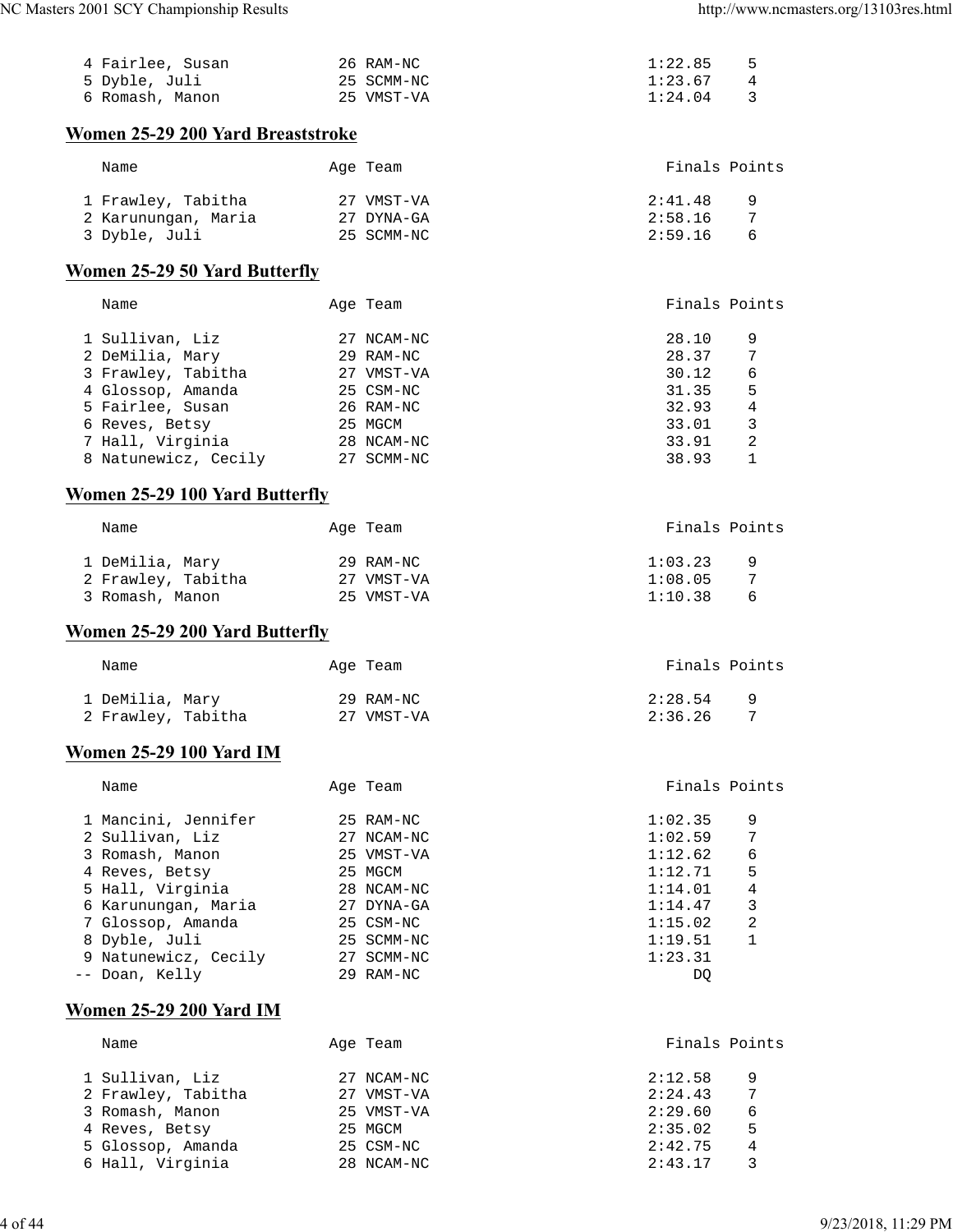| 7 Karunungan, Maria  | 27 DYNA-GA | 2:47.84 |
|----------------------|------------|---------|
| 8 Dyble, Juli        | 25 SCMM-NC | 2:52.74 |
| 9 Natunewicz, Cecily | 27 SCMM-NC | 3:07.51 |
|                      |            |         |

## **Women 25-29 400 Yard IM**

| Name                | Age Team   | Finals Points       |
|---------------------|------------|---------------------|
| 1 DeMilia, Mary     | 29 RAM-NC  | 5:03.34<br><u>q</u> |
| 2 Frawley, Tabitha  | 27 VMST-VA | 5:03.47             |
| 3 Karunungan, Maria | 27 DYNA-GA | 6:02.29<br>6        |

## **Women 30-34 50 Yard Freestyle**

| Name          |                       | Age Team   | Finals Points |   |
|---------------|-----------------------|------------|---------------|---|
|               | 1 Waterston, Adrienne | 34 RAM-NC  | 27.90         | 9 |
|               | 2 Szott, Margaret     | 31 TMS-NC  | 29.68         | 7 |
|               | 3 Alexander, Janet    | 33 NCAM-NC | 30.07         | 6 |
|               | 4 Braunstein, Cheryl  | 32 CHSM-IL | 30.25         | 5 |
|               | 5 Petit, Sharon       | 30 VMST-VA | 31.78         | 4 |
| 6 Angel, Lisa |                       | 32 RAM-NC  | 32.99         | 3 |

### **Women 30-34 100 Yard Freestyle**

| Name              | Age Team   |         | Finals Points |
|-------------------|------------|---------|---------------|
| 1 Williams, Heidi | 32 DAMA-NC | 58.96   | q             |
| 2 Rock, Jennifer  | 33 TMS-NC  | 1:01.43 | 7             |
| 3 Hogan, Patricia | 31 NCAM-NC | 1:03.86 | 6             |
| 4 Petit, Sharon   | 30 VMST-VA | 1:14.71 | Б.            |

## **Women 30-34 200 Yard Freestyle**

| Name               | Age Team   |         | Finals Points |
|--------------------|------------|---------|---------------|
| 1 Williams, Heidi  | 32 DAMA-NC | 2:10.56 | 9             |
| 2 Rock, Jennifer   | 33 TMS-NC  | 2:15.15 |               |
| 3 Hogan, Patricia  | 31 NCAM-NC | 2:19.68 | 6             |
| 4 Szott, Margaret  | 31 TMS-NC  | 2:24.25 | 5             |
| 5 Duval, Michelle  | 31 RAM-NC  | 2:25.22 | 4             |
| 6 Alexander, Janet | 33 NCAM-NC | 2:25.28 | 3             |
| 7 Petit, Sharon    | VMST-VA    | 2:48.00 | 2             |

## **Women 30-34 500 Yard Freestyle**

| Name                 | Age Team   | Finals Points       |
|----------------------|------------|---------------------|
| 1 Hogan, Patricia    | 31 NCAM-NC | 6:01.12<br><u>g</u> |
| 2 Duval, Michelle    | 31 RAM-NC  | 6:30.04             |
| 3 Braunstein, Cheryl | 32 CHSM-IL | 6:46.04             |

## **Women 30-34 1000 Yard Freestyle**

| Name                 | Age Team   | Finals Points        |
|----------------------|------------|----------------------|
| 1 Hogan, Patricia    | 31 NCAM-NC | 12:24.43<br><b>Q</b> |
| 2 Duval, Michelle    | 31 RAM-NC  | 13:20.38             |
| 3 Braunstein, Cheryl | 32 CHSM-IL | 13:49.81<br>$\kappa$ |

## **Women 30-34 1650 Yard Freestyle**

| Name              | Age Team   | Finals Points |
|-------------------|------------|---------------|
| 1 Williams, Heidi | 32 DAMA-NC | 20:12.10      |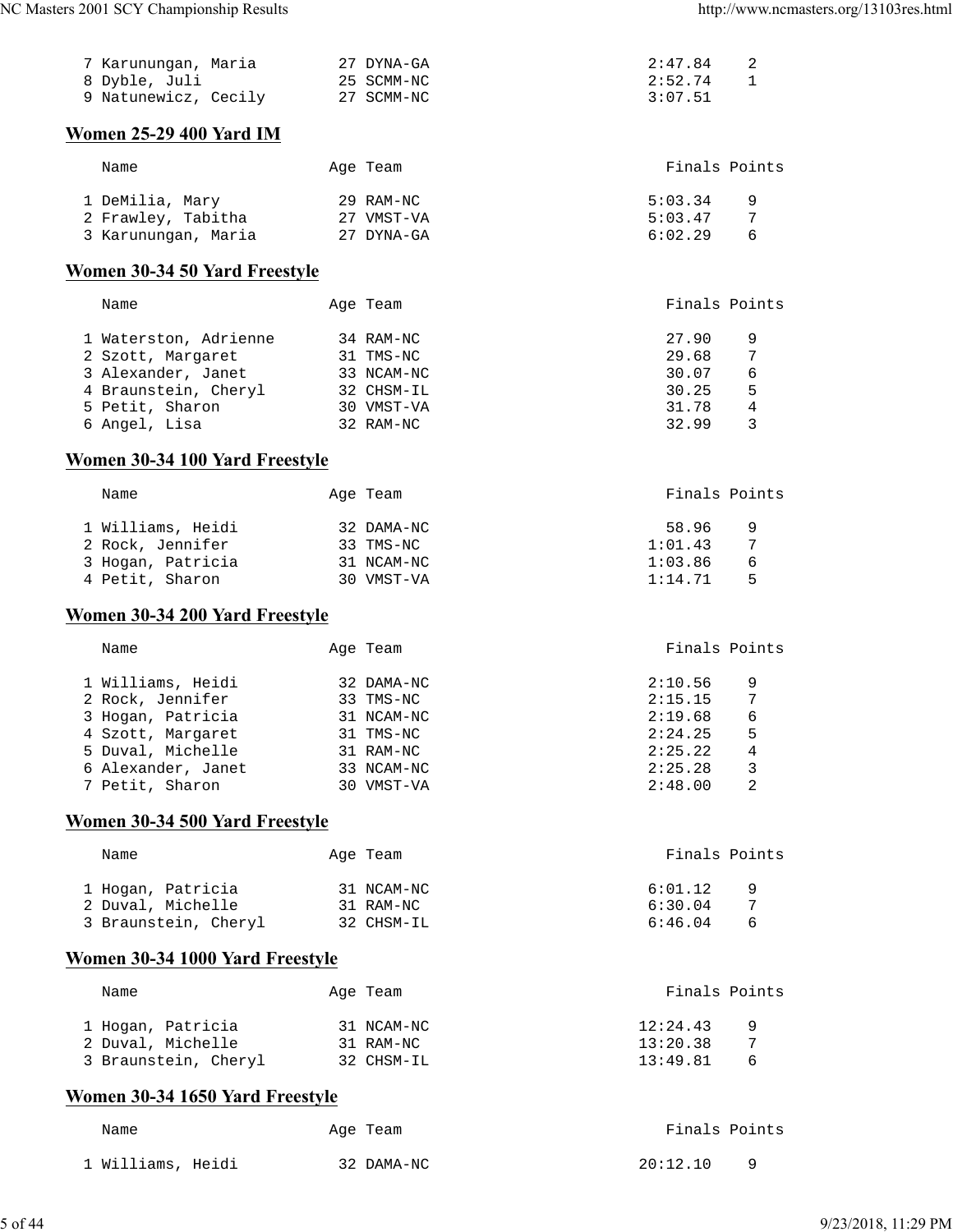## **Women 30-34 50 Yard Backstroke**

| Name                                 | Age Team                              | Finals Points |  |  |  |
|--------------------------------------|---------------------------------------|---------------|--|--|--|
| 1 Szott, Margaret                    | 31 TMS-NC                             | 9<br>37.17    |  |  |  |
| 2 Braunstein, Cheryl                 | 32 CHSM-IL                            | 40.32<br>7    |  |  |  |
| Women 30-34 100 Yard Backstroke      |                                       |               |  |  |  |
|                                      |                                       |               |  |  |  |
| Name                                 | Age Team                              | Finals Points |  |  |  |
| 1 Williams, Heidi                    | 32 DAMA-NC                            | 1:06.74<br>9  |  |  |  |
| 2 Rock, Jennifer                     | 33 TMS-NC                             | 1:09.59<br>7  |  |  |  |
| 3 Hogan, Patricia                    | 31 NCAM-NC                            | 1:11.53<br>6  |  |  |  |
| Women 30-34 200 Yard Backstroke      |                                       |               |  |  |  |
|                                      |                                       |               |  |  |  |
| Name                                 | Age Team                              | Finals Points |  |  |  |
| 1 Williams, Heidi                    | 32 DAMA-NC                            | 2:28.23<br>9  |  |  |  |
| 2 Hogan, Patricia                    | 31 NCAM-NC                            | 2:29.74<br>7  |  |  |  |
| 3 Szott, Margaret                    | 31 TMS-NC                             | 2:49.07<br>6  |  |  |  |
| Women 30-34 50 Yard Breaststroke     |                                       |               |  |  |  |
| Name                                 | Age Team                              | Finals Points |  |  |  |
| 1 Waterston, Adrienne                | 34 RAM-NC                             | 35.55<br>9    |  |  |  |
| Women 30-34 100 Yard Breaststroke    |                                       |               |  |  |  |
|                                      |                                       |               |  |  |  |
| Name                                 | Age Team                              | Finals Points |  |  |  |
| 1 Rock, Jennifer                     | 33 TMS-NC                             | 1:21.78<br>9  |  |  |  |
| 2 Bredeson, Cami                     | 31 CSM-NC                             | 1:29.73<br>7  |  |  |  |
| Women 30-34 200 Yard Breaststroke    |                                       |               |  |  |  |
| Name                                 | Age Team                              | Finals Points |  |  |  |
|                                      |                                       | 2:56.94       |  |  |  |
| 1 Rock, Jennifer                     | 33 TMS-NC                             | 9             |  |  |  |
| <b>Women 30-34 50 Yard Butterfly</b> |                                       |               |  |  |  |
| Name                                 | Age Team                              | Finals Points |  |  |  |
| 1 Hagman, Heather                    | 30 CSM-NC                             | 30.26<br>9    |  |  |  |
| 2 Waterston, Adrienne                | 34 RAM-NC                             | 31.14<br>7    |  |  |  |
| Women 30-34 100 Yard Butterfly       |                                       |               |  |  |  |
|                                      |                                       |               |  |  |  |
| Name                                 | Age Team                              | Finals Points |  |  |  |
| 1 Rock, Jennifer                     | 33 TMS-NC                             | 1:05.88<br>9  |  |  |  |
| 2 Alexander, Janet                   | 33 NCAM-NC                            | 1:16.03<br>7  |  |  |  |
| 3 Duval, Michelle                    | 31 RAM-NC                             | 1:22.60<br>6  |  |  |  |
|                                      | <b>Women 30-34 200 Yard Butterfly</b> |               |  |  |  |
| Name                                 | Age Team                              | Finals Points |  |  |  |
| 1 Rock, Jennifer                     | 33 TMS-NC                             | 2:32.13<br>9  |  |  |  |
|                                      |                                       |               |  |  |  |

# **Women 30-34 100 Yard IM**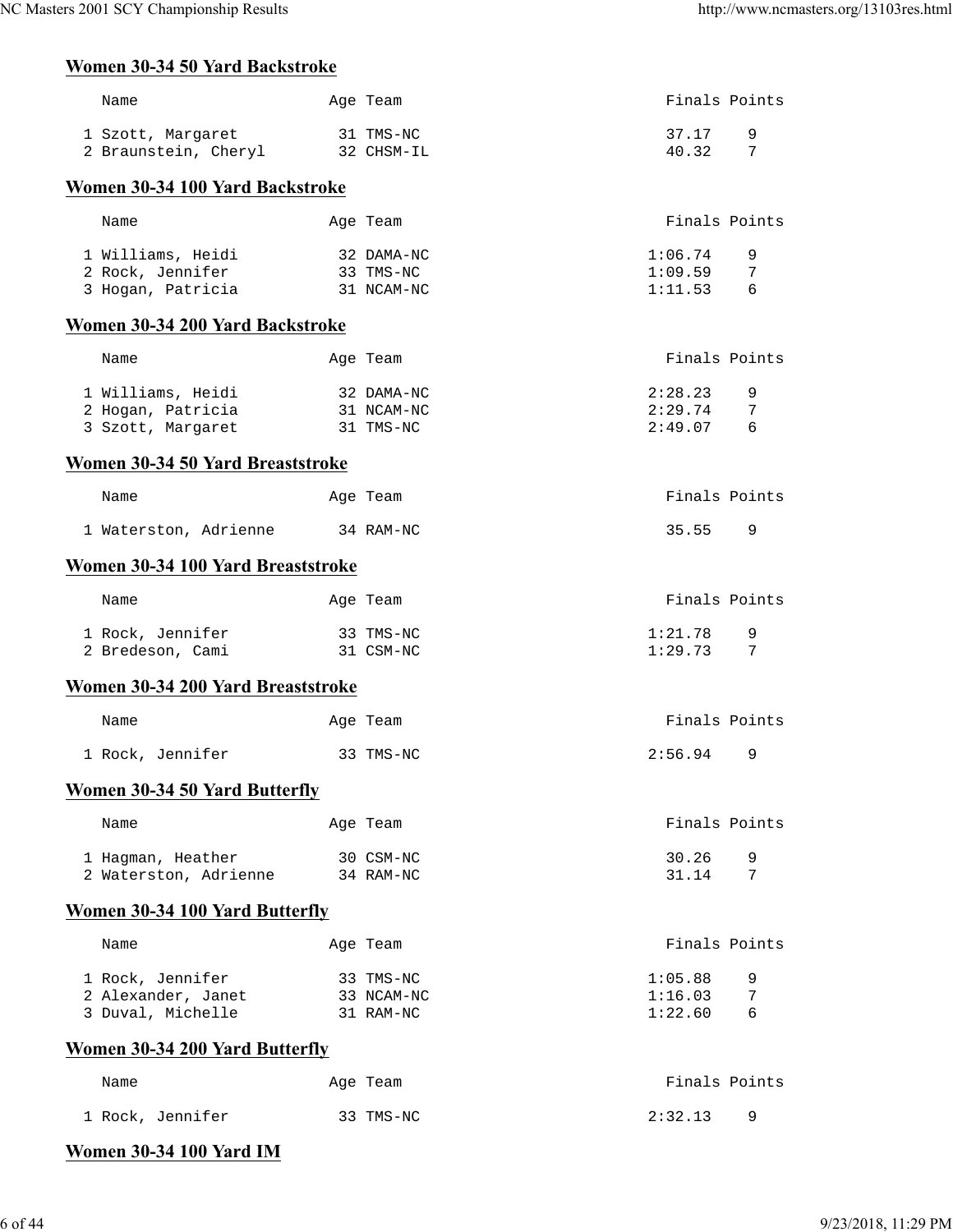| NC Masters 2001 SCY Championship Results     |            | http://www.ncmasters.org/13103res.html |
|----------------------------------------------|------------|----------------------------------------|
| Name                                         | Age Team   | Finals Points                          |
| 1 Williams, Heidi                            | 32 DAMA-NC | 1:08.97<br>9                           |
| 2 Waterston, Adrienne 34 RAM-NC              |            | 1:10.66<br>7                           |
| 3 Hogan, Patricia                            | 31 NCAM-NC | 1:16.54<br>6                           |
| 4 Braunstein, Cheryl 32 CHSM-IL              |            | 1:22.52<br>5                           |
| 5 Petit, Sharon                              | 30 VMST-VA | 1:31.12<br>4                           |
| <b>Women 30-34 200 Yard IM</b>               |            |                                        |
| Name                                         | Age Team   | Finals Points                          |
| 1 Williams, Heidi                            | 32 DAMA-NC | 2:28.94<br>9                           |
| 2 Rock, Jennifer 33 TMS-NC                   |            | 2:30.70<br>7                           |
| 3 Waterston, Adrienne 34 RAM-NC              |            | 2:34.22<br>6                           |
| 4 Hogan, Patricia                            | 31 NCAM-NC | 2:41.43<br>5                           |
| 5 Szott, Margaret 31 TMS-NC                  |            | 2:49.02<br>4                           |
| 6 Bredeson, Cami 31 CSM-NC                   |            | 2:59.44<br>3                           |
| 7 Braunstein, Cheryl 32 CHSM-IL              |            | 2<br>3:04.44                           |
| Women 35-39 50 Yard Freestyle                |            |                                        |
| Name                                         | Age Team   | Finals Points                          |
| 1 Geiss, Angelique                           | 36 NCAM-NC | 27.80<br>9                             |
| 2 McEachran, Frances                         | 39 TMS-NC  | 27.95<br>7                             |
| 3 Barrell, Sharon                            | 39 RAM-NC  | 28.89<br>6                             |
| 4 Leddon, Julie 35 AM-SC                     |            | 29.13<br>5                             |
| 5 Sinyard, Alyssa 35 SMAC-NC                 |            | 29.53<br>4                             |
|                                              |            |                                        |
| 6 Coneys, Suznne 36 CSM-NC<br>7 Davis, Cathy | 36 RAM-NC  | 30.65<br>3<br>2<br>32.06               |
| Women 35-39 100 Yard Freestyle               |            |                                        |
| Name                                         | Age Team   | Finals Points                          |
|                                              |            |                                        |
| 1 Geiss, Angelique                           | 36 NCAM-NC | 1:02.60<br>9                           |
| 2 McEachran, Frances                         | 39 TMS-NC  | $7\phantom{.0}$<br>1:03.47             |
| 3 Sinyard, Alyssa                            | 35 SMAC-NC | 1:05.19<br>6                           |
| 4 Coneys, Suznne                             | 36 CSM-NC  | 1:05.56<br>5                           |
| Women 35-39 200 Yard Freestyle               |            |                                        |
| Name                                         | Age Team   | Finals Points                          |
| 1 Mistretta, Claire                          | 37 NCAM-NC | 2:26.19<br>9                           |
| Women 35-39 500 Yard Freestyle               |            |                                        |
| Name                                         | Age Team   | Finals Points                          |
| 1 Haugh, Sue                                 | 39 RAM-NC  | 5:45.73<br>9                           |
| 2 Coneys, Suznne                             | 36 CSM-NC  | 6:41.73<br>7                           |
| 3 Leddon, Julie                              | 35 AM-SC   | 6:42.24<br>6                           |
| Women 35-39 1000 Yard Freestyle              |            |                                        |
| Name                                         | Age Team   | Finals Points                          |
| 1 Davis, Cathy                               | 36 RAM-NC  | 16:08.65<br>9                          |
| Women 35-39 50 Yard Backstroke               |            |                                        |
|                                              |            | Finals Points                          |
| Name                                         | Age Team   |                                        |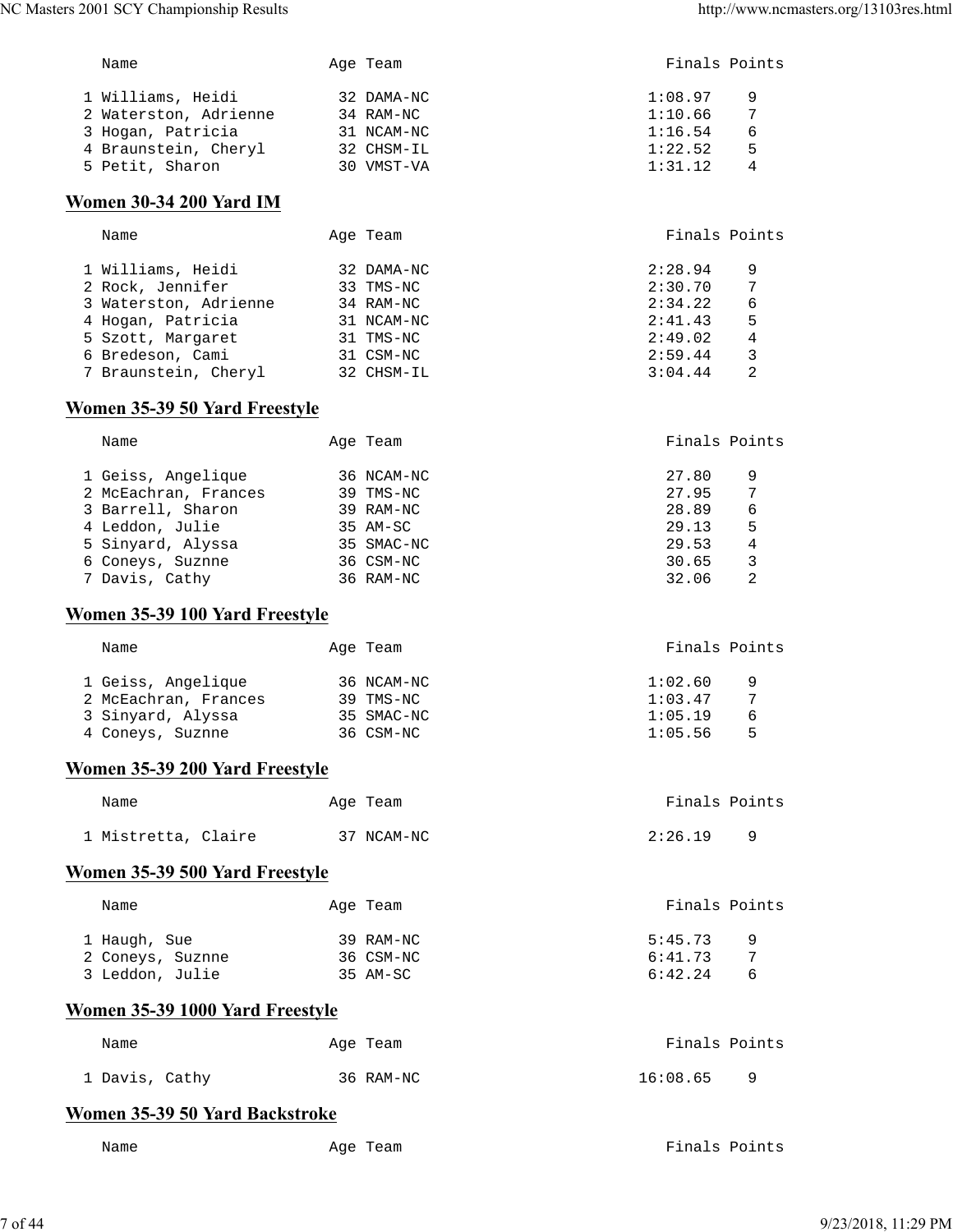| 1 McEachran, Frances                  | 39 TMS-NC  | 32.47   | 9             |
|---------------------------------------|------------|---------|---------------|
| 2 Geiss, Angelique                    | 36 NCAM-NC | 33.71   | 7             |
| 3 Barrell, Sharon                     | 39 RAM-NC  | 34.77   | 6             |
| 4 Sinyard, Alyssa                     | 35 SMAC-NC | 35.13   | 5             |
| 5 Coneys, Suznne                      | 36 CSM-NC  | 37.67   | 4             |
| 6 Davis, Cathy                        | 36 RAM-NC  | 38.04   | 3             |
|                                       |            |         |               |
| Women 35-39 100 Yard Backstroke       |            |         |               |
| Name                                  | Age Team   |         | Finals Points |
| 1 McEachran, Frances                  | 39 TMS-NC  | 1:12.03 | 9             |
| 2 Sinyard, Alyssa                     | 35 SMAC-NC | 1:14.59 | 7             |
| 3 Davis, Cathy                        | 36 RAM-NC  | 1:25.23 | 6             |
| Women 35-39 200 Yard Backstroke       |            |         |               |
| Name                                  | Age Team   |         | Finals Points |
|                                       |            |         |               |
| 1 McEachran, Frances                  | 39 TMS-NC  | 2:44.95 | 9             |
| Women 35-39 50 Yard Breaststroke      |            |         |               |
| Name                                  | Age Team   |         | Finals Points |
| 1 Haugh, Sue                          | 39 RAM-NC  | 36.22   | 9             |
| 2 Geiss, Angelique                    | 36 NCAM-NC | 37.22   | 7             |
|                                       |            |         |               |
| Women 35-39 100 Yard Breaststroke     |            |         |               |
| Name                                  | Age Team   |         | Finals Points |
| 1 Geiss, Angelique                    | 36 NCAM-NC | 1:22.33 | 9             |
| Women 35-39 200 Yard Breaststroke     |            |         |               |
| Name                                  | Age Team   |         | Finals Points |
| 1 Haugh, Sue                          | 39 RAM-NC  | 2:45.70 | 9             |
| <b>Women 35-39 50 Yard Butterfly</b>  |            |         |               |
|                                       |            |         |               |
| Name                                  | Age Team   |         | Finals Points |
| 1 Haugh, Sue                          | 39 RAM-NC  | 29.86   | 9             |
| 2 McEachran, Frances                  | 39 TMS-NC  | 31.95   | 7             |
| 3 Sinyard, Alyssa                     | 35 SMAC-NC | 34.22   | 6             |
| <b>Women 35-39 100 Yard Butterfly</b> |            |         |               |
| Name                                  | Age Team   |         | Finals Points |
|                                       |            |         | 9             |
| 1 Sinyard, Alyssa                     | 35 SMAC-NC | 1:20.99 |               |
| <b>Women 35-39 100 Yard IM</b>        |            |         |               |
| Name                                  | Age Team   |         | Finals Points |
| 1 Haugh, Sue                          | 39 RAM-NC  | 1:06.93 | 9             |
| 2 McEachran, Frances                  | 39 TMS-NC  | 1:12.99 | 7             |
| 3 Geiss, Angelique                    | 36 NCAM-NC | 1:13.35 | 6             |
| 4 Sinyard, Alyssa                     | 35 SMAC-NC | 1:16.27 | 5             |
| 5 Coneys, Suznne                      | 36 CSM-NC  | 1:20.22 | 4             |
| 6 Davis, Cathy                        | 36 RAM-NC  | 1:25.42 | 3             |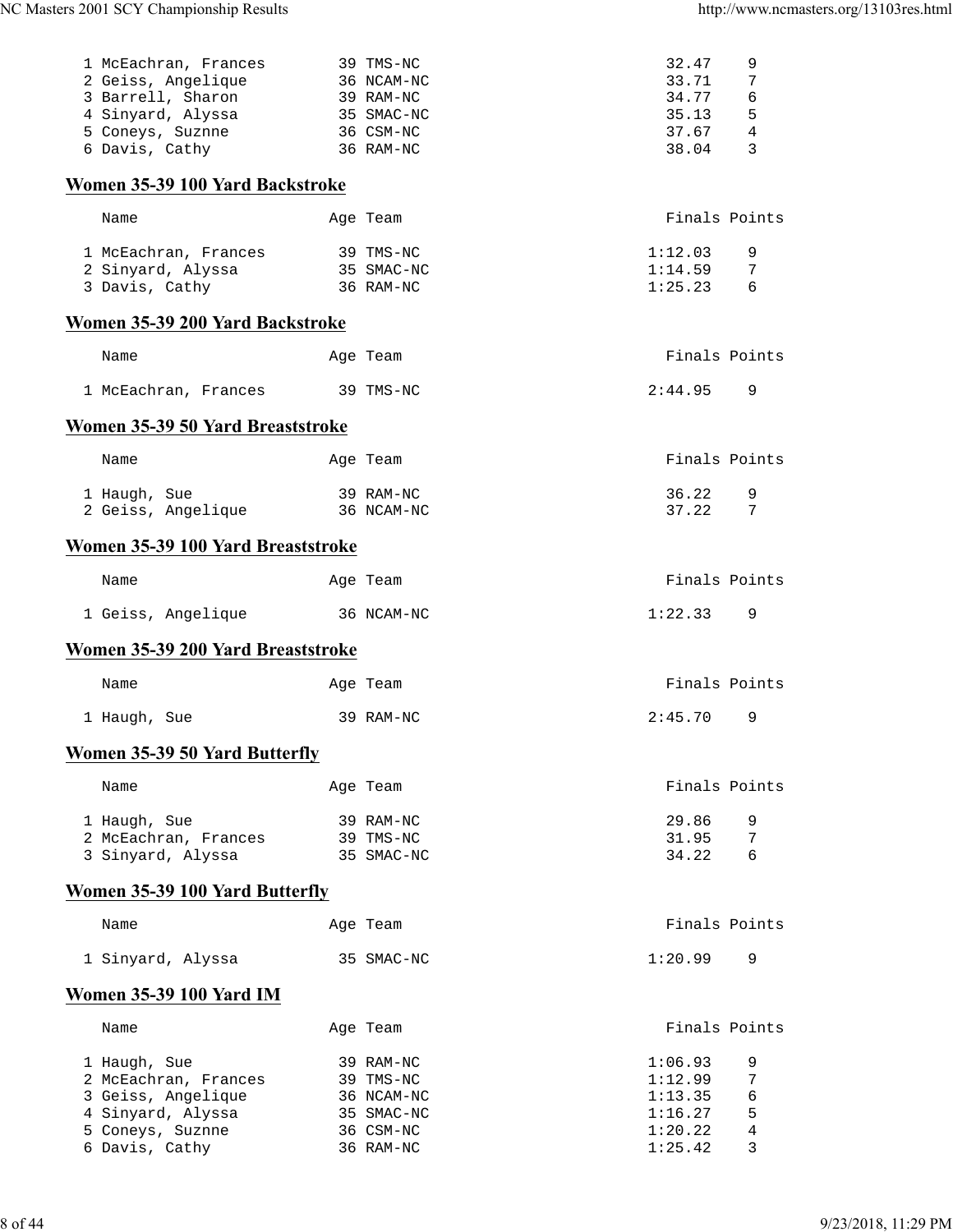# **Women 35-39 200 Yard IM**

| WOMEN 33-39 ZUU YAFU IM              |            |               |                |
|--------------------------------------|------------|---------------|----------------|
| Name                                 | Age Team   | Finals Points |                |
| 1 Sinyard, Alyssa                    | 35 SMAC-NC | 2:47.57       | 9              |
| <b>Women 40-44 50 Yard Freestyle</b> |            |               |                |
| Name                                 | Age Team   | Finals Points |                |
| 1 Baker, Beth                        | 40 VMST-VA | 25.06         | 9              |
| 2 Powis, Patricia                    | 40 VMST-VA | 28.83         | 7              |
| 3 Kammer, Maryellen                  | 43 NCMS-NC | 28.84         | 6              |
| 4 Tiska-Rivers, Patty                | 41 TMS-NC  | 30.09         | 5              |
| 5 Springer, Margie                   | 40 RAM-NC  | 30.87         | $\overline{4}$ |
| 6 Sutton, Miriam                     | 43 SCMM-NC | 32.06         | 3              |
| Mathews, Barbara                     | 42 NCAM-NC | DQ            |                |
| Women 40-44 100 Yard Freestyle       |            |               |                |
| Name                                 | Age Team   | Finals Points |                |

| 1 Baker, Beth        | 40 VMST-VA    | 55.58   | 9 |
|----------------------|---------------|---------|---|
| 2 Kammer, Maryellen  | 43 NCMS-NC    | 1:05.25 | 7 |
| 3 Allen, Edie        | 41 AWSM-NC    | 1:06.96 | 6 |
| 4 Haas, Jean         | 43 WMSC-NC    | 1:07.23 | 5 |
| 5 Sutton, Miriam     | 43 SCMM-NC    | 1:07.67 | 4 |
| 6 Spencer, Constance | 42 UNATTACHED | 1:08.79 | 3 |
| 7 Mathews, Barbara   | 42 NCAM-NC    | 1:09.46 | 2 |
| 8 McClernan, Candy   | 40 DAMA-NC    | 1:30.31 |   |

## **Women 40-44 200 Yard Freestyle**

| Name               | Age Team   | Finals Points |
|--------------------|------------|---------------|
| 1 Baker, Beth      | 40 VMST-VA | 2:00.92<br>9  |
| 2 Wilber, Dara     | 41 PALM-SC | 2:09.27<br>7  |
| 3 Sutton, Miriam   | 43 SCMM-NC | 2:25.91<br>6  |
| 4 Mathews, Barbara | 42 NCAM-NC | 2:34.02<br>Б. |

## **Women 40-44 500 Yard Freestyle**

| Age Team   | Finals Points         |
|------------|-----------------------|
| 40 VMST-VA | 5:37.84<br>a q        |
| 40 VMST-VA | 6:13.41               |
| 43 SCMM-NC | 6:33.52<br>$\sqrt{2}$ |
|            |                       |

## **Women 40-44 1000 Yard Freestyle**

| Name              | Age Team   | Finals Points |
|-------------------|------------|---------------|
| 1 Powis, Patricia | 40 VMST-VA | 12:25.07      |
| 2 Stott, Kim      | 42 RAM-NC  | 14:15.52      |

## **Women 40-44 1650 Yard Freestyle**

| Name             | Age Team   | Finals Points |
|------------------|------------|---------------|
| 1 Sutton, Miriam | 43 SCMM-NC | 22:56.59      |

## **Women 40-44 50 Yard Backstroke**

Name **Age Team** Age Team Finals Points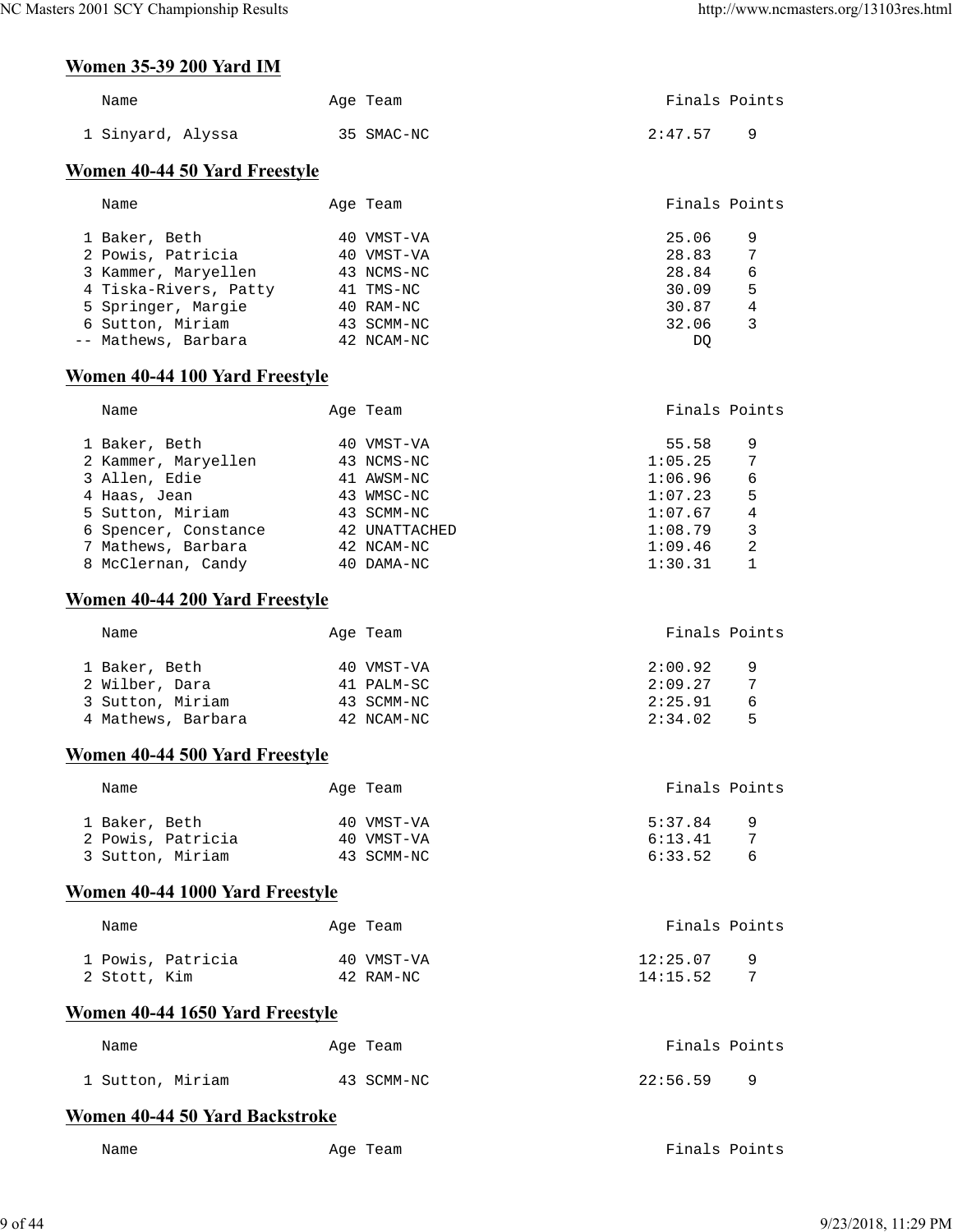| 1 Baker, Beth                        | 40 VMST-VA    | 29.36   | 9             |
|--------------------------------------|---------------|---------|---------------|
| 2 Stott, Kim                         | 42 RAM-NC     | 35.28   | 7             |
|                                      | 43 NCMS-NC    | 35.79   | 6             |
| 3 Kammer, Maryellen                  |               |         |               |
| 4 Springer, Margie                   | 40 RAM-NC     | 35.91   | 5             |
| 5 Tiska-Rivers, Patty                | 41 TMS-NC     | 39.10   | 4             |
| Women 40-44 100 Yard Backstroke      |               |         |               |
|                                      |               |         |               |
| Name                                 | Age Team      |         | Finals Points |
| 1 Baker, Beth                        | 40 VMST-VA    | 1:02.05 | 9             |
| 2 Stott, Kim                         | 42 RAM-NC     | 1:14.61 | 7             |
| 3 Spencer, Constance                 | 42 UNATTACHED | 1:18.47 | 6             |
|                                      |               |         |               |
| Women 40-44 200 Yard Backstroke      |               |         |               |
| Name                                 | Age Team      |         | Finals Points |
| 1 Stott, Kim                         | 42 RAM-NC     | 2:39.03 | 9             |
| Women 40-44 50 Yard Breaststroke     |               |         |               |
|                                      |               |         |               |
| Name                                 | Age Team      |         | Finals Points |
| 1 Wilber, Dara                       | 41 PALM-SC    | 34.01   | 9             |
| 2 Powis, Patricia                    | 40 VMST-VA    | 34.15   | 7             |
| 3 Kammer, Maryellen                  | 43 NCMS-NC    | 36.94   | 6             |
| 4 Springer, Margie                   | 40 RAM-NC     | 40.96   | 5             |
| 5 Tiska-Rivers, Patty                | 41 TMS-NC     | 41.56   | $\sqrt{4}$    |
| 6 Spencer, Constance                 | 42 UNATTACHED | 44.29   | 3             |
| 7 McClernan, Candy                   | 40 DAMA-NC    | 49.59   | 2             |
|                                      |               |         |               |
| Women 40-44 100 Yard Breaststroke    |               |         |               |
| Name                                 | Age Team      |         | Finals Points |
|                                      |               |         |               |
| 1 Wilber, Dara                       | 41 PALM-SC    | 1:13.47 | 9             |
| 2 Powis, Patricia                    | 40 VMST-VA    | 1:14.13 | 7             |
| 3 Kammer, Maryellen                  | 43 NCMS-NC    | 1:22.44 | 6             |
| 4 Stott, Kim                         | 42 RAM-NC     | 1:25.89 | 5             |
| Women 40-44 200 Yard Breaststroke    |               |         |               |
| Name                                 |               |         | Finals Points |
|                                      | Age Team      |         |               |
| 1 Wilber, Dara                       | 41 PALM-SC    | 2:39.62 | 9             |
| 2 Powis, Patricia                    | 40 VMST-VA    | 2:42.86 | 7             |
| 3 Stott, Kim                         | 42 RAM-NC     | 3:07.94 | 6             |
| <b>Women 40-44 50 Yard Butterfly</b> |               |         |               |
| Name                                 | Age Team      |         | Finals Points |
|                                      |               |         |               |
| 1 Baker, Beth                        | 40 VMST-VA    | 26.80   | 9             |
| 2 Kammer, Maryellen                  | 43 NCMS-NC    | 32.02   | 7             |
| 3 Powis, Patricia                    | 40 VMST-VA    | 32.90   | 6             |
| 4 Stott, Kim                         | 42 RAM-NC     | 33.27   | 5             |
| 5 Haas, Jean                         | 43 WMSC-NC    | 34.52   | 4             |
| 6 Allen, Edie                        | 41 AWSM-NC    | 34.58   | 3             |
| 7 Tiska-Rivers, Patty                | 41 TMS-NC     | 35.06   | 2             |

## **Women 40-44 100 Yard IM**

Name Age Team Age Team Finals Points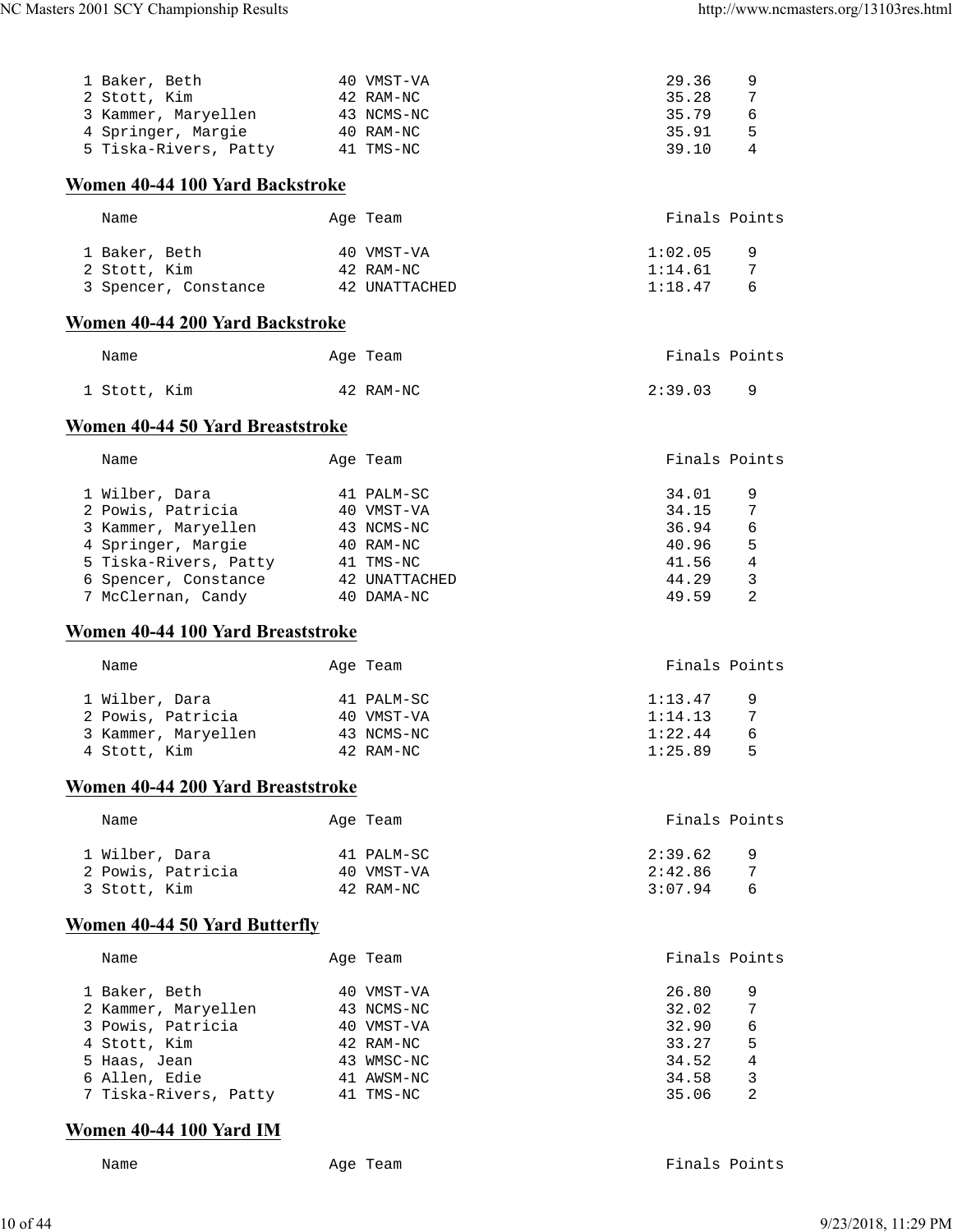| 3 Kammer, Maryellen             | 43 NCMS-NC    | 1:13.04<br>6              |
|---------------------------------|---------------|---------------------------|
| 4 Stott, Kim                    | 42 RAM-NC     | 5<br>1:14.00              |
| 5 Springer, Margie              | 40 RAM-NC     | $\overline{4}$<br>1:17.61 |
| 6 Haas, Jean                    | 43 WMSC-NC    | 3<br>1:19.31              |
| 7 Allen, Edie                   | 41 AWSM-NC    | $\overline{2}$<br>1:19.43 |
| 8 Spencer, Constance            | 42 UNATTACHED | 1<br>1:20.04              |
| 9 Tiska-Rivers, Patty           | 41 TMS-NC     | 1:21.90                   |
| 10 Mathews, Barbara             | 42 NCAM-NC    | 1:23.29                   |
| 11 McClernan, Candy             | 40 DAMA-NC    | 1:47.57                   |
|                                 |               |                           |
| Women 40-44 200 Yard IM         |               |                           |
| Name                            | Age Team      | Finals Points             |
| 1 Baker, Beth                   | 40 VMST-VA    | 2:15.17<br>9              |
| 2 Wilber, Dara                  | 41 PALM-SC    | 2:23.33<br>7              |
| 3 Powis, Patricia               | 40 VMST-VA    | 2:34.92<br>6              |
|                                 |               |                           |
| Women 40-44 400 Yard IM         |               |                           |
| Name                            | Age Team      | Finals Points             |
| 1 Baker, Beth                   | 40 VMST-VA    | 4:57.63<br>9              |
| Women 45-49 50 Yard Freestyle   |               |                           |
| Name                            | Age Team      | Finals Points             |
| 1 Sargeant, Pat                 | 47 RAM-NC     | 27.87<br>9                |
| 2 Pline, Elizabeth              | 46 CSM-NC     | 29.82<br>7                |
| 3 Medearis, Rebecca             | 47 CSM-NC     | 38.11<br>6                |
| Women 45-49 100 Yard Freestyle  |               |                           |
|                                 |               |                           |
| Name                            | Age Team      | Finals Points             |
| 1 Amick, Beverly                | 46 AWSM-NC    | 1:01.43<br>9              |
| 2 Sargeant, Pat                 | 47 RAM-NC     | 1:02.46<br>7              |
| 3 Braswell, Barbara             | 49 RAM-NC     | 6<br>1:09.92              |
| 4 Pline, Elizabeth              | 46 CSM-NC     | 1:10.59<br>5              |
| 5 Rogers, Jennie                | 48 PEAK-NC    | 4<br>1:16.70              |
| 6 Phillips, Rita                | 47 CSM-NC     | 1:44.96<br>3              |
| Women 45-49 200 Yard Freestyle  |               |                           |
|                                 |               | Finals Points             |
| Name                            | Age Team      |                           |
| 1 Sargeant, Pat                 | 47 RAM-NC     | 2:18.06<br>9              |
| 2 Braaten, Kitten               | 45 VMST-VA    | 7<br>2:28.62              |
| 3 Rogers, Jennie                | 48 PEAK-NC    | 2:49.53<br>6              |
| 4 Medearis, Rebecca             | 47 CSM-NC     | 5<br>3:10.60              |
| 5 Phillips, Rita                | 47 CSM-NC     | 3:44.60<br>4              |
| Women 45-49 500 Yard Freestyle  |               |                           |
|                                 |               |                           |
| Name                            | Age Team      | Finals Points             |
| 1 Braaten, Kitten               | 45 VMST-VA    | 6:25.12<br>9              |
| 2 Warner, Mary Ann              | 45 DAMA-NC    | 8:43.55<br>7              |
| Women 45-49 1000 Yard Freestyle |               |                           |

 1 Baker, Beth 40 VMST-VA 1:02.67 9 2 Wilber, Dara 41 PALM-SC 1:07.46 7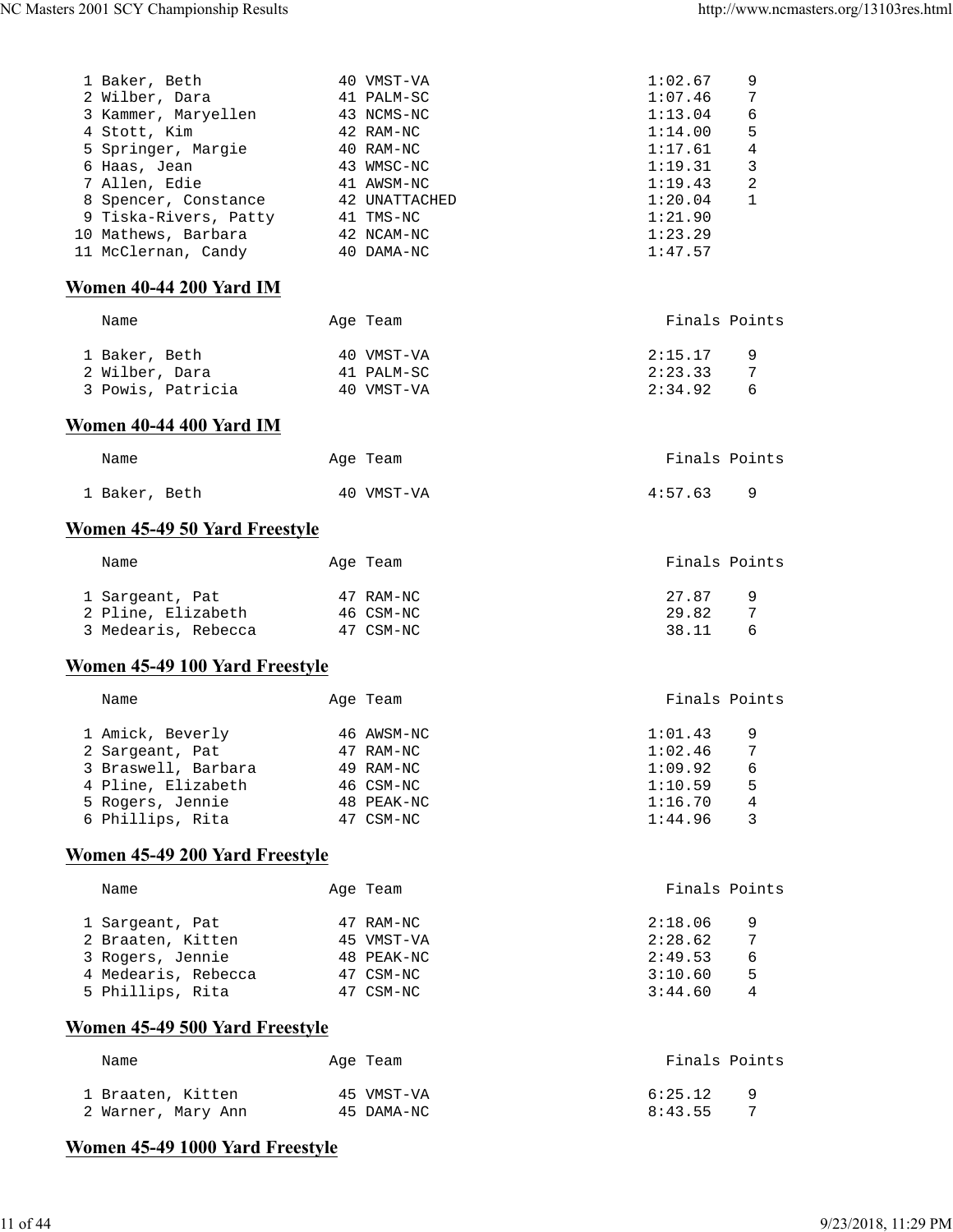| NC Masters 2001 SCY Championship Results |           |            |               | http://www.ncmasters.org/13103res.html |
|------------------------------------------|-----------|------------|---------------|----------------------------------------|
| Name                                     |           | Age Team   |               | Finals Points                          |
| 1 Braaten, Kitten                        |           | 45 VMST-VA | 13:06.28      | 9                                      |
| 2 Rogers, Jennie                         |           | 48 PEAK-NC | 15:19.65      | 7                                      |
| Women 45-49 50 Yard Backstroke           |           |            |               |                                        |
| Name                                     |           | Age Team   |               | Finals Points                          |
| 1 Sargeant, Pat                          |           | 47 RAM-NC  | 34.97         | 9                                      |
| 2 Rogers, Jennie                         |           | 48 PEAK-NC | 40.26         | 7                                      |
| 3 Phillips, Rita                         |           | 47 CSM-NC  | 57.25         | 6                                      |
| Women 45-49 100 Yard Backstroke          |           |            |               |                                        |
| Name                                     |           | Age Team   |               | Finals Points                          |
| 1 Amick, Beverly                         |           | 46 AWSM-NC | 1:13.55       | 9                                      |
| 2 Sargeant, Pat 47 RAM-NC                |           |            | 1:15.73       | 7                                      |
| 3 Braaten, Kitten 45 VMST-VA             |           |            | 1:22.21       | 6                                      |
| 4 Braswell, Barbara <a> 49 RAM-NC</a>    |           |            | 1:26.74       | 5                                      |
|                                          |           |            | 1:26.76       | $\overline{4}$                         |
|                                          |           |            | 1:39.45       | 3                                      |
|                                          |           |            | 1:53.48       | 2                                      |
| 8 Phillips, Rita                         | 47 CSM-NC |            | 2:00.31       | 1                                      |
| Women 45-49 200 Yard Backstroke          |           |            |               |                                        |
| Name                                     |           | Age Team   |               | Finals Points                          |
| 1 Braaten, Kitten                        |           | 45 VMST-VA | 2:52.23       | 9                                      |
| 2 Rogers, Jennie 48 PEAK-NC              |           |            | 3:11.03       | 7                                      |
| 3 Medearis, Rebecca 47 CSM-NC            |           |            | 3:25.28       | 6                                      |
| Women 45-49 50 Yard Breaststroke         |           |            |               |                                        |
| Name                                     |           | Age Team   | Finals Points |                                        |
| 1 Sargeant, Pat                          |           | 47 RAM-NC  | 40.49         | 9                                      |
| 2 Pline, Elizabeth 46 CSM-NC             |           |            | 44.17         | 7                                      |
| 3 Medearis, Rebecca 47 CSM-NC            |           |            | 46.42         | 6                                      |
| Women 45-49 100 Yard Breaststroke        |           |            |               |                                        |
| Name                                     |           | Age Team   |               | Finals Points                          |
| 1 Medearis, Rebecca                      |           | 47 CSM-NC  | 1:39.60       | 9                                      |
| Women 45-49 200 Yard Breaststroke        |           |            |               |                                        |
| Name                                     |           | Age Team   |               | Finals Points                          |
| 1 Medearis, Rebecca                      |           | 47 CSM-NC  | 3:33.43       | 9                                      |
| Women 45-49 50 Yard Butterfly            |           |            |               |                                        |
| Name                                     |           | Age Team   |               | Finals Points                          |
| 1 Amick, Beverly                         |           | 46 AWSM-NC | 31.32         | 9                                      |
| 2 Sargeant, Pat                          |           | 47 RAM-NC  | 31.66         | 7                                      |
| 3 Braswell, Barbara                      |           | 49 RAM-NC  | 38.99         | 6                                      |
| 4 Rogers, Jennie                         |           | 48 PEAK-NC | 40.00         | 5                                      |
| 5 Medearis, Rebecca                      |           | 47 CSM-NC  | 43.67         | 4                                      |
|                                          |           |            |               |                                        |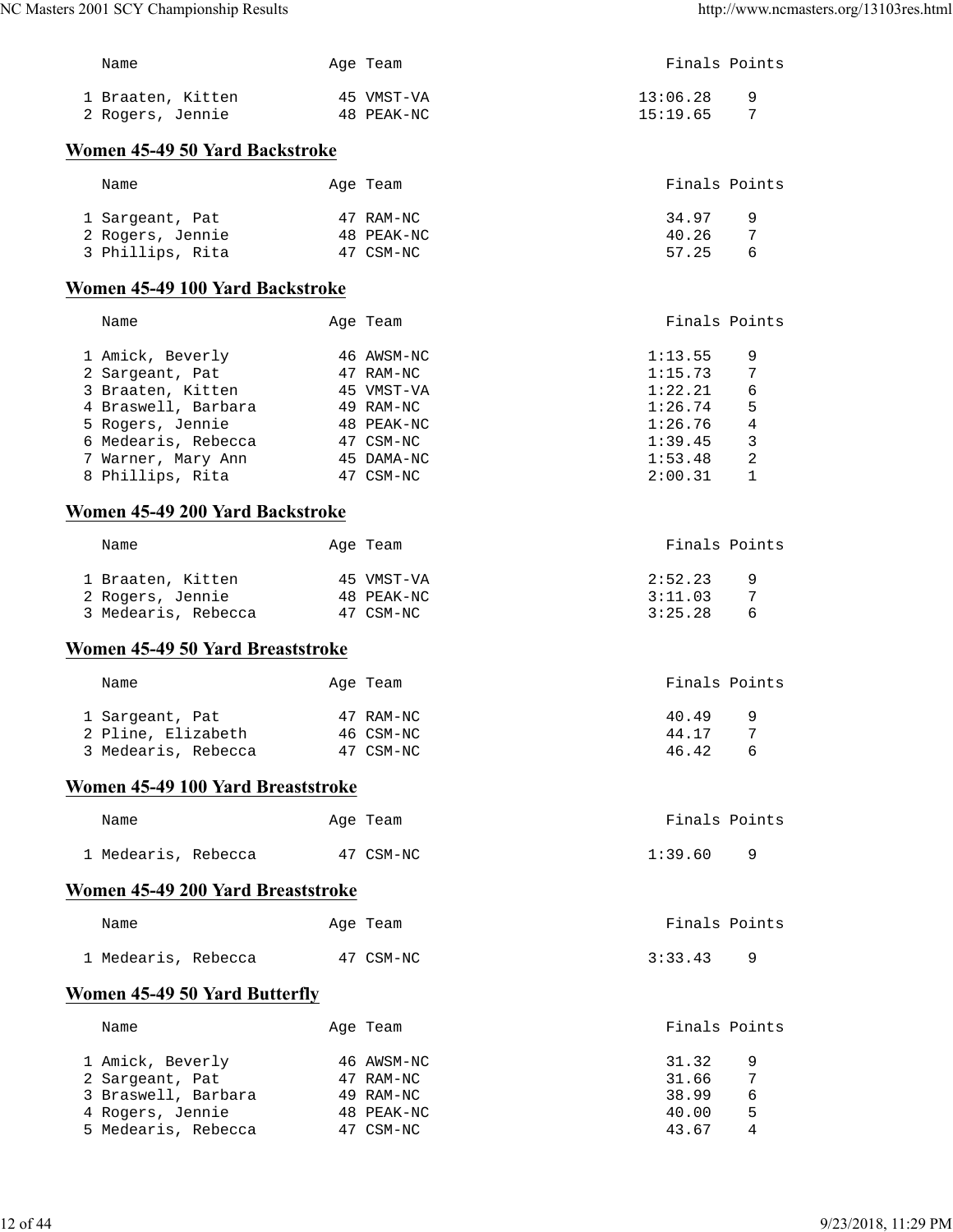# **Women 45-49 100 Yard Butterfly**

| Name                                                                                                                                              | Age Team                                                                                   | Finals Points                                                             |                                 |
|---------------------------------------------------------------------------------------------------------------------------------------------------|--------------------------------------------------------------------------------------------|---------------------------------------------------------------------------|---------------------------------|
| 1 Sargeant, Pat<br>2 Braaten, Kitten                                                                                                              | 47 RAM-NC<br>45 VMST-VA                                                                    | 1:11.38<br>1:16.59                                                        | 9<br>7                          |
| Women 45-49 200 Yard Butterfly                                                                                                                    |                                                                                            |                                                                           |                                 |
| Name                                                                                                                                              | Age Team                                                                                   | Finals Points                                                             |                                 |
| 1 Braaten, Kitten                                                                                                                                 | 45 VMST-VA                                                                                 | 2:50.39                                                                   | 9                               |
| <b>Women 45-49 100 Yard IM</b>                                                                                                                    |                                                                                            |                                                                           |                                 |
| Name                                                                                                                                              | Age Team                                                                                   | Finals Points                                                             |                                 |
| 1 Amick, Beverly<br>2 Sargeant, Pat<br>3 Rogers, Jennie<br>4 Braswell, Barbara<br>5 Pline, Elizabeth<br>6 Medearis, Rebecca<br>7 Warner, Mary Ann | 46 AWSM-NC<br>47 RAM-NC<br>48 PEAK-NC<br>49 RAM-NC<br>46 CSM-NC<br>47 CSM-NC<br>45 DAMA-NC | 1:12.15<br>1:12.96<br>1:24.82<br>1:27.99<br>1:31.15<br>1:34.48<br>1:40.73 | 9<br>7<br>6<br>5<br>4<br>3<br>2 |
| <b>Women 45-49 200 Yard IM</b>                                                                                                                    |                                                                                            |                                                                           |                                 |
| Name                                                                                                                                              | Age Team                                                                                   | Finals Points                                                             |                                 |
| 1 Sargeant, Pat<br>2 Rogers, Jennie<br>3 Medearis, Rebecca                                                                                        | 47 RAM-NC<br>48 PEAK-NC<br>47 CSM-NC                                                       | 2:39.92<br>3:07.92<br>3:23.32                                             | 9<br>7<br>6                     |
| <b>Women 50-54 50 Yard Freestyle</b>                                                                                                              |                                                                                            |                                                                           |                                 |
| Name                                                                                                                                              | Age Team                                                                                   | Finals Points                                                             |                                 |
| 1 Kelly, Elaine<br>2 Cole, Cathy                                                                                                                  | 51 CSM-NC<br>54 NCAM-NC                                                                    | 38.02<br>43.82                                                            | 9<br>7                          |
| Women 50-54 100 Yard Freestyle                                                                                                                    |                                                                                            |                                                                           |                                 |
| Name                                                                                                                                              | Age Team                                                                                   | Finals Points                                                             |                                 |
| 1 Cole, Cathy                                                                                                                                     | 54 NCAM-NC                                                                                 | 1:38.27                                                                   | 9                               |
| <b>Women 50-54 200 Yard Freestyle</b>                                                                                                             |                                                                                            |                                                                           |                                 |
| Name                                                                                                                                              | Age Team                                                                                   | Finals Points                                                             |                                 |
| 1 Cole, Cathy                                                                                                                                     | 54 NCAM-NC                                                                                 | 3:32.82                                                                   | 9                               |
| Women 50-54 50 Yard Backstroke                                                                                                                    |                                                                                            |                                                                           |                                 |
| Name                                                                                                                                              | Age Team                                                                                   | Finals Points                                                             |                                 |
| 1 Mitchell, Jeannie<br>2 Kelly, Elaine<br>3 Cole, Cathy                                                                                           | 54 PEAK-NC<br>51 CSM-NC<br>54 NCAM-NC                                                      | 36.89<br>51.80<br>1:02.51                                                 | 9<br>7<br>6                     |

# **Women 50-54 100 Yard Backstroke**

| Name | Age Team | Finals Points |  |
|------|----------|---------------|--|
|      |          |               |  |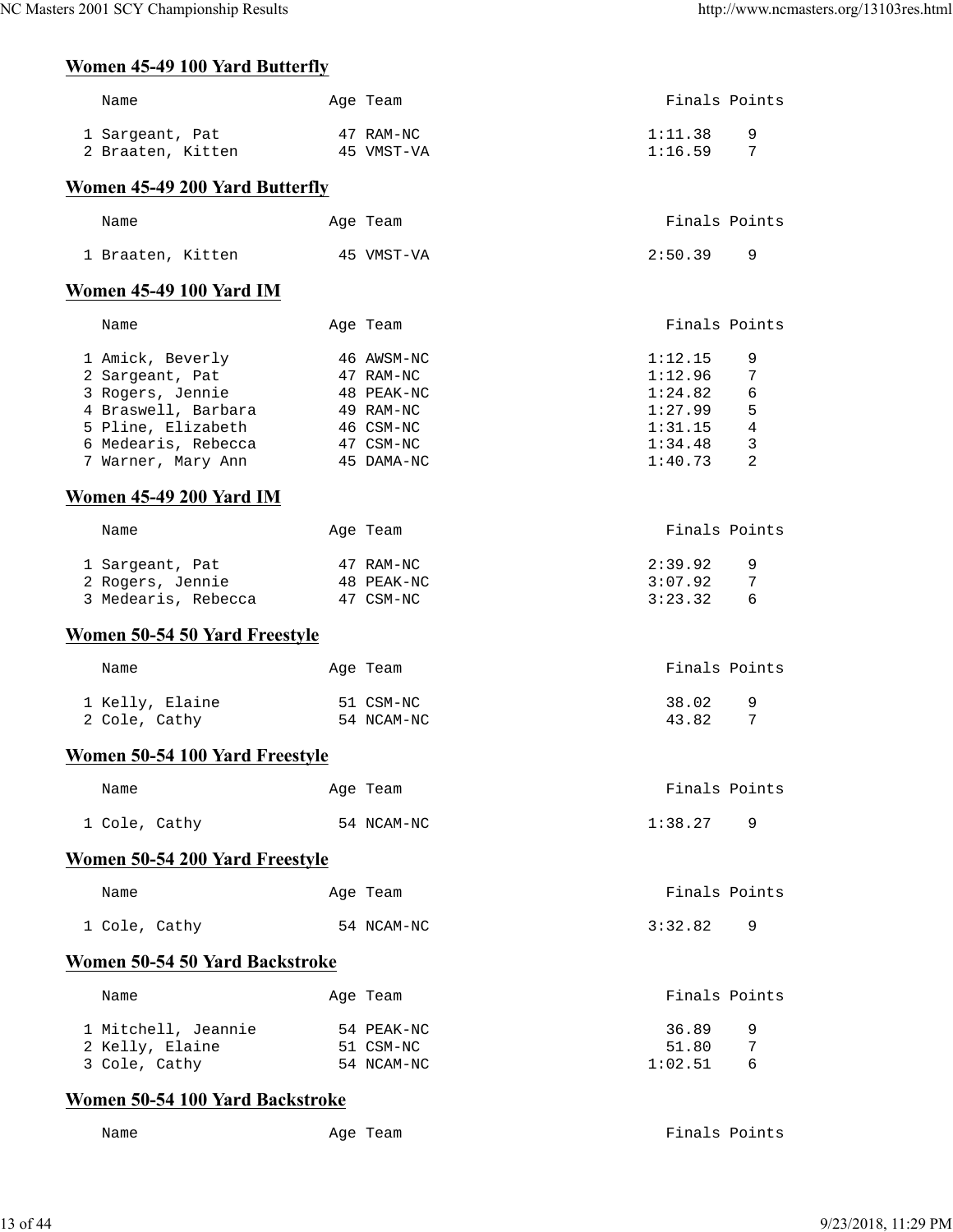| 1 Mitchell, Jeannie 54 PEAK-NC                          |                                       | 1:19.25                       | 9             |
|---------------------------------------------------------|---------------------------------------|-------------------------------|---------------|
| Women 50-54 200 Yard Backstroke                         |                                       |                               |               |
| Name                                                    | Age Team                              |                               | Finals Points |
| 1 Mitchell, Jeannie                                     | 54 PEAK-NC                            | 2:57.21                       | 9             |
| Women 50-54 50 Yard Breaststroke                        |                                       |                               |               |
| Name                                                    | Age Team                              |                               | Finals Points |
| 1 Kelly, Elaine<br>2 Cole, Cathy                        | 51 CSM-NC<br>54 NCAM-NC               | 54.38<br>56.72                | 9<br>7        |
| Women 50-54 100 Yard Breaststroke                       |                                       |                               |               |
| Name                                                    | Age Team                              |                               | Finals Points |
| 1 Cole, Cathy                                           | 54 NCAM-NC                            | 2:01.03                       | 9             |
| Women 50-54 50 Yard Butterfly                           |                                       |                               |               |
| Name                                                    | Age Team                              |                               | Finals Points |
| 1 Kelly, Elaine<br>2 Cole, Cathy                        | 51 CSM-NC<br>54 NCAM-NC               | 48.65<br>1:02.70              | 9<br>7        |
| <b>Women 50-54 100 Yard IM</b>                          |                                       |                               |               |
| Name                                                    | Age Team                              |                               | Finals Points |
| 1 Mitchell, Jeannie<br>2 Kelly, Elaine<br>3 Cole, Cathy | 54 PEAK-NC<br>51 CSM-NC<br>54 NCAM-NC | 1:22.41<br>1:45.30<br>1:54.42 | 9<br>7<br>6   |
| <b>Women 50-54 200 Yard IM</b>                          |                                       |                               |               |
| Name                                                    | Age Team                              |                               | Finals Points |
| 1 Mitchell, Jeannie<br>2 Cole, Cathy                    | 54 PEAK-NC<br>54 NCAM-NC              | 3:03.46<br>4:11.09            | 9<br>7        |
| Women 55-59 50 Yard Freestyle                           |                                       |                               |               |
| Name                                                    | Age Team                              |                               | Finals Points |
| 1 Brooks, S.A.M.                                        | 57 NCAM-NC                            | 49.75                         | 9             |
| <b>Women 55-59 100 Yard Freestyle</b>                   |                                       |                               |               |
| Name                                                    | Age Team                              |                               | Finals Points |
| 1 Brooks, S.A.M.                                        | 57 NCAM-NC                            | 1:54.08                       | 9             |
| Women 55-59 500 Yard Freestyle                          |                                       |                               |               |
| Name                                                    | Age Team                              |                               | Finals Points |
| 1 Durrant, Betsy                                        | 59 VMST-VA                            | 7:31.85                       | 9             |
| Women 55-59 50 Yard Backstroke                          |                                       |                               |               |
| Name                                                    | Age Team                              |                               | Finals Points |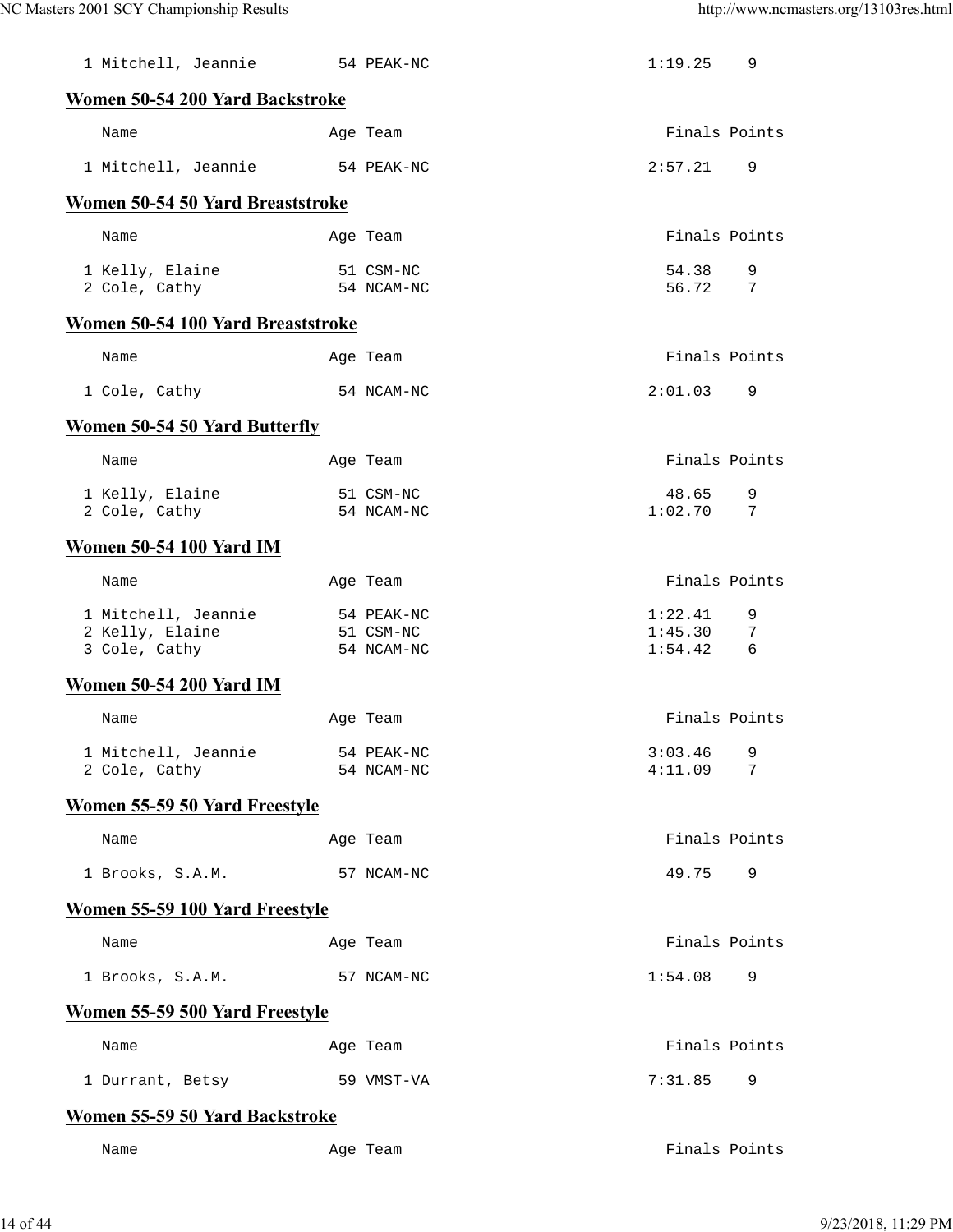| 1 Durrant, Betsy<br>2 Brooks, S.A.M. |  | 59 VMST-VA<br>57 NCAM-NC | 41.59<br>1:00.41   | 9<br>7 |  |
|--------------------------------------|--|--------------------------|--------------------|--------|--|
| Women 55-59 100 Yard Backstroke      |  |                          |                    |        |  |
| Name                                 |  | Age Team                 | Finals Points      |        |  |
| 1 Durrant, Betsy<br>2 Brooks, S.A.M. |  | 59 VMST-VA<br>57 NCAM-NC | 1:26.06<br>2:11.82 | 9<br>7 |  |
| Women 55-59 50 Yard Breaststroke     |  |                          |                    |        |  |
| Name                                 |  | Age Team                 | Finals Points      |        |  |
| 1 Brooks, S.A.M.                     |  | 57 NCAM-NC               | 1:01.18            | 9      |  |
| Women 55-59 100 Yard Breaststroke    |  |                          |                    |        |  |
| Name                                 |  | Age Team                 | Finals Points      |        |  |
| 1 Durrant, Betsy<br>2 Brooks, S.A.M. |  | 59 VMST-VA<br>57 NCAM-NC | 1:37.21<br>2:19.19 | 9<br>7 |  |
| <b>Women 55-59 100 Yard IM</b>       |  |                          |                    |        |  |
| Name                                 |  | Age Team                 | Finals Points      |        |  |
| 1 Durrant, Betsy                     |  | 59 VMST-VA               | 1:27.13            | 9      |  |
| Women 60-64 50 Yard Freestyle        |  |                          |                    |        |  |
| Name                                 |  | Age Team                 | Finals Points      |        |  |
| 1 Newell, Sally<br>2 Blackwell, Ceil |  | 63 RAM-NC<br>60 RAM-NC   | 33.94<br>34.91     | 9<br>7 |  |
| Women 60-64 100 Yard Freestyle       |  |                          |                    |        |  |
| Name                                 |  | Age Team                 | Finals Points      |        |  |
| 1 Blackwell, Ceil                    |  | 60 RAM-NC                | 1:26.06            | 9      |  |
| Women 60-64 200 Yard Freestyle       |  |                          |                    |        |  |
| Name                                 |  | Age Team                 | Finals Points      |        |  |
| 1 Stroupe, Dawn                      |  | 62 RAM-NC                | 3:27.61            | 9      |  |
| Women 60-64 50 Yard Backstroke       |  |                          |                    |        |  |
| Name                                 |  | Age Team                 | Finals Points      |        |  |
| 1 Newell, Sally<br>2 Blackwell, Ceil |  | 63 RAM-NC<br>60 RAM-NC   | 41.59<br>41.61     | 9<br>7 |  |
| Women 60-64 100 Yard Backstroke      |  |                          |                    |        |  |
| Name                                 |  | Age Team                 | Finals Points      |        |  |
| 1 Blackwell, Ceil                    |  | 60 RAM-NC                | 1:32.12            | 9      |  |
| Women 60-64 200 Yard Backstroke      |  |                          |                    |        |  |
| Name                                 |  | Age Team                 | Finals Points      |        |  |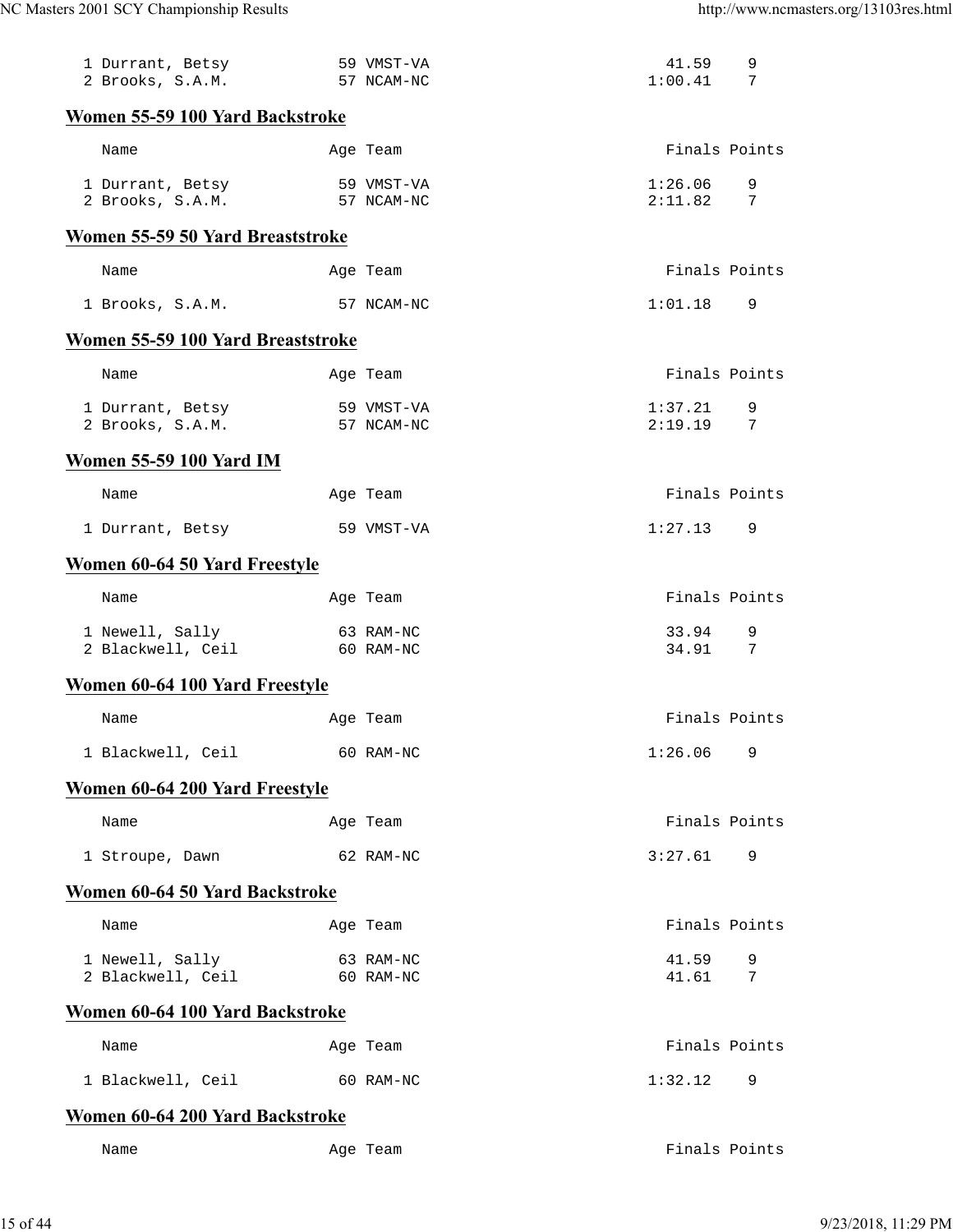| 1 Blackwell, Ceil                    | 60 RAM-NC              | 3:20.48            | 9             |
|--------------------------------------|------------------------|--------------------|---------------|
| Women 60-64 50 Yard Breaststroke     |                        |                    |               |
| Name                                 | Age Team               |                    | Finals Points |
| 1 Newell, Sally                      | 63 RAM-NC              | 41.04              | 9             |
| Women 60-64 100 Yard Breaststroke    |                        |                    |               |
| Name                                 | Age Team               | Finals Points      |               |
| 1 Newell, Sally<br>2 Stroupe, Dawn   | 63 RAM-NC<br>62 RAM-NC | 1:30.01<br>1:46.98 | 9<br>7        |
| Women 60-64 200 Yard Breaststroke    |                        |                    |               |
| Name                                 | Age Team               | Finals Points      |               |
| 1 Newell, Sally<br>2 Stroupe, Dawn   | 63 RAM-NC<br>62 RAM-NC | 3:21.53<br>3:43.15 | 9<br>7        |
| Women 60-64 50 Yard Butterfly        |                        |                    |               |
| Name                                 | Age Team               | Finals Points      |               |
| 1 Stroupe, Dawn                      | 62 RAM-NC              | 50.02              | 9             |
| Women 60-64 100 Yard IM              |                        |                    |               |
| Name                                 | Age Team               | Finals Points      |               |
| 1 Newell, Sally                      | 63 RAM-NC              | 1:26.66            | 9             |
| 2 Blackwell, Ceil<br>3 Stroupe, Dawn | 60 RAM-NC<br>62 RAM-NC | 1:29.93<br>1:43.58 | 7<br>6        |
| Women 60-64 200 Yard IM              |                        |                    |               |
| Name                                 | Age Team               |                    | Finals Points |
| 1 Newell, Sally                      | 63 RAM-NC              | 3:13.47            | 9             |
| 2 Stroupe, Dawn                      | 62 RAM-NC              | 3:51.47            | 7             |
| Women 65-69 50 Yard Freestyle        |                        |                    |               |
| Name                                 | Age Team               |                    | Finals Points |
| 1 Robbins-Bonitz, Suzanne            | 67 WYM-NC              | 39.94              | 9             |
| Women 65-69 100 Yard Freestyle       |                        |                    |               |
| Name                                 | Age Team               | Finals Points      |               |
| 1 Robbins-Bonitz, Suzanne            | 67 WYM-NC              | 1:34.00            | 9             |
| Women 65-69 500 Yard Freestyle       |                        |                    |               |
| Name                                 | Age Team               | Finals Points      |               |
| 1 Robbins-Bonitz, Suzanne            | 67 WYM-NC              | 9:08.10            | 9             |
| Women 65-69 50 Yard Backstroke       |                        |                    |               |
| Name                                 | Age Team               | Finals Points      |               |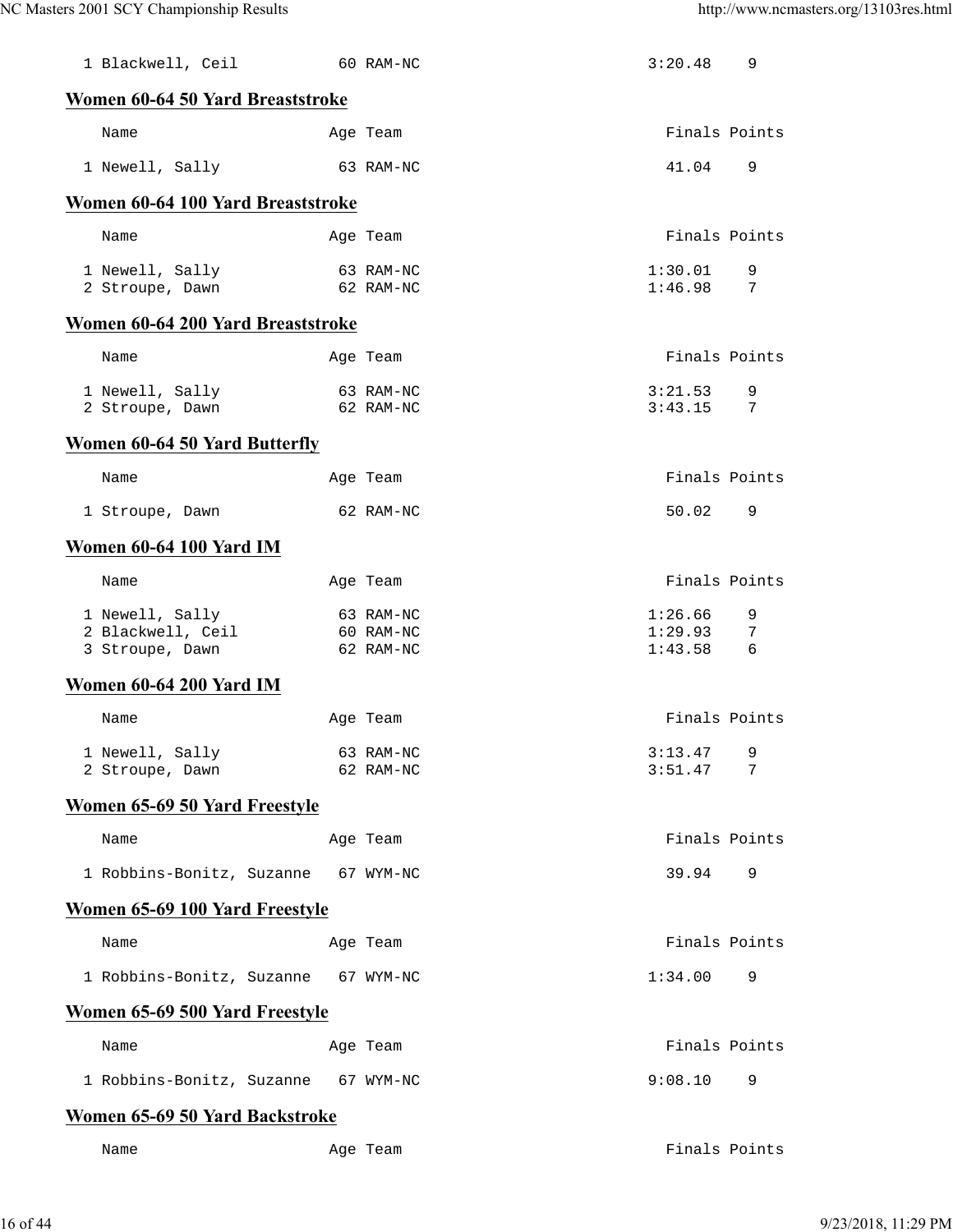| 1 Robbins-Bonitz, Suzanne                | 67 WYM-NC               | 42.04          | 9      |
|------------------------------------------|-------------------------|----------------|--------|
| Women 65-69 100 Yard Backstroke          |                         |                |        |
| Name                                     | Age Team                | Finals Points  |        |
| 1 Robbins-Bonitz, Suzanne                | 67 WYM-NC               | 1:36.75        | 9      |
| Women 65-69 200 Yard Backstroke          |                         |                |        |
| Name                                     | Age Team                | Finals Points  |        |
| 1 Robbins-Bonitz, Suzanne                | 67 WYM-NC               | 3:37.42        | 9      |
| Women 65-69 50 Yard Breaststroke         |                         |                |        |
| Name                                     | Age Team                | Finals Points  |        |
| 1 Robbins-Bonitz, Suzanne                | 67 WYM-NC               | 52.92          | 9      |
| Women 65-69 100 Yard Breaststroke        |                         |                |        |
| Name                                     | Age Team                | Finals Points  |        |
| 1 Robbins-Bonitz, Suzanne 67 WYM-NC      |                         | 1:58.92        | 9      |
| Men 19-24 50 Yard Freestyle              |                         |                |        |
| Name                                     | Age Team                | Finals Points  |        |
| 1 VanDerMeid, Matt<br>2 Mendendorp, Mark | 24 RAM-NC<br>23 AWSM-NC | 21.66<br>23.70 | 9<br>7 |
| 3 Shapard, James                         | 24 CSM-NC               | 27.49          | 6      |
|                                          |                         |                |        |
| Men 19-24 100 Yard Freestyle             |                         |                |        |
| Name                                     | Age Team                | Finals Points  |        |
| 1 VanDerMeid, Matt                       | 24 RAM-NC               | 48.34          | 9      |
| 2 Mendendorp, Mark<br>3 Shapard, James   | 23 AWSM-NC<br>24 CSM-NC | 53.25<br>59.77 | 7<br>6 |
| Men 19-24 200 Yard Freestyle             |                         |                |        |
| Name                                     | Age Team                | Finals Points  |        |
| 1 Mendendorp, Mark                       | 23 AWSM-NC              | 1:56.95        | 9      |
| 2 Shapard, James                         | 24 CSM-NC               | 2:17.05        | 7      |
| Men 19-24 100 Yard Backstroke            |                         |                |        |
| Name                                     | Age Team                | Finals Points  |        |
| 1 Walter, Jason                          | 24 RAM-NC               | 1:06.67        | 9      |
| Men 19-24 50 Yard Breaststroke           |                         |                |        |
| Name                                     | Age Team                | Finals Points  |        |
| 1 Mendendorp, Mark<br>2 Shapard, James   | 23 AWSM-NC<br>24 CSM-NC | 31.91<br>36.03 | 9<br>7 |

## **Men 19-24 100 Yard Breaststroke**

Name Age Team Age Team Finals Points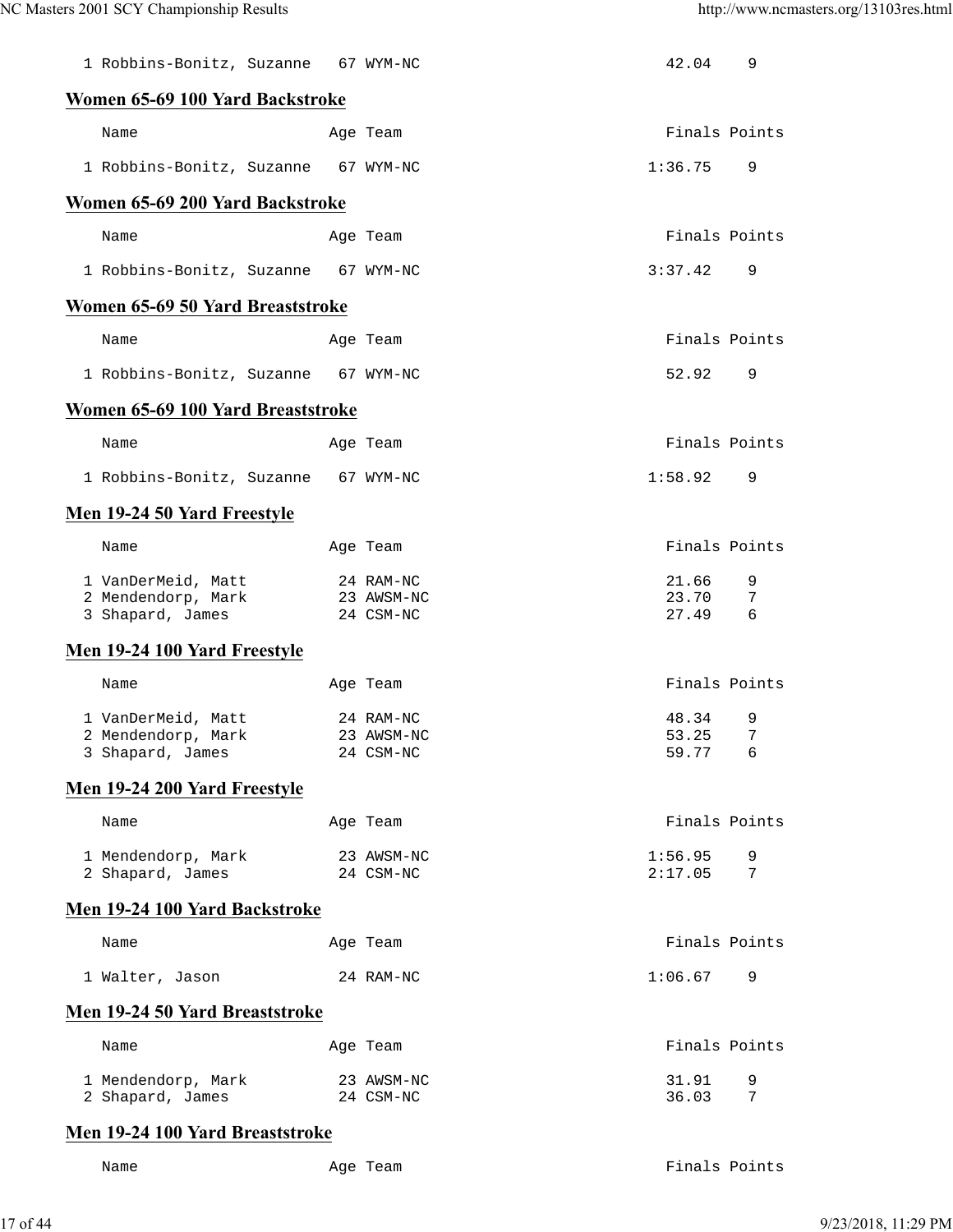| 1 Mendendorp, Mark                                                                          | 23 AWSM-NC                                                        | 1:08.36<br>9                                                         |
|---------------------------------------------------------------------------------------------|-------------------------------------------------------------------|----------------------------------------------------------------------|
| Men 19-24 50 Yard Butterfly                                                                 |                                                                   |                                                                      |
| Name                                                                                        | Age Team                                                          | Finals Points                                                        |
| 1 Mendendorp, Mark<br>2 VanDerMeid, Matt                                                    | 23 AWSM-NC<br>24 RAM-NC                                           | 9<br>24.47<br>24.98<br>7                                             |
| <b>Men 19-24 100 Yard Butterfly</b>                                                         |                                                                   |                                                                      |
| Name                                                                                        | Age Team                                                          | Finals Points                                                        |
| 1 Mendendorp, Mark                                                                          | 23 AWSM-NC                                                        | 54.51<br>9                                                           |
| Men 19-24 200 Yard Butterfly                                                                |                                                                   |                                                                      |
| Name                                                                                        | Age Team                                                          | Finals Points                                                        |
| 1 Mendendorp, Mark                                                                          | 23 AWSM-NC                                                        | 9<br>2:07.06                                                         |
| <b>Men 19-24 100 Yard IM</b>                                                                |                                                                   |                                                                      |
| Name                                                                                        | Age Team                                                          | Finals Points                                                        |
| 1 VanDerMeid, Matt<br>2 Shapard, James                                                      | 24 RAM-NC<br>24 CSM-NC                                            | 57.56<br>9<br>1:09.19<br>7                                           |
| <b>Men 19-24 200 Yard IM</b>                                                                |                                                                   |                                                                      |
| Name                                                                                        | Age Team                                                          | Finals Points                                                        |
| 1 Walter, Jason                                                                             | 24 RAM-NC                                                         | 2:23.45<br>9                                                         |
| <b>Men 19-24 400 Yard IM</b>                                                                |                                                                   |                                                                      |
| Name                                                                                        | Age Team                                                          | Finals Points                                                        |
| 1 Mendendorp, Mark                                                                          | 23 AWSM-NC                                                        | 4:50.46<br>9                                                         |
| Men 25-29 50 Yard Freestyle                                                                 |                                                                   |                                                                      |
| Name                                                                                        | Age Team                                                          | Finals Points                                                        |
| 1 Gorman, Darren<br>2 Shinn, David                                                          | 29 DCAC-VA<br>25 DYNA-GA                                          | 23.16<br>9<br>7<br>25.84                                             |
| Men 25-29 100 Yard Freestyle                                                                |                                                                   |                                                                      |
| Name                                                                                        | Age Team                                                          | Finals Points                                                        |
| 1 Gorman, Darren<br>2 Rudolph, Daniel<br>3 Dean, Nathan<br>4 Shinn, David<br>5 Wilk, Tomasz | 29 DCAC-VA<br>29 ANCM-MD<br>26 AWSM-NC<br>25 DYNA-GA<br>28 RAM-NC | 51.15<br>9<br>52.84<br>7<br>55.12<br>6<br>56.63<br>5<br>1:00.96<br>4 |
| Men 25-29 200 Yard Freestyle                                                                |                                                                   |                                                                      |
| Name                                                                                        | Age Team                                                          | Finals Points                                                        |
| 1 Shinn, David                                                                              | 25 DYNA-GA                                                        | 2:07.90<br>9                                                         |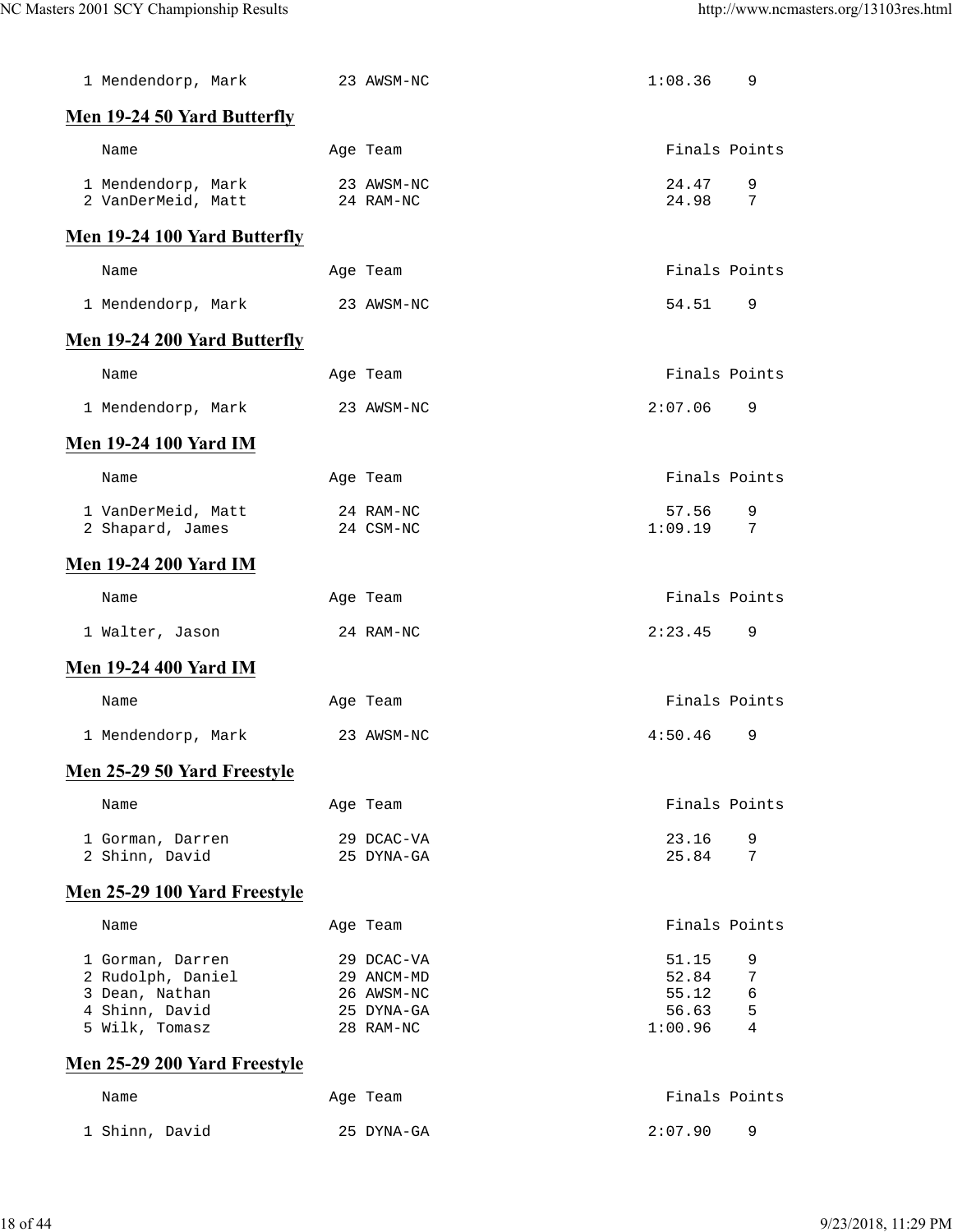# **Men 25-29 500 Yard Freestyle**

| Name                                  | Age Team                 | Finals Points      |        |
|---------------------------------------|--------------------------|--------------------|--------|
| 1 Dean, Nathan                        | 26 AWSM-NC               | 5:51.88            | 9      |
| 2 Shinn, David                        | 25 DYNA-GA               | 5:58.28            | 7      |
| Men 25-29 1000 Yard Freestyle         |                          |                    |        |
| Name                                  | Age Team                 | Finals Points      |        |
| 1 Stutts, David                       | 28 XMEN-NC               | 12:11.27           | 9      |
| Men 25-29 1650 Yard Freestyle         |                          |                    |        |
| Name                                  | Age Team                 | Finals Points      |        |
| 1 Shinn, David                        | 25 DYNA-GA               | 21:00.73           | 9      |
| 2 Samberg, Warren                     | 28 RAM-NC                | 25:42.85           | 7      |
| Men 25-29 50 Yard Backstroke          |                          |                    |        |
| Name                                  | Age Team                 | Finals Points      |        |
| 1 Stringer, Sean                      | 25 RAM-NC                | 26.04              | 9      |
| 2 Oman, William                       | 27 NCMS-NC               | 26.17              | 7      |
| Men 25-29 100 Yard Backstroke         |                          |                    |        |
| Name                                  | Age Team                 | Finals Points      |        |
| 1 Oman, William                       | 27 NCMS-NC               | 59.23              | 9      |
| 2 Rudolph, Daniel                     | 29 ANCM-MD               | 1:00.50            | 7      |
| 3 Dean, Nathan<br>4 Shinn, David      | 26 AWSM-NC<br>25 DYNA-GA | 1:06.47<br>1:15.42 | 6<br>5 |
| Men 25-29 200 Yard Backstroke         |                          |                    |        |
|                                       |                          | Finals Points      |        |
| Name                                  | Age Team                 |                    |        |
| 1 Rudolph, Daniel                     | 29 ANCM-MD               | 2:14.24            | 9      |
| <b>Men 25-29 50 Yard Breaststroke</b> |                          |                    |        |
| Name                                  | Age Team                 | Finals Points      |        |
| 1 Gorman, Darren                      | 29 DCAC-VA               | 28.85              | 9      |
| 2 Oman, William                       | 27 NCMS-NC               | 29.34              | 7      |
| 3 Stringer, Sean<br>4 Wilk, Tomasz    | 25 RAM-NC<br>28 RAM-NC   | 31.12<br>35.11     | 6<br>5 |
| Men 25-29 100 Yard Breaststroke       |                          |                    |        |
|                                       |                          |                    |        |
| Name                                  | Age Team                 | Finals Points      |        |
| 1 Gorman, Darren                      | 29 DCAC-VA               | 1:02.25            | 9      |
| 2 Oman, William                       | 27 NCMS-NC<br>28 XMEN-NC | 1:04.83<br>1:07.77 | 7<br>6 |
| 3 Stutts, David                       |                          |                    |        |
| Men 25-29 200 Yard Breaststroke       |                          |                    |        |
| Name                                  | Age Team                 | Finals Points      |        |
| 1 Wilk, Tomasz                        | 28 RAM-NC                | 2:47.60            | 9      |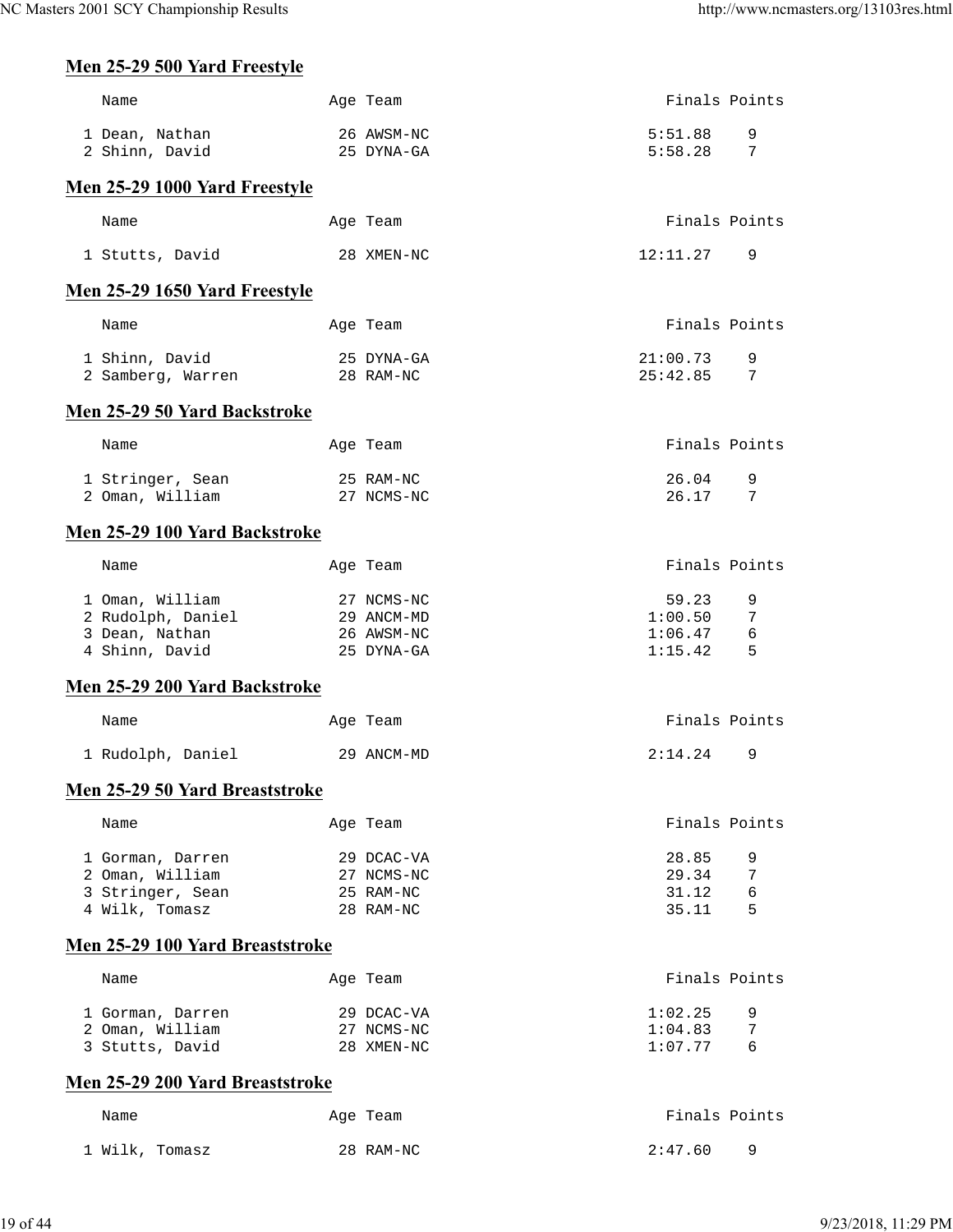## **Men 25-29 50 Yard Butterfly**

| Name                                | Age Team      | Finals Points             |
|-------------------------------------|---------------|---------------------------|
| 1 Stringer, Sean                    | 25 RAM-NC     | 24.82<br>9                |
| 2 Gorman, Darren                    | 29 DCAC-VA    | 25.16<br>7                |
| 3 McFall, Todd                      | 26 UNATTACHED | 25.51<br>6                |
| 4 Dean, Nathan                      | 26 AWSM-NC    | 28.11<br>5                |
|                                     |               |                           |
| Men 25-29 100 Yard Butterfly        |               |                           |
| Name                                | Age Team      | Finals Points             |
| 1 McFall, Todd                      | 26 UNATTACHED | 57.55<br>9                |
| 2 Gorman, Darren                    | 29 DCAC-VA    | 57.98<br>7                |
| <b>Men 25-29 200 Yard Butterfly</b> |               |                           |
| Name                                | Age Team      | Finals Points             |
| 1 Shinn, David                      | 25 DYNA-GA    | 3:10.88<br>9              |
|                                     |               |                           |
| <b>Men 25-29 100 Yard IM</b>        |               |                           |
| Name                                | Age Team      | Finals Points             |
| 1 Oman, William                     | 27 NCMS-NC    | 56.60<br>9                |
| 2 Gorman, Darren                    | 29 DCAC-VA    | 57.18<br>7                |
| 3 Stringer, Sean                    | 25 RAM-NC     | 58.31<br>6                |
| 4 Rudolph, Daniel                   | 29 ANCM-MD    | 1:00.18<br>5              |
| 5 McFall, Todd                      | 26 UNATTACHED | $\overline{4}$<br>1:01.73 |
| 6 Shinn, David                      | 25 DYNA-GA    | 1:09.62<br>3              |
| <b>Men 25-29 200 Yard IM</b>        |               |                           |
| Name                                | Age Team      | Finals Points             |
|                                     |               |                           |
| 1 Oman, William                     | 27 NCMS-NC    | 2:06.29<br>9              |
| 2 Rudolph, Daniel                   | 29 ANCM-MD    | 2:10.99<br>$\overline{7}$ |
| 3 Stringer, Sean                    | 25 RAM-NC     | 2:18.85<br>6              |
| 4 Shinn, David                      | 25 DYNA-GA    | 2:29.58<br>5              |
| <b>Men 25-29 400 Yard IM</b>        |               |                           |
| Name                                | Age Team      | Finals Points             |
|                                     |               |                           |
| 1 Rudolph, Daniel                   | 29 ANCM-MD    | 4:44.37<br>9              |
| 2 Shinn, David                      | 25 DYNA-GA    | 5:30.86<br>7              |
| <b>Men 30-34 50 Yard Freestyle</b>  |               |                           |
| Name                                | Age Team      | Finals Points             |
| 1 Reed, Steve                       | 32 DAMM-SC    | 22.53<br>9                |
| 2 Shahboz, Mark                     | 32 VMST-VA    | 23.74<br>7                |
| 3 Redd, Robert                      | 32 RAM-NC     | 24.51<br>6                |
| 4 Boshoff, Alton                    | 32 XMEN-NC    | 5<br>25.35                |
| 5 Domenic, Scotty                   | 30 VMST-VA    | $\overline{4}$<br>26.52   |
| 6 Kucharski, Michael                | 33 CSM-NC     | 3<br>26.69                |
| <b>Men 30-34 100 Yard Freestyle</b> |               |                           |

Name Age Team Age Team Finals Points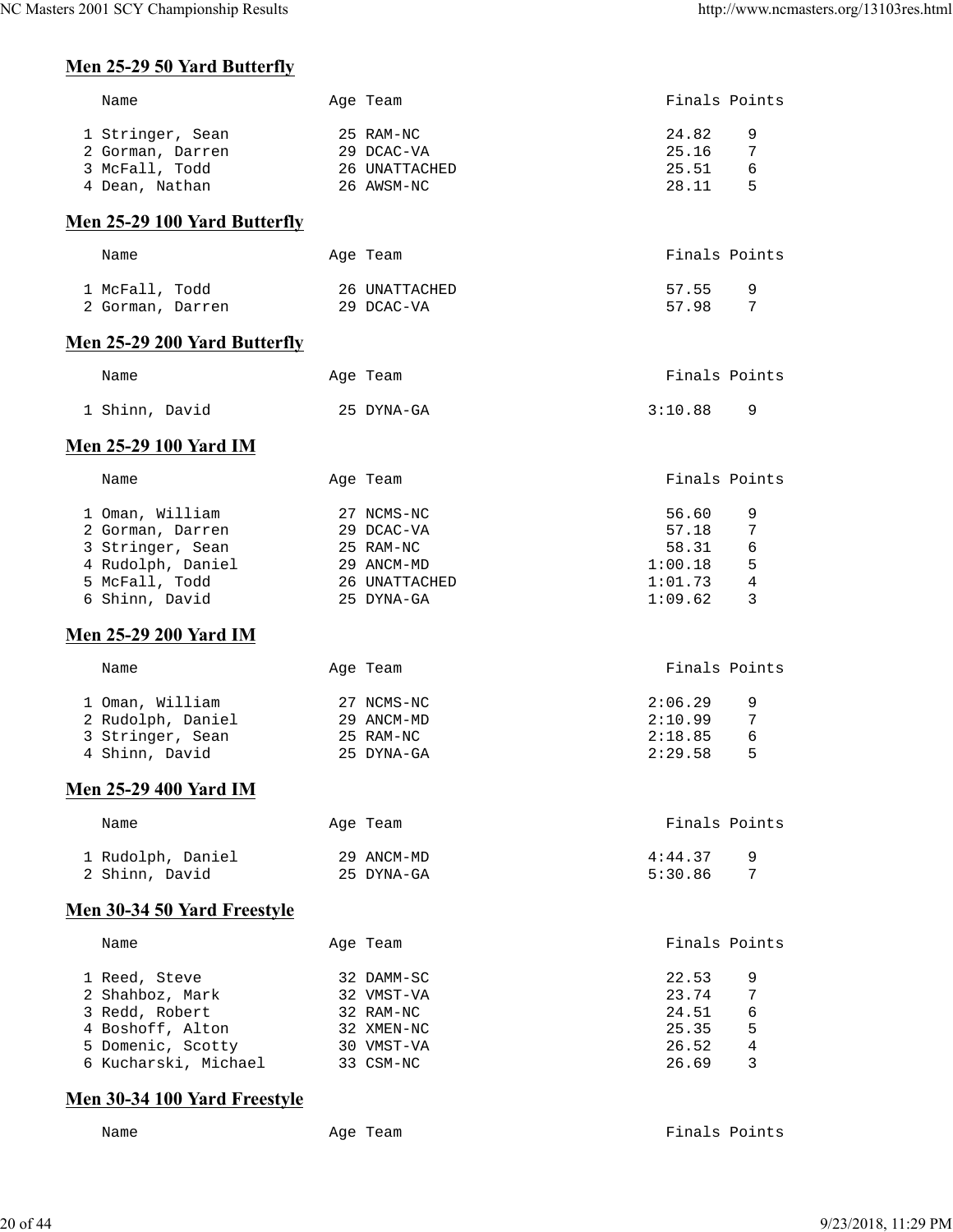| 1 Reed, Steve                  | 32 DAMM-SC | 48.34         | 9 |
|--------------------------------|------------|---------------|---|
| 2 Farrell, Andrew              | 30 ORLM-FL | 49.72         | 7 |
| 3 Domenic, Scotty              | 30 VMST-VA | 1:00.19       | 6 |
| -- Shahboz, Mark               | 32 VMST-VA | DQ            |   |
| Men 30-34 200 Yard Freestyle   |            |               |   |
| Name                           | Age Team   | Finals Points |   |
| 1 Reed, Steve                  | 32 DAMM-SC | 1:49.01       | 9 |
| 2 Farrell, Andrew              | 30 ORLM-FL | 1:49.02       | 7 |
| 3 Coughlin, Sean               | 34 AM-SC   | 1:51.65       | 6 |
| 4 Boshoff, Alton               | 32 XMEN-NC | 2:06.24       | 5 |
| 5 Domenic, Scotty              | 30 VMST-VA | 2:21.28       | 4 |
| Men 30-34 500 Yard Freestyle   |            |               |   |
| Name                           | Age Team   | Finals Points |   |
| 1 Farrell, Andrew              | 30 ORLM-FL | 4:58.29       | 9 |
| 2 Coughlin, Sean               | 34 AM-SC   | 5:02.26       | 7 |
| Men 30-34 1000 Yard Freestyle  |            |               |   |
| Name                           | Age Team   | Finals Points |   |
| 1 Farrell, Andrew              | 30 ORLM-FL | 10:39.88      | 9 |
| 2 Coughlin, Sean               | 34 AM-SC   | 10:42.31      | 7 |
| Men 30-34 1650 Yard Freestyle  |            |               |   |
| Name                           | Age Team   | Finals Points |   |
| 1 Boshoff, Alton               | 32 XMEN-NC | 21:48.02      | 9 |
| Men 30-34 50 Yard Backstroke   |            |               |   |
|                                |            |               |   |
| Name                           | Age Team   | Finals Points |   |
| 1 Reed, Steve                  | 32 DAMM-SC | 26.11         | 9 |
| 2 Farrell, Andrew              | 30 ORLM-FL | 26.77         | 7 |
| 3 Shahboz, Mark                | 32 VMST-VA | 27.34         | 6 |
| 4 Doan, Brian                  | 30 RAM-NC  | 27.98         | 5 |
| 5 Kucharski, Michael           | 33 CSM-NC  | 31.53         | 4 |
| 6 Domenic, Scotty              | 30 VMST-VA | 32.39         | 3 |
| Men 30-34 100 Yard Backstroke  |            |               |   |
| Name                           | Age Team   | Finals Points |   |
| 1 Farrell, Andrew              | 30 ORLM-FL | 56.26         | 9 |
| 2 Reed, Steve                  | 32 DAMM-SC | 56.47         | 7 |
| 3 Shahboz, Mark                | 32 VMST-VA | 58.25         | 6 |
| 4 Domenic, Scotty              | 30 VMST-VA | 1:13.12       | 5 |
| Men 30-34 200 Yard Backstroke  |            |               |   |
| Name                           | Age Team   | Finals Points |   |
| 1 Farrell, Andrew              | 30 ORLM-FL | 2:02.47       | 9 |
| 2 Reed, Steve                  | 32 DAMM-SC | 2:10.70       | 7 |
| Men 30-34 50 Yard Breaststroke |            |               |   |

Name Age Team Age Team Finals Points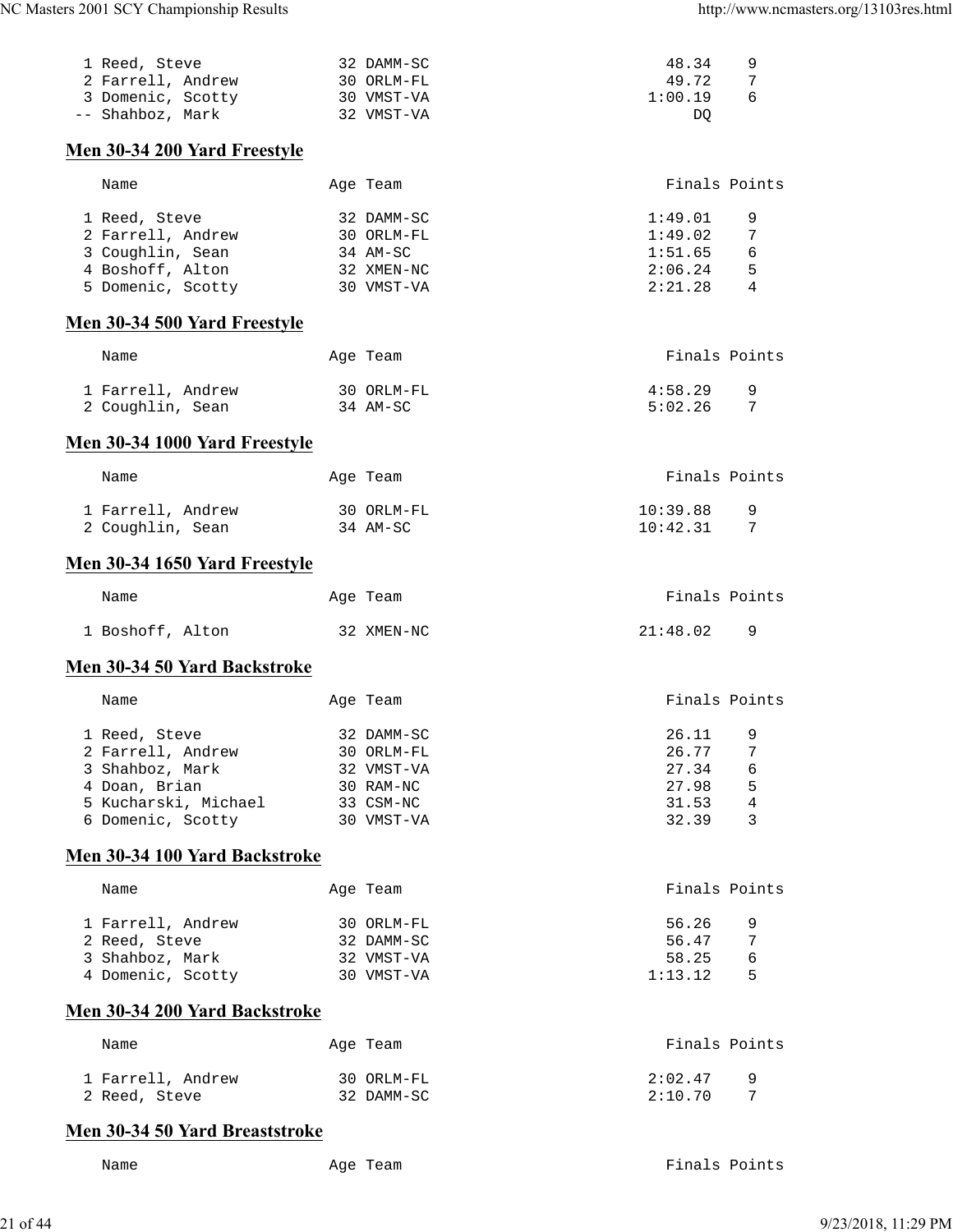| 1 Doan, Brian<br>2 Coughlin, Sean<br>3 Reed, Steve 32 DAMM-SC<br>4 Kucharski, Michael 33 CSM-NC | 30 RAM-NC                                | 9<br>27.13<br>7<br>28.78<br>31.97<br>6<br>33.81 5 |
|-------------------------------------------------------------------------------------------------|------------------------------------------|---------------------------------------------------|
| Men 30-34 100 Yard Breaststroke                                                                 |                                          |                                                   |
| Name                                                                                            | Age Team                                 | Finals Points                                     |
| 1 Doan, Brian                                                                                   | 30 RAM-NC                                | 58.97<br>9                                        |
| 2 Coughlin, Sean 34 AM-SC                                                                       |                                          | 1:02.95<br>7                                      |
| 3 Cockrell, Charles 32 VMST-VA                                                                  |                                          | $1:06.99$ 6                                       |
| Men 30-34 200 Yard Breaststroke                                                                 |                                          |                                                   |
| Name                                                                                            | Age Team                                 | Finals Points                                     |
| 1 Doan, Brian                                                                                   | 30 RAM-NC                                | 2:12.23<br>9                                      |
| 2 Coughlin, Sean                                                                                | $34$ AM-SC                               | 2:19.63<br>$\overline{7}$                         |
| 3 Cockrell, Charles 32 VMST-VA                                                                  |                                          | 2:26.13<br>6                                      |
| Men 30-34 50 Yard Butterfly                                                                     |                                          |                                                   |
| Name                                                                                            | Age Team                                 | Finals Points                                     |
| 1 Reed, Steve                                                                                   |                                          | 24.33<br>9                                        |
| 2 Redd, Robert                                                                                  | 32 DAMM-SC<br>32 RAM-NC<br>33 UNATTACHED | 25.08<br>7                                        |
| 3 Darden, Chuck                                                                                 |                                          | $25.79$ 6<br>25.86 5                              |
| 4 Doan, Brian<br>5 Kucharski, Michael 33 CSM-NC                                                 | 30 RAM-NC                                | 26.80 4                                           |
|                                                                                                 |                                          |                                                   |
| Men 30-34 100 Yard Butterfly                                                                    |                                          |                                                   |
| Name                                                                                            | Age Team                                 | Finals Points                                     |
| 1 Reed, Steve                                                                                   | 32 DAMM-SC                               | 52.57<br>9                                        |
| 2 Redd, Robert                                                                                  | 32 RAM-NC                                | 1:01.70<br>7                                      |
| 3 Kucharski, Michael 33 CSM-NC                                                                  |                                          | 6<br>1:05.99                                      |
| Men 30-34 200 Yard Butterfly                                                                    |                                          |                                                   |
| Name                                                                                            | Age Team                                 | Finals Points                                     |
| 1 Reed, Steve                                                                                   | 32 DAMM-SC                               | 2:00.44<br>9                                      |
| <b>Men 30-34 100 Yard IM</b>                                                                    |                                          |                                                   |
| Name                                                                                            | Age Team                                 | Finals Points                                     |
| 1 Doan, Brian                                                                                   | 30 RAM-NC                                | 58.46<br>9                                        |
| 2 Darden, Chuck                                                                                 | 33 UNATTACHED                            | 59.90<br>7                                        |
| 3 Cockrell, Charles                                                                             | 32 VMST-VA                               | 6<br>1:04.00                                      |
| 4 Kucharski, Michael                                                                            | 33 CSM-NC                                | 1:06.49<br>5                                      |
| <b>Men 30-34 200 Yard IM</b>                                                                    |                                          |                                                   |
| Name                                                                                            | Age Team                                 | Finals Points                                     |
| 1 Doan, Brian                                                                                   | 30 RAM-NC                                | 2:08.28<br>9                                      |
| 2 Cockrell, Charles                                                                             | 32 VMST-VA                               | 7<br>2:19.23                                      |
| Men 35-39 50 Yard Freestyle                                                                     |                                          |                                                   |

Name Age Team Age Team Finals Points

22 of 44 9/23/2018, 11:29 PM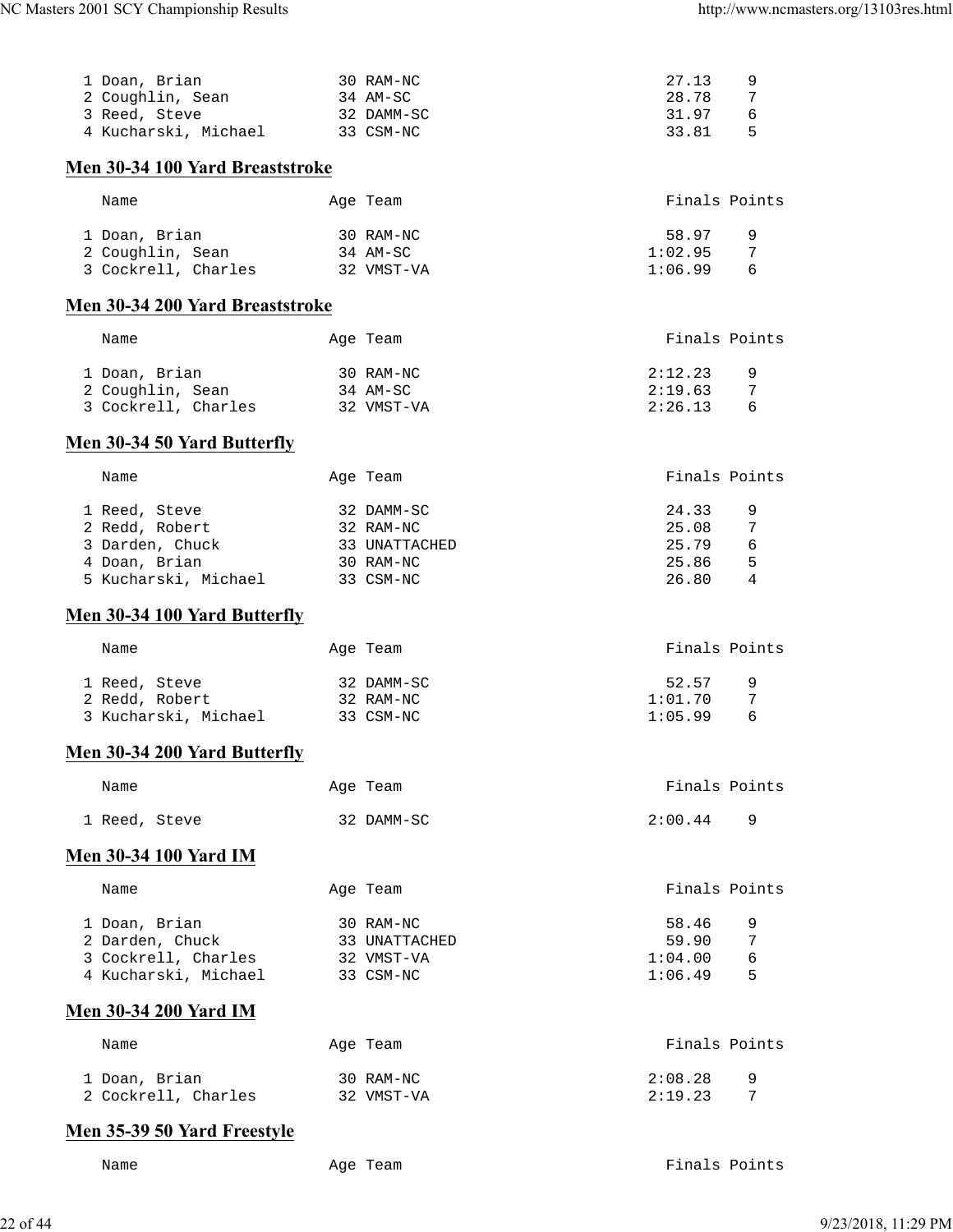| 1 Lower, Edward      | 35 RAM-NC  | 22.63 | 9            |
|----------------------|------------|-------|--------------|
| 2 Malsbury, David    | 39 VMST-VA | 22.83 | 7            |
| 3 Kretz, Rusty       | 39 DAMA-NC | 23.52 | 6            |
| 4 Gallagher, Patrick | 37 RAM-NC  | 23.74 | 5            |
| 5 Smith, Jeffery     | 38 CSM-NC  | 23.80 | 4            |
| 6 Shamlin, David     | 35 RAM-NC  | 25.72 | 3            |
| 7 Dromsky, Joe       | 38 GAS-GA  | 25.93 | 2            |
| 8 Ouinn, Paul        | 35 SCMM-NC | 26.14 | $\mathbf{1}$ |
| 9 Seidler, Howard    | 39 CSM-NC  | 27.73 |              |
| 10 Hackney, Benjamin | 36 NCMS-NC | 38.85 |              |
|                      |            |       |              |

## **Men 35-39 100 Yard Freestyle**

| Name                 | Age Team   | Finals Points |   |
|----------------------|------------|---------------|---|
| 1 Lower, Edward      | 35 RAM-NC  | 49.71         | 9 |
| 2 Smith, Jeffery     | 38 CSM-NC  | 51.64         | 7 |
| 3 Gallagher, Patrick | 37 RAM-NC  | 52.43         | 6 |
| 4 Shamlin, David     | 35 RAM-NC  | 56.51         | 5 |
| 5 Haas, William      | 38 VMST-VA | 57.52         | 4 |
| 6 Seidler, Howard    | 39 CSM-NC  | 59.88         | 3 |

## **Men 35-39 200 Yard Freestyle**

| Name                 | Age Team   | Finals Points |
|----------------------|------------|---------------|
| 1 Smith, Jeffery     | 38 CSM-NC  | 1:57.67<br>9  |
| 2 Gallagher, Patrick | 37 RAM-NC  | 7<br>2:00.21  |
| 3 Dromsky, Joe       | 38 GAS-GA  | 6<br>2:04.09  |
| 4 Ouinn, Paul        | 35 SCMM-NC | 5<br>2:07.61  |
| 5 Haas, William      | 38 VMST-VA | 4<br>2:08.70  |
| 6 Shamlin, David     | 35 RAM-NC  | 3<br>2:10.31  |
| 7 Seidler, Howard    | 39 CSM-NC  | 2:14.06<br>2  |

## **Men 35-39 500 Yard Freestyle**

| Name               | Age Team   | Finals Points |
|--------------------|------------|---------------|
| 1 Hoffner, Chris   | 36 TMS-NC  | 5:41.49<br>9  |
| 2 Quinn, Paul      | 35 SCMM-NC | 7<br>5:46.53  |
| 3 Shamlin, David   | 35 RAM-NC  | 5:56.30<br>6  |
| 4 Sexauer, Tim     | 35 RAM-NC  | 6:58.29<br>5  |
| 5 DeMilia, Michael | 35 RAM-NC  | 8:36.25<br>4  |
|                    |            |               |

## **Men 35-39 1000 Yard Freestyle**

| Name               | Age Team   | Finals Points |     |
|--------------------|------------|---------------|-----|
| 1 Quinn, Paul      | 35 SCMM-NC | 11:52.63      | 9   |
| 2 Shamlin, David   | 35 RAM-NC  | 12:31.33      | 7   |
| 3 Sexauer, Tim     | 35 RAM-NC  | 13:55.22      | 6   |
| 4 Holshouser, Jay  | 39 RAM-NC  | 17:38.30      | 4.5 |
| 4 DeMilia, Michael | 35 RAM-NC  | 17:38.30      | 4.5 |

## **Men 35-39 1650 Yard Freestyle**

| Name             | Age Team  | Finals Points        |
|------------------|-----------|----------------------|
| 1 Hoffner, Chris | 36 TMS-NC | 20:14.42<br><u>a</u> |

# **Men 35-39 50 Yard Backstroke**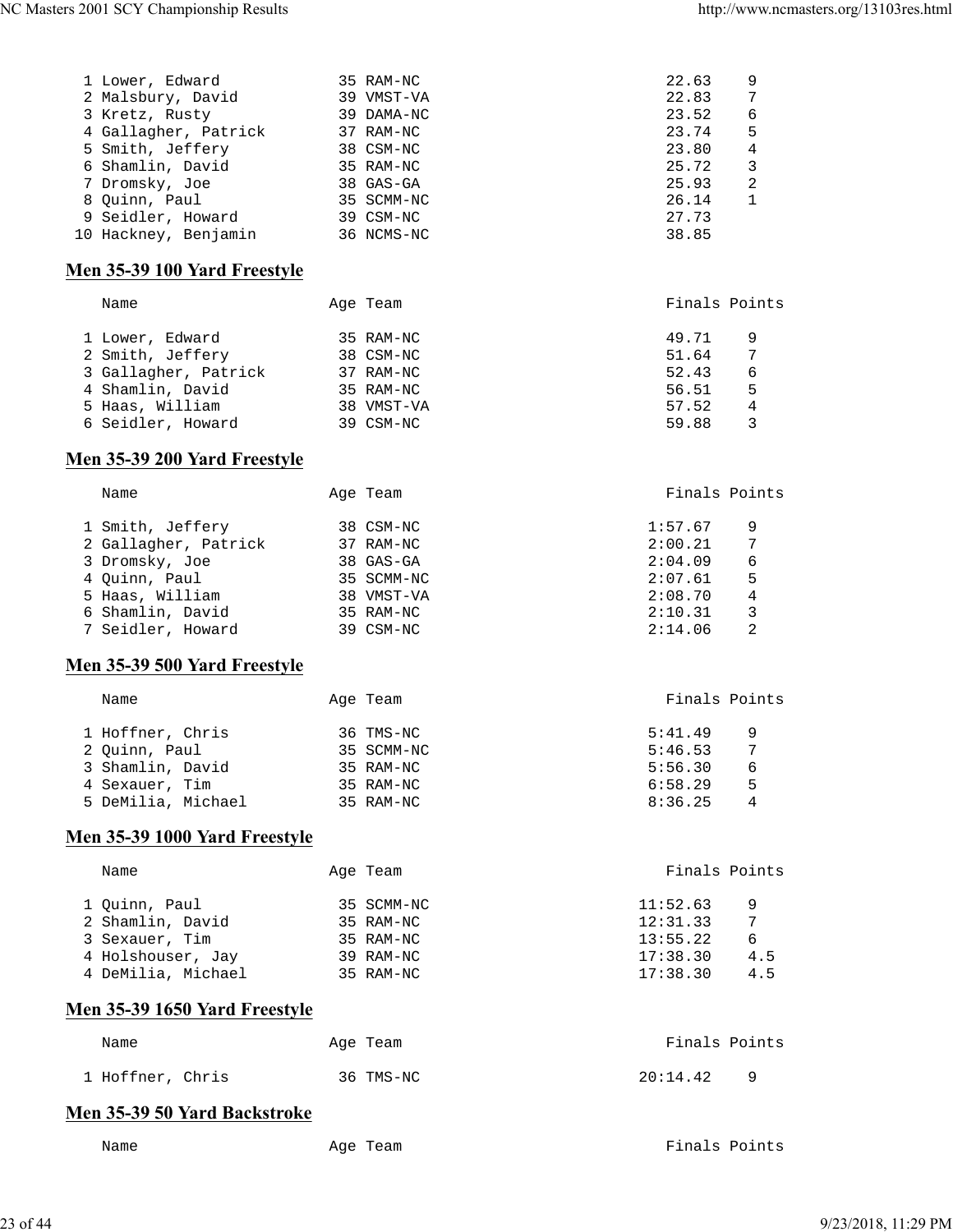| 1 Malsbury, David   | 39 VMST-VA | 25.73   |   |
|---------------------|------------|---------|---|
| 2 Northcutt, Tom    | 35 GAS-GA  | 25.84   |   |
| 3 Smith, Jeffery    | 38 CSM-NC  | 28.36   | 6 |
| 4 Hoffner, Chris    | 36 TMS-NC  | 29.49   | 5 |
| 5 Dromsky, Joe      | 38 GAS-GA  | 33.09   |   |
| 6 Seidler, Howard   | 39 CSM-NC  | 33.47   |   |
| 7 Hackney, Benjamin | 36 NCMS-NC | 1:00.15 |   |
|                     |            |         |   |

## **Men 35-39 100 Yard Backstroke**

| Name              | Age Team   | Finals Points |   |
|-------------------|------------|---------------|---|
| 1 Northcutt, Tom  | 35 GAS-GA  | 55.53         | 9 |
| 2 Smith, Jeffery  | 38 CSM-NC  | 59.22         | 7 |
| 3 Malsbury, David | 39 VMST-VA | 1:02.81       | 6 |
| 4 Hoffner, Chris  | 36 TMS-NC  | 1:03.10       | 5 |
| 5 Robert, Fary    | 36 CSM-NC  | 1:06.82       | 4 |
| 6 Seidler, Howard | 39 CSM-NC  | 1:08.75       | 3 |
| 7 Haas, William   | 38 VMST-VA | 1:09.95       | 2 |
|                   |            |               |   |

#### **Men 35-39 200 Yard Backstroke**

| Name              | Age Team   | Finals Points |
|-------------------|------------|---------------|
| 1 Malsbury, David | 39 VMST-VA | 2:14.23       |
| 2 Hoffner, Chris  | 36 TMS-NC  | 2:20.93       |

## **Men 35-39 50 Yard Breaststroke**

| Name                 | Age Team   | Finals Points |   |
|----------------------|------------|---------------|---|
| 1 Kretz, Rusty       | 39 DAMA-NC | 28.32         | 9 |
| 2 Northcutt, Tom     | 35 GAS-GA  | 28.46         | 7 |
| 3 Malsbury, David    | 39 VMST-VA | 28.84         | 6 |
| 4 Smith, Jeffery     | 38 CSM-NC  | 31.36         | 5 |
| 5 Ouinn, Paul        | 35 SCMM-NC | 32.55         | 4 |
| 6 Robert, Fary       | 36 CSM-NC  | 35.22         | 3 |
| -- Hackney, Benjamin | 36 NCMS-NC | DO            |   |

## **Men 35-39 100 Yard Breaststroke**

| Name             | Age Team |             | Finals Points |   |
|------------------|----------|-------------|---------------|---|
| 1 Northcutt, Tom |          | $35$ GAS-GA | 1:02.01       | 9 |
| 2 Kretz, Rusty   |          | 39 DAMA-NC  | 1:02.77       |   |
| 3 Ouinn, Paul    |          | 35 SCMM-NC  | 1:10.34       | 6 |
| 4 Hoffner, Chris |          | 36 TMS-NC   | 1:16.15       | 5 |
|                  |          |             |               |   |

## **Men 35-39 200 Yard Breaststroke**

| Name              | Age Team   | Finals Points  |
|-------------------|------------|----------------|
| 1 Northcutt, Tom  | 35 GAS-GA  | 2:16.10<br>- q |
| 2 Malsbury, David | 39 VMST-VA | 2:32.59        |
| 3 Hoffner, Chris  | 36 TMS-NC  | 2:45.31<br>h   |

## **Men 35-39 50 Yard Butterfly**

| Name              | Age Team    | Finals Points |   |
|-------------------|-------------|---------------|---|
| 1 Malsbury, David | 39 VMST-VA  | 24.82         | 9 |
| 2 Northcutt, Tom  | $35$ GAS-GA | 24.88         |   |
| 3 Kretz, Rusty    | 39 DAMA-NC  | 26.21         | 6 |
| 4 Smith, Jeffery  | 38 CSM-NC   | 26.45         | 5 |
| 5 Ouinn, Paul     | 35 SCMM-NC  | 27.86         | 4 |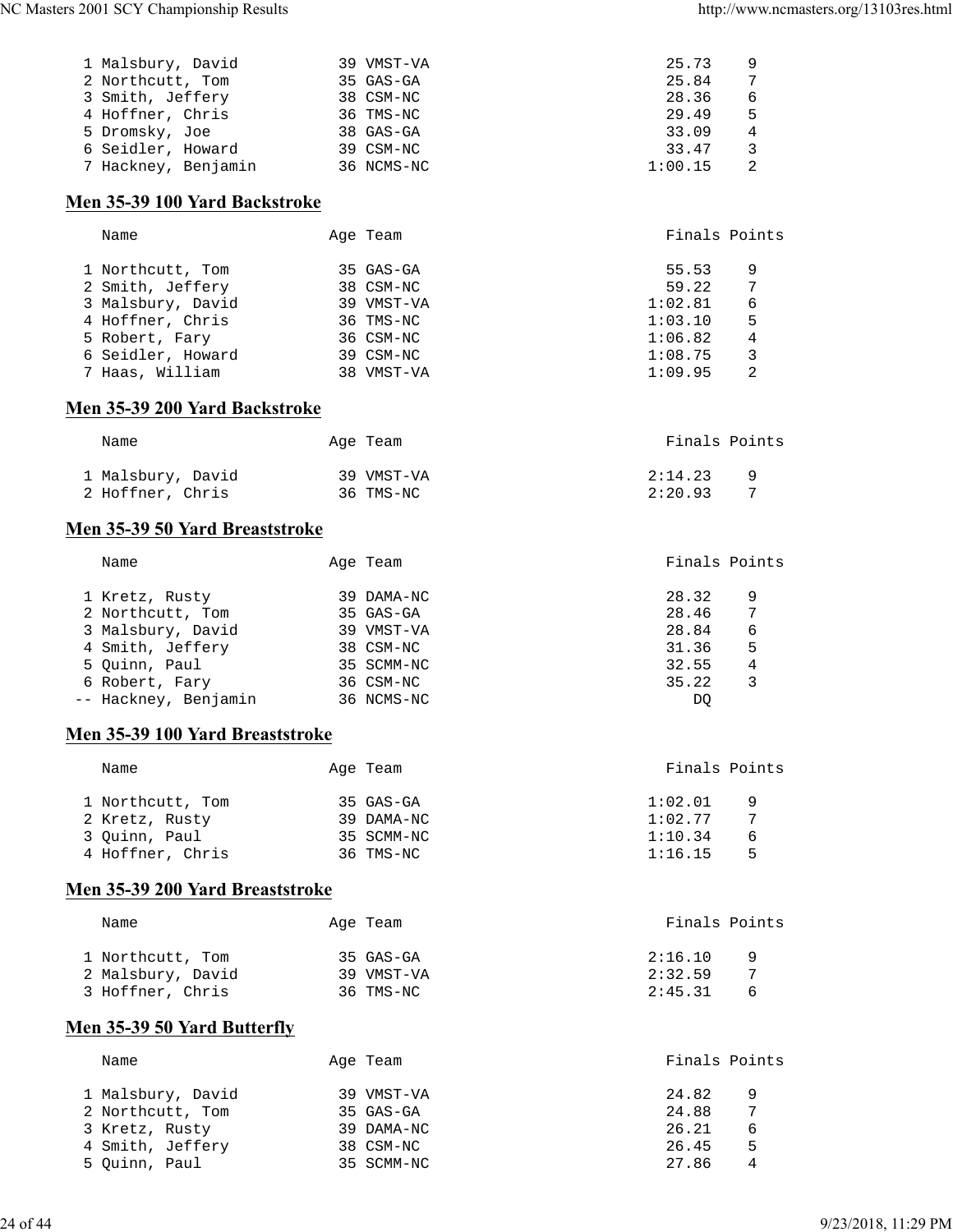| 6 Hoffner, Chris<br>7 Robert, Fary  | 36 TMS-NC<br>36 CSM-NC | 28.43<br>3<br>29.91<br>2  |
|-------------------------------------|------------------------|---------------------------|
| <b>Men 35-39 100 Yard Butterfly</b> |                        |                           |
| Name                                | Age Team               | Finals Points             |
| 1 Northcutt, Tom                    | 35 GAS-GA              | 55.10<br>9                |
| 2 Smith, Jeffery                    | 38 CSM-NC              | 58.85<br>7                |
| 3 Haas, William                     | 38 VMST-VA             | 1:05.48<br>6              |
| <b>Men 35-39 100 Yard IM</b>        |                        |                           |
| Name                                | Age Team               | Finals Points             |
| 1 Northcutt, Tom                    | 35 GAS-GA              | 55.36<br>9                |
| 2 Malsbury, David                   | 39 VMST-VA             | 56.15<br>7                |
| 3 Smith, Jeffery                    | 38 CSM-NC              | 6<br>59.46                |
| 4 Kretz, Rusty                      | 39 DAMA-NC             | 1:00.30<br>5              |
| 5 Hoffner, Chris                    | 36 TMS-NC              | $\overline{4}$<br>1:04.52 |
| 6 Quinn, Paul                       | 35 SCMM-NC             | 1:05.49<br>3              |
| 7 Robert, Fary                      | 36 CSM-NC              | 2<br>1:06.92              |
| 8 Dromsky, Joe                      | 38 GAS-GA              | 1:07.20<br>1              |
| 9 Seidler, Howard                   | 39 CSM-NC              | 1:11.28                   |
| <b>Men 35-39 200 Yard IM</b>        |                        |                           |
| Name                                | Age Team               | Finals Points             |
| 1 Northcutt, Tom                    | 35 GAS-GA              | 2:00.96<br>9              |
| 2 Malsbury, David                   | 39 VMST-VA             | 7<br>2:10.05              |
| 3 Smith, Jeffery                    | 38 CSM-NC              | 2:16.69<br>6              |
| 4 Hoffner, Chris                    | 36 TMS-NC              | 2:22.08<br>5              |
| 5 Dromsky, Joe                      | 38 GAS-GA              | 2:26.12<br>4              |
| 6 Seidler, Howard                   | 39 CSM-NC              | 2:38.46<br>3              |
| <b>Men 35-39 400 Yard IM</b>        |                        |                           |
| Name                                | Age Team               | Finals Points             |
| 1 Malsbury, David                   | 39 VMST-VA             | 4:44.08<br>9              |
| 2 Shamlin, David                    | 35 RAM-NC              | 5:32.82<br>7              |
| 3 Sexauer, Tim                      | 35 RAM-NC              | 6:05.10<br>6              |
| Men 40-44 50 Yard Freestyle         |                        |                           |
| Name                                | Age Team               | Finals Points             |
| 1 Britt, Clay                       | 40 ANCM-MD             | 21.69<br>9                |
| 2 McIntosh, Douglas                 | 41 WYM-NC              | 22.72<br>7                |
| 3 McGinnis, Tim                     | 43 RAM-NC              | 22.75<br>6                |
| 4 Patton, George                    | 40 GAS-GA              | 23.47<br>5                |
| 5 Lehman, Fritz                     | 42 RAM-NC              | 23.50<br>4                |
| 6 Reid, Mike                        | 40 GAJA-GA             | 23.59<br>3                |
| 7 Shepherd, Keith                   | 42 UNATTACHED          | 2<br>24.13                |
| 8 Weischedel, Brian                 | 41 NCMS-NC             | 1<br>25.06                |
| 9 Simpson, David                    | 41 RAM-NC              | 26.35                     |
| 10 Waldbauer, Eric                  | 42 RAM-NC              | 28.06                     |
| Men 40-44 100 Yard Freestyle        |                        |                           |
| Name                                | Age Team               | Finals Points             |
| 1 McGinnis, Tim                     | 43 RAM-NC              | 49.55<br>9                |

2 Reid, Mike 40 GAJA-GA 50.67 7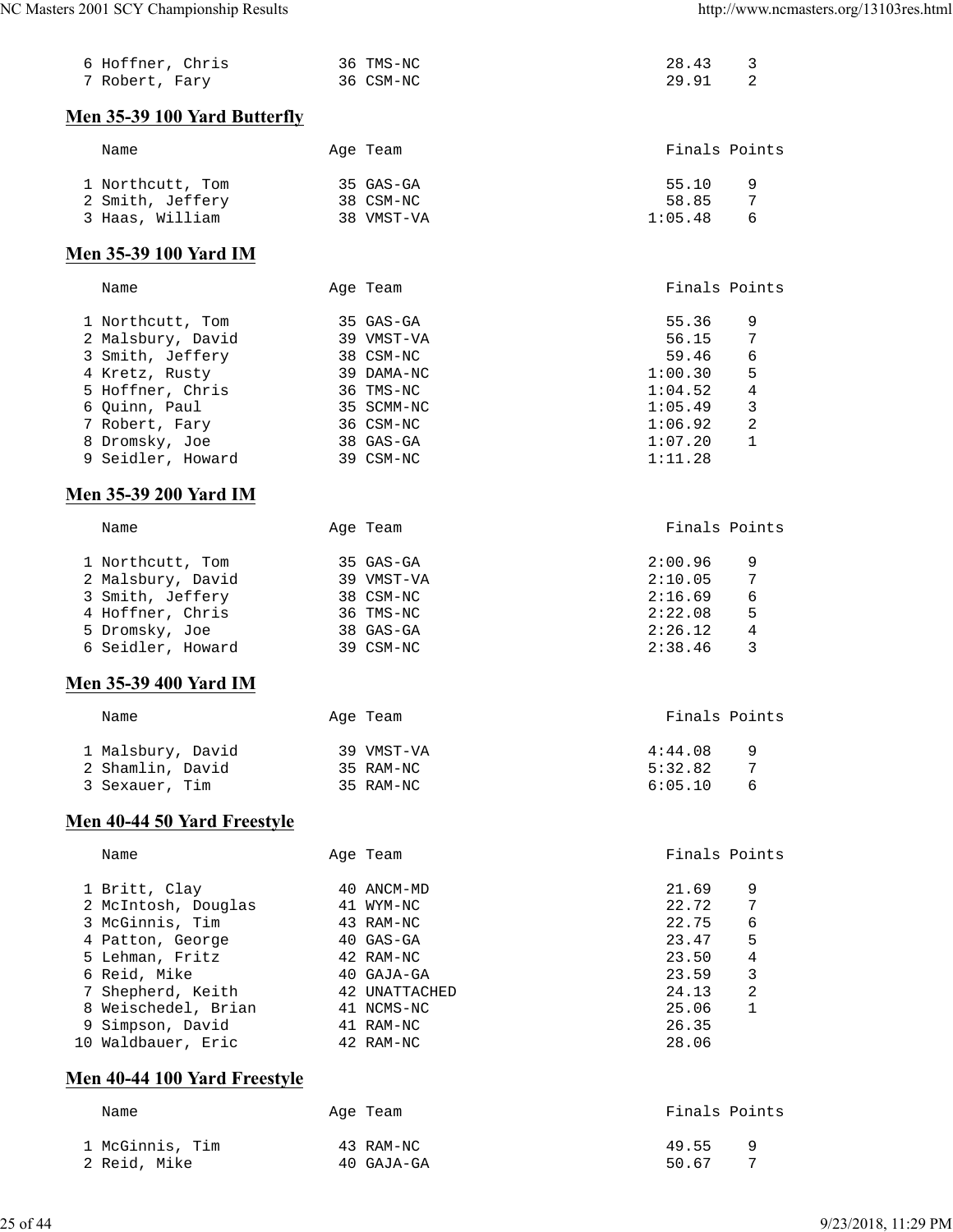| 3 McIntosh, Douglas           | 41 WYM-NC     | 51.07         | 6              |
|-------------------------------|---------------|---------------|----------------|
| 4 Patton, George              | 40 GAS-GA     | 51.82         | 5              |
| 5 Godfrey, Alan               | 44 DCAC-VA    | 52.22         | $\overline{4}$ |
| 6 Burton, Jack                | 44 PALM-SC    | 52.39         | 3              |
| 7 Shepherd, Keith             | 42 UNATTACHED | 53.41         | 2              |
| 8 Kennedy, Gene               | 41 CSM-NC     | 55.16         | 1              |
| 9 Hinkley, Scott              | 40 RAM-NC     | 57.36         |                |
| 10 Matysek, Joseph            | 44 CSM-NC     | 59.41         |                |
| 11 Weischedel, Brian          | 41 NCMS-NC    | 1:00.32       |                |
| 12 Johnson, Ken               | 43 CSM-NC     | 1:01.41       |                |
| 13 Moore, Steve               | 43 MCM-NT     | 1:01.95       |                |
| 14 McClernan, Bill 44 DAMA-NC |               | 1:05.92       |                |
| Men 40-44 200 Yard Freestyle  |               |               |                |
| Name                          | Age Team      | Finals Points |                |
| 1 Reid, Mike                  | 40 GAJA-GA    | 1:53.79       | 9              |
| 2 McGinnis, Tim               | 43 RAM-NC     | 1:54.55       | 7              |
| 3 Godfrey, Alan               | 44 DCAC-VA    | 1:54.84       | 6              |
| 4 Burton, Jack                | 44 PALM-SC    | 1:55.98       | 5              |
| 5 Patton, George              | 40 GAS-GA     | 1:56.30       | $\sqrt{4}$     |
| 6 Weischedel, Brian           | 41 NCMS-NC    | 1:59.18       | 3              |
| 7 McIntosh, Douglas 41 WYM-NC |               | 2:05.69       | 2              |
| Men 40-44 500 Yard Freestyle  |               |               |                |
| Name                          | Age Team      |               | Finals Points  |
| 1 Burton, Jack                | 44 PALM-SC    | 5:13.88       | 9              |
| 2 Reid, Mike                  | 40 GAJA-GA    | 5:17.36       | 7              |
| 3 Godfrey, Alan               | 44 DCAC-VA    | 5:44.76       | 6              |
| 4 Matysek, Joseph             | 44 CSM-NC     | 6:14.03       | 5              |
| -- McIntosh, Douglas          | 41 WYM-NC     | DQ            |                |
| Men 40-44 1000 Yard Freestyle |               |               |                |
| Name                          | Age Team      | Finals Points |                |
| 1 Lehman, Fritz               | 42 RAM-NC     | 11:42.82 9    |                |
| 2 McIntosh, Douglas           | 41 WYM-NC     | 12:23.92      | 7              |
| Men 40-44 1650 Yard Freestyle |               |               |                |
| Name                          | Age Team      |               | Finals Points  |
| 1 Asbury, Doug                | 41 NCAM-NC    | 18:00.46      | 9              |
| 2 Burton, Jack                | 44 PALM-SC    | 18:19.64      | 7              |
| 3 Meyer, Bill                 | 43 NCAM-NC    | 20:33.81      | 6              |
| 4 Reese, Jeff                 | 40 RAM-NC     | 21:49.79      | 5              |
| 5 Bolton, Gary                | 40 RAM-NC     | 22:29.89      | 4              |
| Men 40-44 50 Yard Backstroke  |               |               |                |
| Name                          | Age Team      |               | Finals Points  |
| 1 Britt, Clay                 | 40 ANCM-MD    | 24.11         | 9              |
| 2 Lehman, Fritz               | 42 RAM-NC     | 25.77         | 7              |
| 3 Reid, Mike                  | 40 GAJA-GA    | 28.48         | 6              |
| 4 Godfrey, Alan               | 44 DCAC-VA    | 29.42         | 5              |
| 5 Patton, George              | 40 GAS-GA     | 30.50         | $\,4$          |
| 6 McIntosh, Douglas           | 41 WYM-NC     | 32.69         | 3              |

7 Matysek, Joseph 44 CSM-NC 36.98 2

## **Men 40-44 100 Yard Backstroke**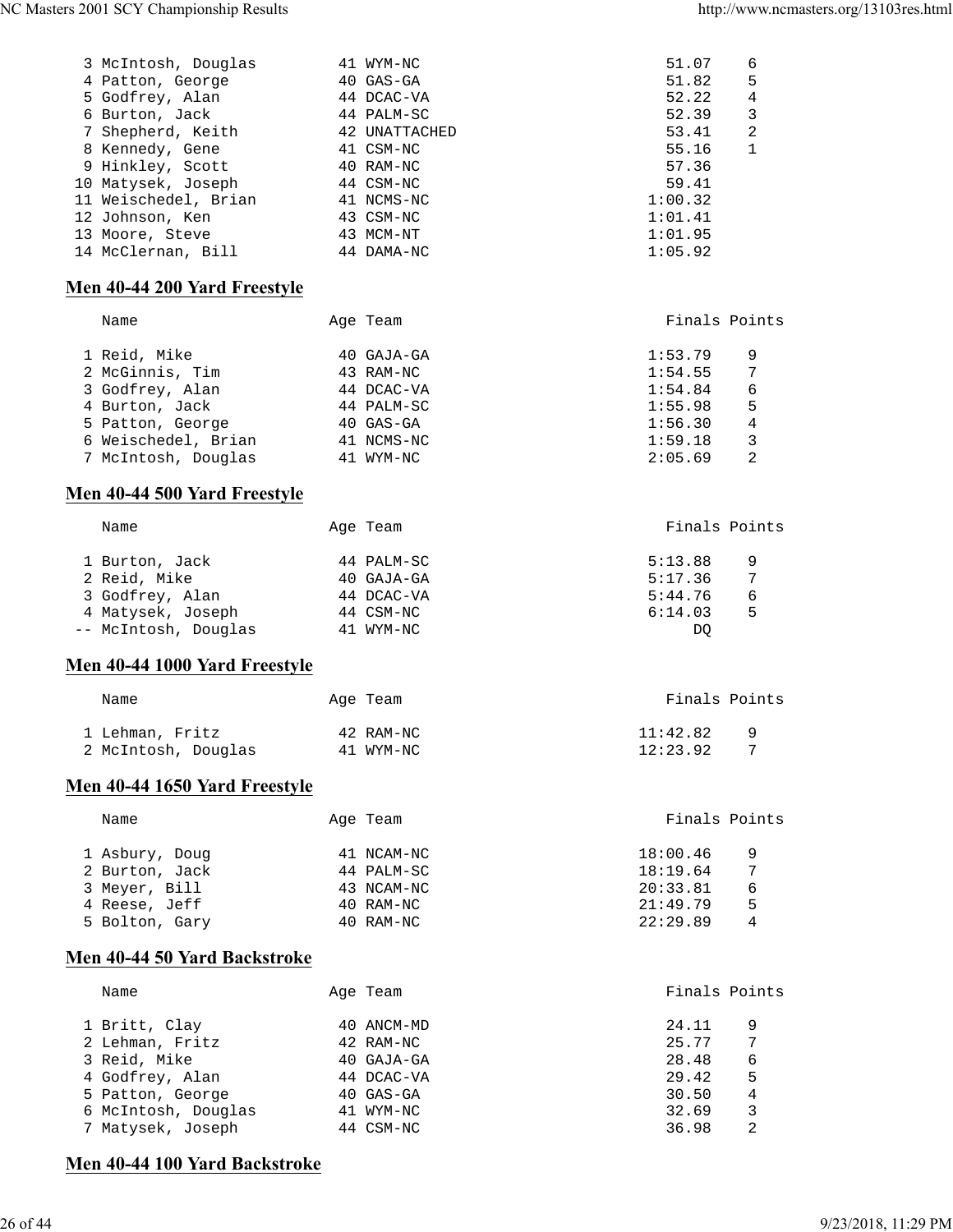| NC Masters 2001 SCY Championship Results |               | http://www.ncmasters.org/13103res.html |
|------------------------------------------|---------------|----------------------------------------|
| Name                                     | Age Team      | Finals Points                          |
| 1 Britt, Clay                            | 40 ANCM-MD    | 51.32<br>9                             |
| 2 Lehman, Fritz                          | 42 RAM-NC     | 54.55<br>7                             |
| 3 Reid, Mike                             | 40 GAJA-GA    | 59.02<br>6                             |
| 4 Godfrey, Alan                          | 44 DCAC-VA    | 59.73<br>5                             |
|                                          | 43 RAM-NC     | 1:06.17<br>4                           |
| 5 McGinnis, Tim                          |               |                                        |
| 6 McIntosh, Douglas 41 WYM-NC            |               | 1:11.34<br>3                           |
| Men 40-44 200 Yard Backstroke            |               |                                        |
| Name                                     | Age Team      | Finals Points                          |
| 1 Godfrey, Alan                          | 44 DCAC-VA    | 2:07.30<br>9                           |
| Men 40-44 50 Yard Breaststroke           |               |                                        |
| Name                                     | Age Team      | Finals Points                          |
| 1 Patton, George                         | 40 GAS-GA     | 28.98<br>9                             |
| 2 Shepherd, Keith                        | 42 UNATTACHED | 31.19<br>7                             |
| 3 Lehman, Fritz                          | 42 RAM-NC     | 33.15<br>6                             |
| 4 Waldbauer, Eric                        | 42 RAM-NC     | 5<br>33.72                             |
| 5 Moore, Steve                           | 43 MCM-NT     | 35.53<br>4                             |
|                                          |               |                                        |
| 6 Matysek, Joseph                        | 44 CSM-NC     | 35.56<br>3                             |
| 7 Johnson, Ken                           | 43 CSM-NC     | 35.67<br>2                             |
| 8 McClernan, Bill                        | 44 DAMA-NC    | 35.86<br>1                             |
| Men 40-44 100 Yard Breaststroke          |               |                                        |
| Name                                     | Age Team      | Finals Points                          |
| 1 Patton, George                         | 40 GAS-GA     | 1:04.50<br>9                           |
| 2 Reese, Jeff                            | 40 RAM-NC     | 1:06.33<br>7                           |
| 3 Lehman, Fritz                          | 42 RAM-NC     | 1:07.72<br>6                           |
| 4 Shepherd, Keith                        | 42 UNATTACHED | 5<br>1:09.03                           |
| 5 Waldbauer, Eric                        | 42 RAM-NC     | 4<br>1:13.75                           |
| 6 Matysek, Joseph                        | 44 CSM-NC     | 1:17.30<br>3                           |
|                                          | 43 MCM-NT     |                                        |
| 7 Moore, Steve                           |               | 1:24.61<br>2                           |
| Men 40-44 200 Yard Breaststroke          |               |                                        |
| Name                                     | Age Team      | Finals Points                          |
| 1 Patton, George                         | 40 GAS-GA     | 2:23.97<br>9                           |
| 2 Waldbauer, Eric                        | 42 RAM-NC     | 2:38.49<br>7                           |
| Men 40-44 50 Yard Butterfly              |               |                                        |
| Name                                     | Age Team      | Finals Points                          |
| 1 Britt, Clay                            | 40 ANCM-MD    | 23.61<br>9                             |
| 2 Patton, George                         | 40 GAS-GA     | 25.93<br>7                             |
| 3 McIntosh, Douglas                      | 41 WYM-NC     | 26.19<br>6                             |
| 4 Weischedel, Brian                      | 41 NCMS-NC    | 27.36<br>5                             |
| 5 Godfrey, Alan                          | 44 DCAC-VA    | 27.38<br>4                             |
| 6 McGinnis, Tim                          | 43 RAM-NC     | 28.93<br>3                             |
|                                          |               | 29.89                                  |
| 7 Kennedy, Gene                          | 41 CSM-NC     | 2                                      |
| 8 Johnson, Ken                           | 43 CSM-NC     | 32.08<br>1                             |
| Men 40-44 100 Yard Butterfly             |               |                                        |
| Name                                     | Age Team      | Finals Points                          |
|                                          |               |                                        |

1 Burton, Jack 14 PALM-SC 57.29 9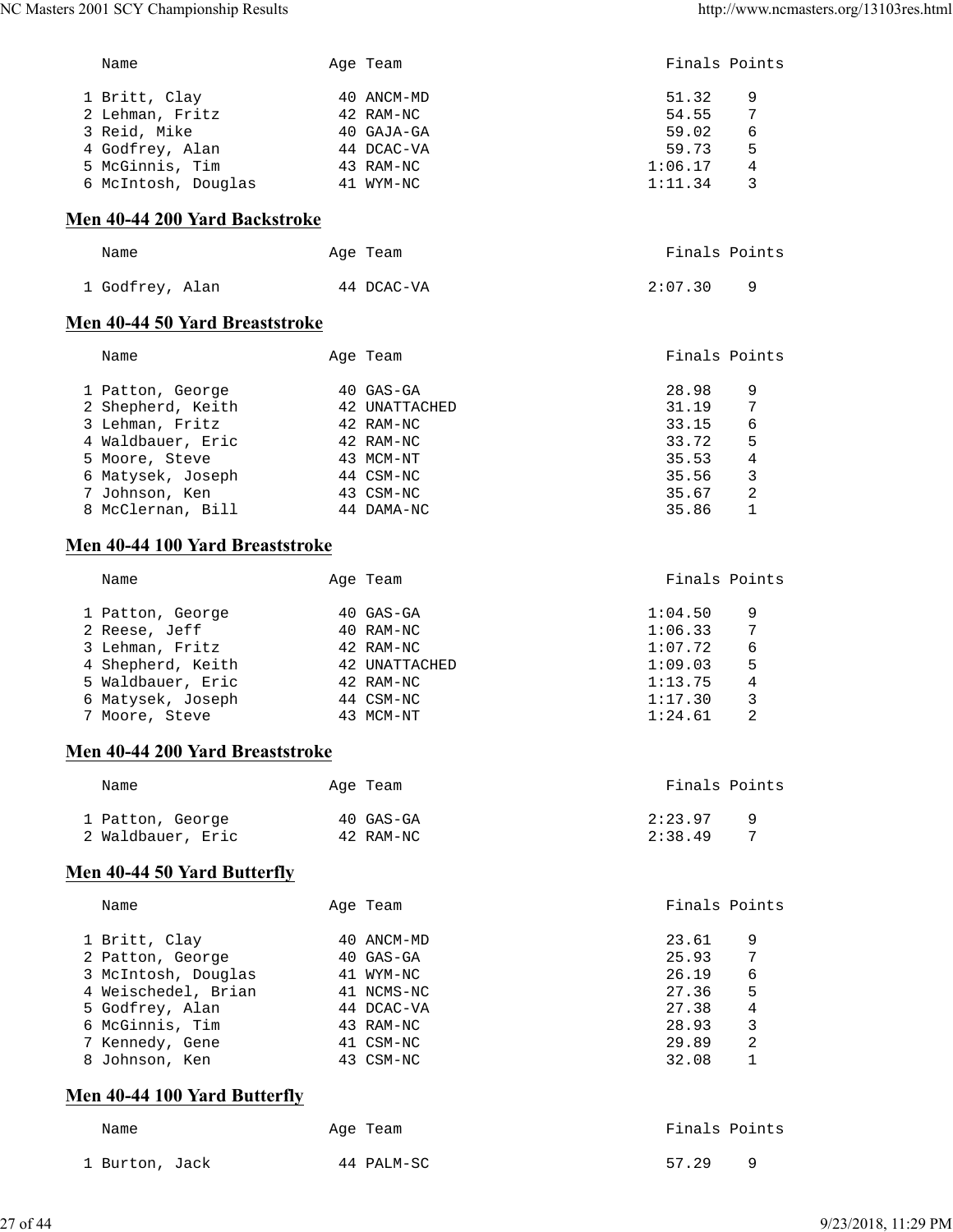| 2 Reid, Mike<br>3 Weischedel, Brian<br>4 Matysek, Joseph                                                                                                                                                                                                        | 40 GAJA-GA<br>41 NCMS-NC<br>44 CSM-NC                                                                                                              | 57.82<br>7<br>59.88<br>6<br>5<br>1:10.80                                                                                                                               |
|-----------------------------------------------------------------------------------------------------------------------------------------------------------------------------------------------------------------------------------------------------------------|----------------------------------------------------------------------------------------------------------------------------------------------------|------------------------------------------------------------------------------------------------------------------------------------------------------------------------|
| Men 40-44 200 Yard Butterfly                                                                                                                                                                                                                                    |                                                                                                                                                    |                                                                                                                                                                        |
| Name                                                                                                                                                                                                                                                            | Age Team                                                                                                                                           | Finals Points                                                                                                                                                          |
| 1 Burton, Jack                                                                                                                                                                                                                                                  | 44 PALM-SC                                                                                                                                         | 2:11.52<br>9                                                                                                                                                           |
| <b>Men 40-44 100 Yard IM</b>                                                                                                                                                                                                                                    |                                                                                                                                                    |                                                                                                                                                                        |
| Name                                                                                                                                                                                                                                                            | Age Team                                                                                                                                           | Finals Points                                                                                                                                                          |
| 1 Patton, George<br>2 Godfrey, Alan<br>3 Lehman, Fritz<br>4 Shepherd, Keith<br>5 Weischedel, Brian<br>6 McIntosh, Douglas<br>7 Kennedy, Gene<br>8 Johnson, Ken<br>9 Waldbauer, Eric<br>10 Matysek, Joseph<br>11 McClernan, Bill<br><b>Men 40-44 200 Yard IM</b> | 40 GAS-GA<br>44 DCAC-VA<br>42 RAM-NC<br>42 UNATTACHED<br>41 NCMS-NC<br>41 WYM-NC<br>41 CSM-NC<br>43 CSM-NC<br>42 RAM-NC<br>44 CSM-NC<br>44 DAMA-NC | 58.56<br>9<br>7<br>1:00.36<br>6<br>1:00.75<br>5<br>1:01.36<br>4<br>1:03.13<br>3<br>1:04.40<br>2<br>1:06.51<br>$\mathbf{1}$<br>1:10.57<br>1:10.98<br>1:11.04<br>1:19.73 |
| Name                                                                                                                                                                                                                                                            | Age Team                                                                                                                                           | Finals Points                                                                                                                                                          |
| 1 Godfrey, Alan<br>2 Patton, George<br>3 Shepherd, Keith<br>4 Meyer, Bill<br>5 Waldbauer, Eric<br>6 McIntosh, Douglas<br><b>Men 40-44 400 Yard IM</b>                                                                                                           | 44 DCAC-VA<br>40 GAS-GA<br>42 UNATTACHED<br>43 NCAM-NC<br>42 RAM-NC<br>41 WYM-NC                                                                   | 2:10.91<br>9<br>2:11.27<br>7<br>6<br>2:17.03<br>2:26.09<br>5<br>2:31.33<br>4<br>3<br>2:32.71                                                                           |
| Name                                                                                                                                                                                                                                                            | Age Team                                                                                                                                           | Finals Points                                                                                                                                                          |
| 1 Reese, Jeff<br>2 Matysek, Joseph                                                                                                                                                                                                                              | 40 RAM-NC<br>44 CSM-NC                                                                                                                             | 9<br>5:34.21<br>5:52.82<br>7                                                                                                                                           |
| Men 45-49 50 Yard Freestyle                                                                                                                                                                                                                                     |                                                                                                                                                    |                                                                                                                                                                        |
| Name                                                                                                                                                                                                                                                            | Age Team                                                                                                                                           | Finals Points                                                                                                                                                          |
| 1 Kurtzman, Andy<br>2 Facchine, Kevin<br>3 Dlesk, Richard<br>4 Murphy, Lee                                                                                                                                                                                      | 45 FMM-FL<br>45 RAM-NC<br>45 NCAM-NC<br>45 NCAM-NC                                                                                                 | 26.72<br>9<br>27.42<br>7<br>28.73<br>6<br>29.24<br>5                                                                                                                   |
| Men 45-49 100 Yard Freestyle                                                                                                                                                                                                                                    |                                                                                                                                                    |                                                                                                                                                                        |
| Name                                                                                                                                                                                                                                                            | Age Team                                                                                                                                           | Finals Points                                                                                                                                                          |
| 1 Facchine, Kevin<br>2 Carrow, Hill<br>3 Murphy, Lee<br>4 Dlesk, Richard                                                                                                                                                                                        | 45 RAM-NC<br>46 RAM-NC<br>45 NCAM-NC<br>45 NCAM-NC                                                                                                 | 53.88<br>9<br>57.08<br>7<br>1:06.68<br>6<br>5<br>1:07.06                                                                                                               |
| Men 45-49 200 Yard Freestyle                                                                                                                                                                                                                                    |                                                                                                                                                    |                                                                                                                                                                        |

Name Age Team Age Team Finals Points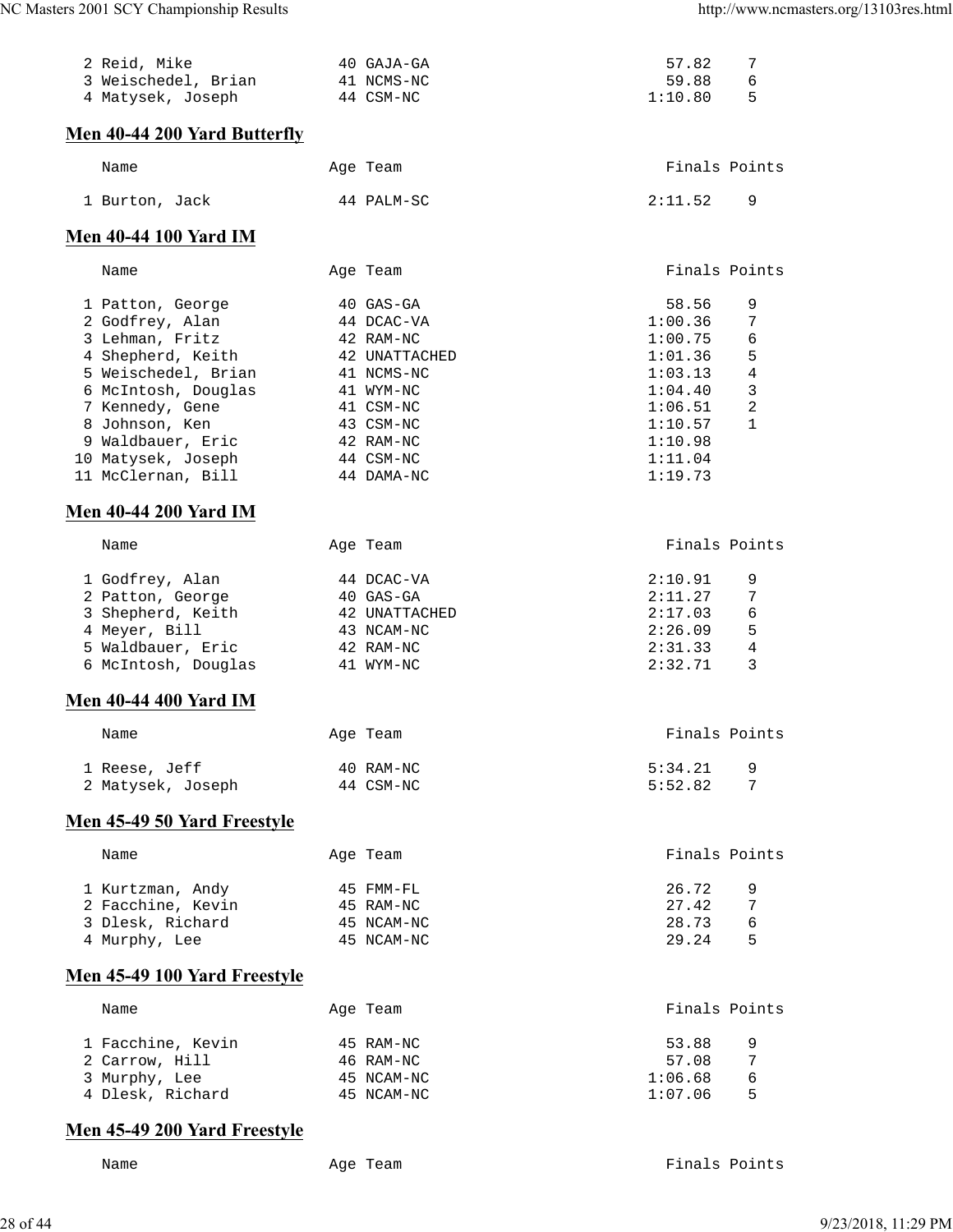| 1 Facchine, Kevin<br>2 Kurtzman, Andy<br>3 Dlesk, Richard<br>4 Murphy, Lee | 45 RAM-NC<br>45 FMM-FL<br>45 NCAM-NC<br>45 NCAM-NC | 1:59.29<br>2:11.78<br>2:31.54<br>2:33.88 | 9<br>7<br>6<br>5 |
|----------------------------------------------------------------------------|----------------------------------------------------|------------------------------------------|------------------|
| Men 45-49 500 Yard Freestyle                                               |                                                    |                                          |                  |
| Name                                                                       | Age Team                                           | Finals Points                            |                  |
| 1 Facchine, Kevin<br>45 RAM-NC                                             |                                                    | 5:31.91                                  | 9                |
| Men 45-49 1000 Yard Freestyle                                              |                                                    |                                          |                  |
| Name                                                                       | Age Team                                           | Finals Points                            |                  |
| 1 Facchine, Kevin                                                          | 45 RAM-NC                                          | 11:31.33                                 | 9                |
| <b>Men 45-49 50 Yard Backstroke</b>                                        |                                                    |                                          |                  |
| Name                                                                       | Age Team                                           | Finals Points                            |                  |
| 1 Murphy, Lee                                                              | 45 NCAM-NC                                         | 37.77                                    | 9                |
| Men 45-49 100 Yard Backstroke                                              |                                                    |                                          |                  |
| Name                                                                       | Age Team                                           | Finals Points                            |                  |
| 1 Murphy, Lee                                                              | 45 NCAM-NC                                         | 1:22.98                                  | 9                |
| Men 45-49 200 Yard Backstroke                                              |                                                    |                                          |                  |
| Name                                                                       | Age Team                                           | Finals Points                            |                  |
| 1 Murphy, Lee                                                              | 45 NCAM-NC                                         | 2:57.82                                  | 9                |
| Men 45-49 50 Yard Breaststroke                                             |                                                    |                                          |                  |
| Name                                                                       | Age Team                                           | Finals Points                            |                  |
| 1 Facchine, Kevin                                                          | 45 RAM-NC                                          | 34.28                                    | 9                |
| Men 45-49 50 Yard Butterfly                                                |                                                    |                                          |                  |
| Name                                                                       | Age Team                                           | Finals Points                            |                  |
| 1 Facchine, Kevin<br>2 Carrow, Hill<br>-- Murphy, Lee                      | 45 RAM-NC<br>46 RAM-NC<br>45 NCAM-NC               | 26.76<br>28.47<br>DQ                     | 9<br>7           |
| <b>Men 45-49 100 Yard Butterfly</b>                                        |                                                    |                                          |                  |
| Name                                                                       | Age Team                                           | Finals Points                            |                  |
| 1 Facchine, Kevin<br>2 Kurtzman, Andy                                      | 45 RAM-NC<br>45 FMM-FL                             | 1:00.02<br>1:04.65                       | 9<br>7           |
| <b>Men 45-49 200 Yard Butterfly</b>                                        |                                                    |                                          |                  |
| Name                                                                       | Age Team                                           | Finals Points                            |                  |
| 1 Carrow, Hill                                                             | 46 RAM-NC                                          | 2:28.82                                  | 9                |

# **Men 45-49 100 Yard IM**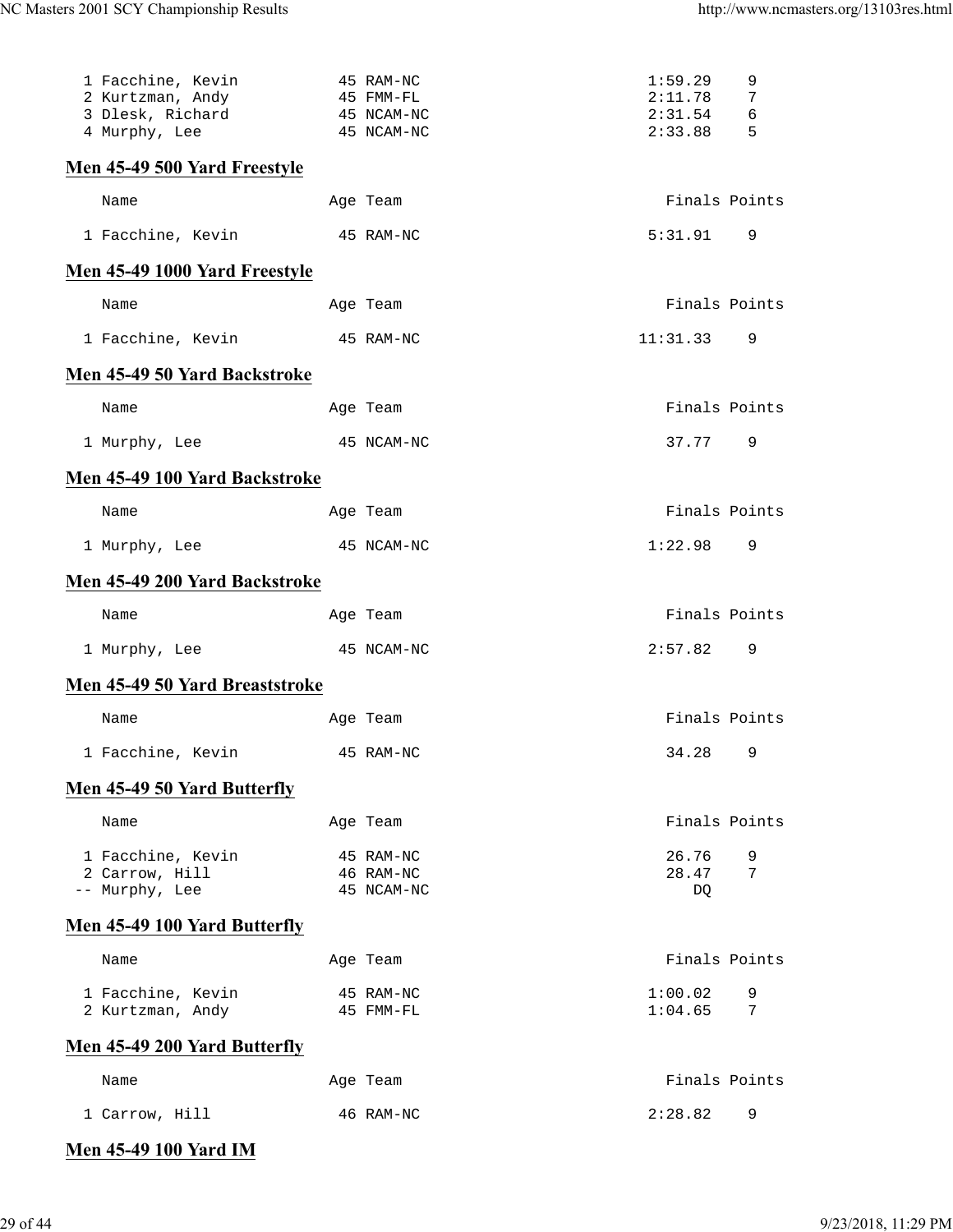| Name                                  | Age Team                | Finals Points      |               |
|---------------------------------------|-------------------------|--------------------|---------------|
| 1 Facchine, Kevin<br>2 Dlesk, Richard | 45 RAM-NC<br>45 NCAM-NC | 1:03.37<br>1:17.13 | 9<br>7        |
| <b>Men 45-49 200 Yard IM</b>          |                         |                    |               |
| Name                                  | Age Team                | Finals Points      |               |
| 1 Kurtzman, Andy                      | 45 FMM-FL               | 2:37.13            | 9             |
| <b>Men 45-49 400 Yard IM</b>          |                         |                    |               |
| Name                                  | Age Team                |                    | Finals Points |
| 1 Facchine, Kevin                     | 45 RAM-NC               | 5:02.93            | 9             |
| Men 50-54 50 Yard Freestyle           |                         |                    |               |
| Name                                  | Age Team                | Finals Points      |               |
| 1 Bober, Richard                      | 50 CSM-NC               | 26.09              | 9             |
| 2 Glotzer, Rob                        | 50 RAM-NC               | 26.77              | 7             |
| 3 Byers, Jerry                        | 53 UNATTACHED           | 33.02              | 6             |
| Men 50-54 100 Yard Freestyle          |                         |                    |               |
| Name                                  | Age Team                | Finals Points      |               |
| 1 Wilder, Hugh                        | 53 PALM-SC              | 54.39              | 9             |
| 2 Bober, Richard                      | 50 CSM-NC               | 55.77              | 7             |
| Men 50-54 200 Yard Freestyle          |                         |                    |               |
| Name                                  | Age Team                | Finals Points      |               |
| 1 Glotzer, Rob                        | 50 RAM-NC               | 2:24.00            | 9             |
| 2 Karpinos, Ralph                     | 51 NCAM-NC              | 2:59.88            | 7             |
| Men 50-54 500 Yard Freestyle          |                         |                    |               |
| Name                                  | Age Team                |                    | Finals Points |
| 1 Wilder, Hugh                        | 53 PALM-SC              | 5:38.34            | 9             |
| 2 Bober, Richard                      | 50 CSM-NC               | 5:53.35            | 7             |
| 3 Andrews, Chuck                      | 54 AM-SC                | 6:04.62            | 6             |
| Men 50-54 50 Yard Backstroke          |                         |                    |               |
| Name                                  | Age Team                |                    | Finals Points |
| 1 Wilder, Hugh                        | 53 PALM-SC              | 27.38              | 9             |
| 2 Stringer, Rick<br>3 Bober, Richard  | 51 VMST-VA              | 27.75<br>28.60     | 7<br>6        |
| 4 Karpinos, Ralph                     | 50 CSM-NC<br>51 NCAM-NC | 50.22              | 5             |
| Men 50-54 100 Yard Backstroke         |                         |                    |               |
|                                       |                         |                    |               |
| Name                                  | Age Team                |                    | Finals Points |
| 1 Wilder, Hugh                        | 53 PALM-SC              | 59.26              | 9             |
| 2 Stringer, Rick                      | 51 VMST-VA              | 1:00.16            | 7             |
| 3 Bober, Richard<br>4 Glass, Ernie    | 50 CSM-NC<br>51 CSM-NC  | 1:01.39<br>1:10.55 | 6<br>5        |
|                                       |                         |                    |               |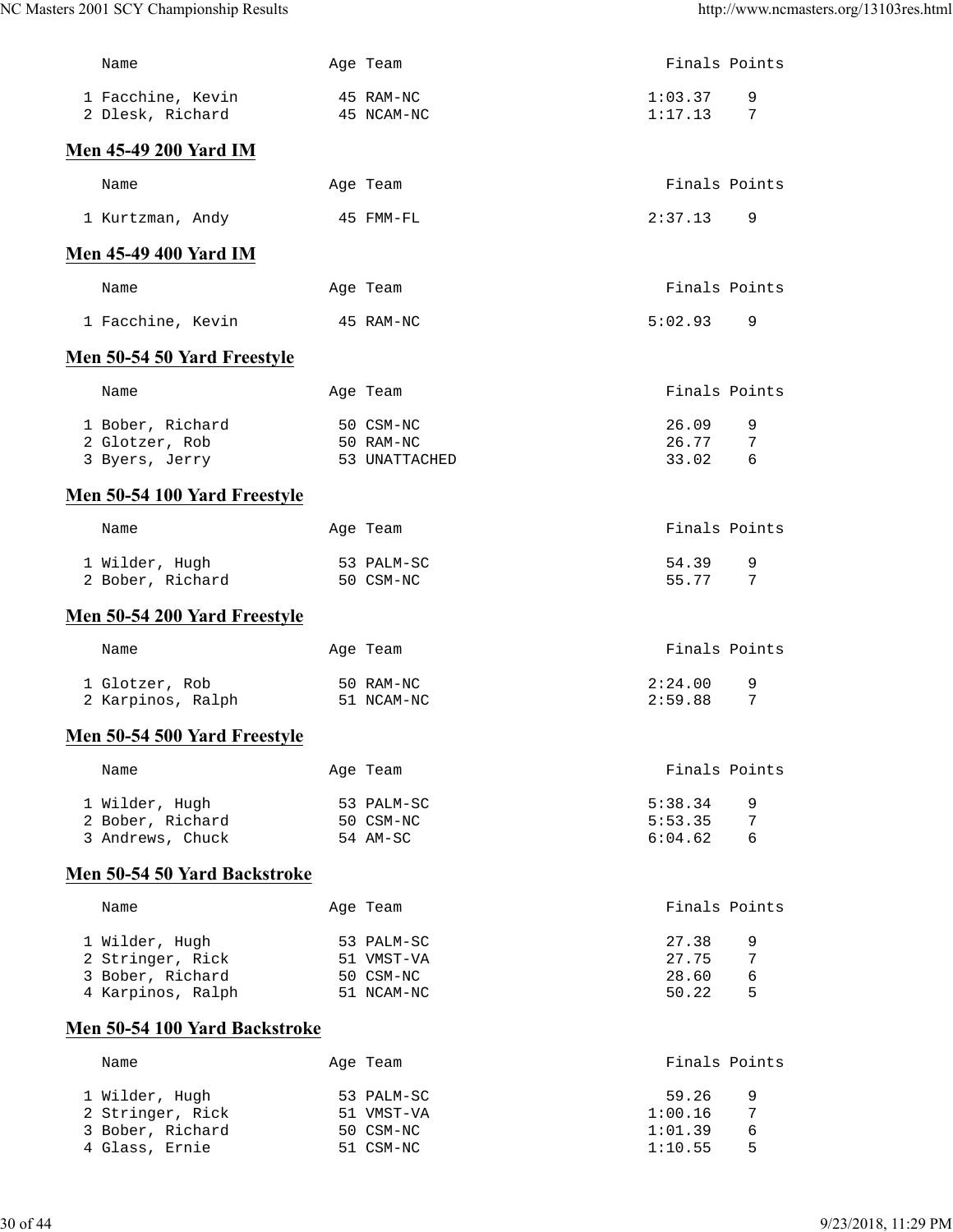## **Men 50-54 200 Yard Backstroke**

| Name                                                                       | Age Team                                               | Finals Points                            |                      |
|----------------------------------------------------------------------------|--------------------------------------------------------|------------------------------------------|----------------------|
| 1 Stringer, Rick<br>2 Wilder, Hugh<br>3 Bober, Richard<br>4 Andrews, Chuck | 51 VMST-VA<br>53 PALM-SC<br>50 CSM-NC<br>54 AM-SC      | 2:10.42<br>2:12.93<br>2:16.05<br>2:46.72 | 9<br>7<br>6<br>5     |
| <b>Men 50-54 50 Yard Breaststroke</b>                                      |                                                        |                                          |                      |
| Name                                                                       | Age Team                                               | Finals Points                            |                      |
| 1 Glotzer, Rob<br>2 Byers, Jerry                                           | 50 RAM-NC<br>53 UNATTACHED                             | 35.29<br>35.49                           | 9<br>7               |
| Men 50-54 100 Yard Breaststroke                                            |                                                        |                                          |                      |
| Name                                                                       | Age Team                                               | Finals Points                            |                      |
| 1 Byers, Jerry<br>2 Karpinos, Ralph 51 NCAM-NC                             | 53 UNATTACHED                                          | 1:18.30<br>1:39.45                       | 9<br>7               |
| Men 50-54 200 Yard Breaststroke                                            |                                                        |                                          |                      |
| Name                                                                       | Age Team                                               | Finals Points                            |                      |
| 1 Andrews, Chuck                                                           | 54 AM-SC                                               | 2:54.86                                  | 9                    |
| <b>Men 50-54 50 Yard Butterfly</b>                                         |                                                        |                                          |                      |
| Name                                                                       | Age Team                                               | Finals Points                            |                      |
| 1 Bober, Richard<br>2 Glass, Ernie<br>3 Glotzer, Rob                       | 50 CSM-NC<br>51 CSM-NC<br>50 RAM-NC                    | 28.19<br>28.57<br>29.61                  | 9<br>7<br>6          |
| Men 50-54 100 Yard Butterfly                                               |                                                        |                                          |                      |
| Name                                                                       | Age Team                                               | Finals Points                            |                      |
| 1 Glotzer, Rob<br>2 Karpinos, Ralph                                        | 50 RAM-NC<br>51 NCAM-NC                                | 1:10.38<br>1:45.21                       | 9<br>$7\phantom{.0}$ |
| <b>Men 50-54 200 Yard Butterfly</b>                                        |                                                        |                                          |                      |
| Name                                                                       | Age Team                                               | Finals Points                            |                      |
| 1 Andrews, Chuck                                                           | 54 AM-SC                                               | 2:44.25                                  | 9                    |
| Men 50-54 100 Yard IM                                                      |                                                        |                                          |                      |
| Name                                                                       | Age Team                                               | Finals Points                            |                      |
| 1 Stringer, Rick<br>2 Wilder, Hugh<br>3 Glotzer, Rob<br>4 Byers, Jerry     | 51 VMST-VA<br>53 PALM-SC<br>50 RAM-NC<br>53 UNATTACHED | 1:01.49<br>1:04.08<br>1:10.26<br>1:24.88 | 9<br>7<br>6<br>5     |
| <b>Men 50-54 200 Yard IM</b>                                               |                                                        |                                          |                      |
| Name                                                                       | Age Team                                               | Finals Points                            |                      |
| 1 Stringer, Rick                                                           | 51 VMST-VA                                             | 2:15.04                                  | 9                    |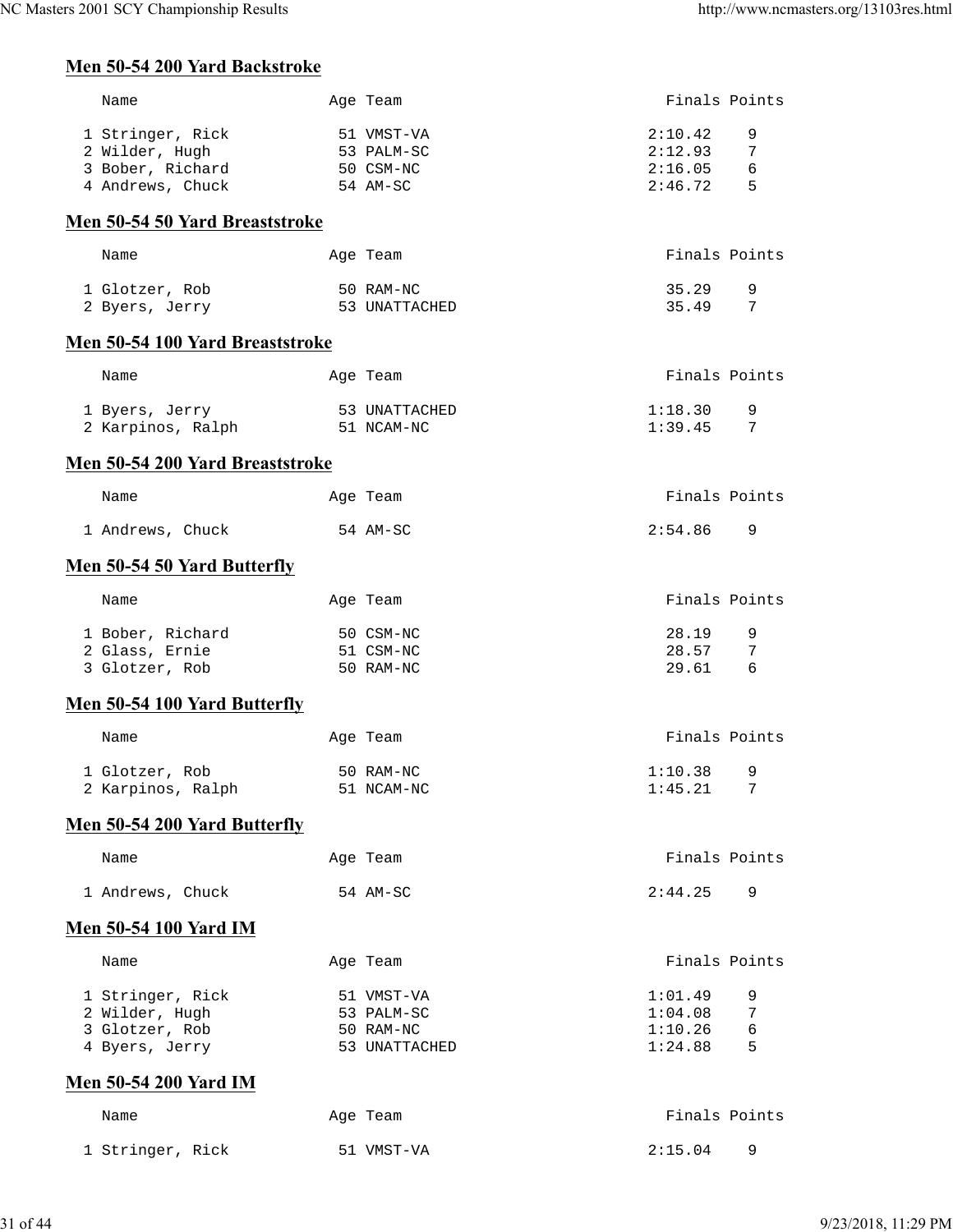| 2 Wilder, Hugh                       | 53 PALM-SC | 2:17.50  | 7             |
|--------------------------------------|------------|----------|---------------|
| 3 Andrews, Chuck                     | 54 AM-SC   | 2:32.76  | 6             |
| 4 Karpinos, Ralph                    | 51 NCAM-NC | 3:27.06  | 5             |
| Men 50-54 400 Yard IM                |            |          |               |
| Name                                 | Age Team   |          | Finals Points |
| 1 Stringer, Rick                     | 51 VMST-VA | 4:55.23  | 9             |
| 2 Wilder, Hugh                       | 53 PALM-SC | 5:05.56  | 7             |
| 3 Bober, Richard                     | 50 CSM-NC  | 5:23.59  | 6             |
| 4 Andrews, Chuck                     | 54 AM-SC   | 5:28.51  | 5             |
| Men 55-59 50 Yard Freestyle          |            |          |               |
| Name                                 | Age Team   |          | Finals Points |
|                                      |            |          |               |
| 1 White, Bernie                      | 57 CSM-NC  | 28.56    | 9             |
| 2 Enyart, James                      | 59 WYM-NC  | 32.61    | 7             |
| 3 Wycoff, Steve                      | 56 AM-SC   | 32.96    | 6             |
| 4 Baker, Frank                       | 59 NCAM-NC | 35.46    | 5             |
| Men 55-59 100 Yard Freestyle         |            |          |               |
| Name                                 | Age Team   |          | Finals Points |
|                                      |            |          |               |
| 1 Slaughter, James                   | 55 RAM-NC  | 1:17.14  | 9             |
| 2 Enyart, James                      | 59 WYM-NC  | 1:17.15  | 7             |
| Men 55-59 200 Yard Freestyle         |            |          |               |
| Name                                 | Age Team   |          | Finals Points |
|                                      |            |          |               |
| 1 White, Bernie                      | 57 CSM-NC  | 2:34.08  | 9             |
| 2 Slaughter, James                   | 55 RAM-NC  | 2:34.50  | 7             |
| 3 Enyart, James                      | 59 WYM-NC  | 2:50.96  | 6             |
| Men 55-59 500 Yard Freestyle         |            |          |               |
|                                      |            |          |               |
| Name                                 | Age Team   |          | Finals Points |
| 1 Poiletman, Robert                  | 57 GCAM-SC | 5:48.42  | 9             |
| 2 Slaughter, James                   | 55 RAM-NC  | 7:17.03  | 7             |
| 3 Enyart, James                      | 59 WYM-NC  | 7:48.33  | 6             |
| <b>Men 55-59 1000 Yard Freestyle</b> |            |          |               |
| Name                                 | Age Team   |          | Finals Points |
| 1 Slaughter, James                   | 55 RAM-NC  | 15:06.54 | 9             |
| 2 Enyart, James                      | 59 WYM-NC  | 15:59.93 | 7             |
| 3 Baker, Frank                       | 59 NCAM-NC | 17:54.60 | 6             |
|                                      |            |          |               |
| Men 55-59 50 Yard Backstroke         |            |          |               |
| Name                                 | Age Team   |          | Finals Points |
| 1 Fowler, Larry                      | 58 RAM-NC  | 36.06    | 9             |
| 2 Wycoff, Steve                      | 56 AM-SC   | 38.98    | 7             |
| 3 Baker, Frank                       | 59 NCAM-NC | 45.28    | 6             |
| 4 Slaughter, James                   | 55 RAM-NC  | 45.91    | 5             |
| 5 Enyart, James                      | 59 WYM-NC  | 49.58    | 4             |
| Men 55-59 100 Yard Backstroke        |            |          |               |
|                                      |            |          |               |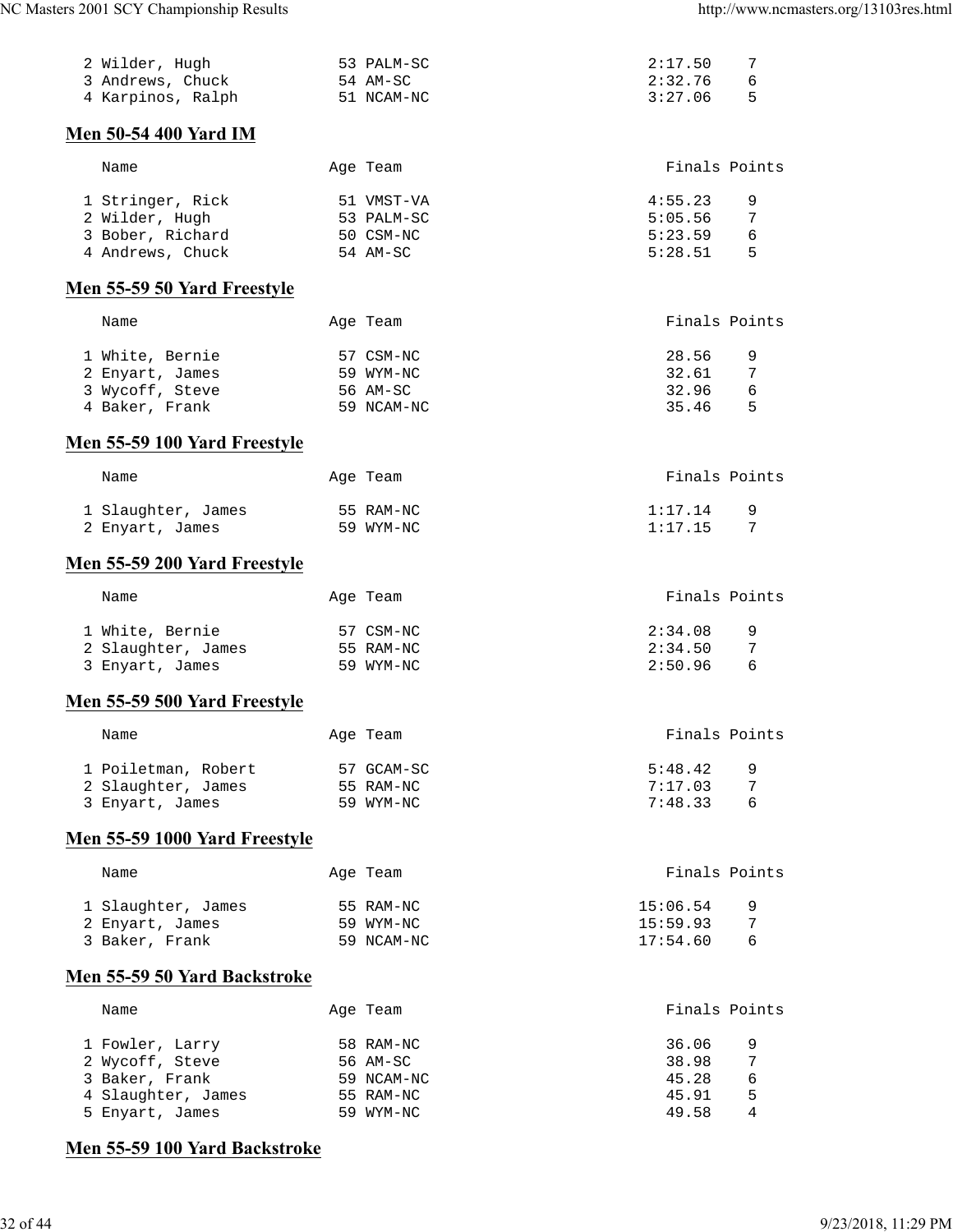| Name                                  | Age Team               |                    | Finals Points |
|---------------------------------------|------------------------|--------------------|---------------|
| 1 Fowler, Larry                       | 58 RAM-NC              | 1:18.57            | 9             |
| 2 White, Bernie                       | 57 CSM-NC              | 1:23.90            | 7             |
| 3 Enyart, James                       | 59 WYM-NC              | 1:53.82            | 6             |
| Men 55-59 200 Yard Backstroke         |                        |                    |               |
| Name                                  | Age Team               |                    | Finals Points |
| 1 Fowler, Larry                       | 58 RAM-NC              | 2:57.20            | 9             |
| Men 55-59 50 Yard Breaststroke        |                        |                    |               |
| Name                                  | Age Team               |                    | Finals Points |
| 1 Slaughter, James                    | 55 RAM-NC              | 36.86              | 9             |
| 2 Wycoff, Steve                       | 56 AM-SC               | 37.59              | 7             |
| 3 Enyart, James                       | 59 WYM-NC              | 52.74              | 6             |
| Men 55-59 100 Yard Breaststroke       |                        |                    |               |
| Name                                  | Age Team               |                    | Finals Points |
| 1 Wycoff, Steve                       | 56 AM-SC               | 1:22.24            | 9             |
| 2 Slaughter, James                    | 55 RAM-NC              | 1:25.48            | 7             |
| 3 Fowler, Larry                       | 58 RAM-NC              | 1:37.90            | 6             |
| Men 55-59 200 Yard Breaststroke       |                        |                    |               |
| Name                                  | Age Team               |                    | Finals Points |
| 1 Poiletman, Robert                   | 57 GCAM-SC             | 2:35.92            | 9             |
| 2 Wycoff, Steve                       | 56 AM-SC               | 3:08.79            | 7             |
| 3 Slaughter, James                    | 55 RAM-NC              | 3:10.64            | 6             |
| Men 55-59 50 Yard Butterfly           |                        |                    |               |
| Name                                  | Age Team               |                    | Finals Points |
| 1 White, Bernie                       | 57 CSM-NC              | 29.83              | 9             |
| <b>Men 55-59 100 Yard Butterfly</b>   |                        |                    |               |
| Name                                  | Age Team               |                    | Finals Points |
| 1 Poiletman, Robert                   | 57 GCAM-SC             | 58.60              | 9             |
| <b>Men 55-59 200 Yard Butterfly</b>   |                        |                    |               |
| Name                                  | Age Team               |                    | Finals Points |
| 1 Poiletman, Robert                   | 57 GCAM-SC             | 2:12.83            | 9             |
| <b>Men 55-59 100 Yard IM</b>          |                        |                    |               |
| Name                                  | Age Team               |                    | Finals Points |
| 1 Fowler, Larry                       | 58 RAM-NC              | 1:18.26            | 9             |
| 2 Wycoff, Steve                       | 56 AM-SC               | 1:19.52            | 7             |
| 3 Slaughter, James<br>4 Enyart, James | 55 RAM-NC<br>59 WYM-NC | 1:22.94<br>1:43.43 | 6<br>5        |
|                                       |                        |                    |               |

# **Men 55-59 200 Yard IM**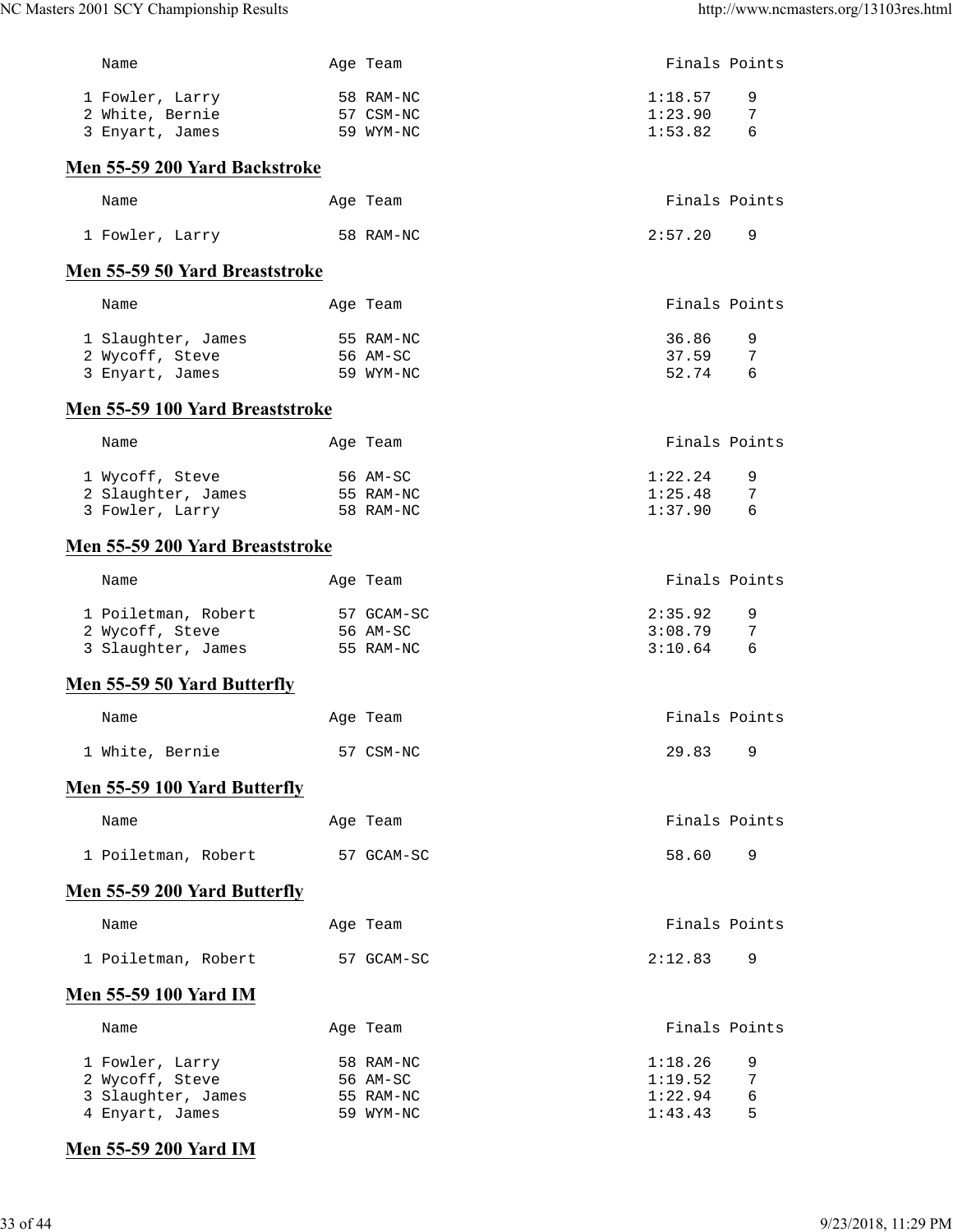| Name                                                                           | Age Team                                           | Finals Points                    |                           |
|--------------------------------------------------------------------------------|----------------------------------------------------|----------------------------------|---------------------------|
| 1 Wycoff, Steve<br>2 Slaughter, James<br>-- Fowler, Larry                      | 56 AM-SC<br>55 RAM-NC<br>58 RAM-NC                 | 2:55.48<br>3:12.55<br>DO.        | 9<br>7                    |
| Men 55-59 400 Yard IM                                                          |                                                    |                                  |                           |
| Name                                                                           | Age Team                                           | Finals Points                    |                           |
| 1 Poiletman, Robert                                                            | 57 GCAM-SC                                         | 4:59.75                          | 9                         |
| Men 60-64 50 Yard Freestyle                                                    |                                                    |                                  |                           |
| Name                                                                           | Age Team                                           | Finals Points                    |                           |
| 1 Clark, Jerry<br>2 Pinkerton, Rolffs<br>3 Goldstein, Simon<br>4 Stroupe, Mike | 63 CSM-NC<br>62 NCAM-NC<br>63 SMAC-NC<br>63 RAM-NC | 26.11<br>29.98<br>35.95<br>49.45 | 9<br>7<br>$\epsilon$<br>5 |
| Men 60-64 100 Yard Freestyle                                                   |                                                    |                                  |                           |
| Name                                                                           | Age Team                                           | Finals Points                    |                           |
| 1 Clark, Jerry<br>2 Macartney, Norman<br>3 Goldstein, Simon                    | 63 CSM-NC<br>62 SCMM-NC<br>63 SMAC-NC              | 58.38<br>1:19.59<br>1:23.03      | 9<br>7<br>6               |
| Men 60-64 200 Yard Freestyle                                                   |                                                    |                                  |                           |
| Name                                                                           | Age Team                                           | Finals Points                    |                           |
| 1 Clark, Jerry<br>2 Pinkerton, Rolffs 62 NCAM-NC                               | 63 CSM-NC                                          | 2:14.56<br>2:37.77               | 9<br>7                    |
| Men 60-64 500 Yard Freestyle                                                   |                                                    |                                  |                           |
| Name                                                                           | Age Team                                           | Finals Points                    |                           |
| 1 Clark, Jerry<br>2 Macartney, Norman                                          | 63 CSM-NC<br>62 SCMM-NC                            | 6:21.13<br>7:48.18               | 9<br>7                    |
| Men 60-64 1650 Yard Freestyle                                                  |                                                    |                                  |                           |
| Name                                                                           | Age Team                                           | Finals Points                    |                           |
| 1 Pinkerton, Rolffs                                                            | 62 NCAM-NC                                         | 23:56.53                         | 9                         |
| Men 60-64 50 Yard Backstroke                                                   |                                                    |                                  |                           |
| Name                                                                           | Age Team                                           | Finals Points                    |                           |
| 1 Pinkerton, Rolffs<br>2 Goldstein, Simon<br>3 Stroupe, Mike                   | 62 NCAM-NC<br>63 SMAC-NC<br>63 RAM-NC              | 38.70<br>41.57<br>1:15.40        | 9<br>7<br>6               |
| Men 60-64 100 Yard Backstroke                                                  |                                                    |                                  |                           |
| Name                                                                           | Age Team                                           | Finals Points                    |                           |
| 1 Macartney, Norman<br>2 Goldstein, Simon                                      | 62 SCMM-NC<br>63 SMAC-NC                           | 1:38.61<br>1:39.62               | 9<br>7                    |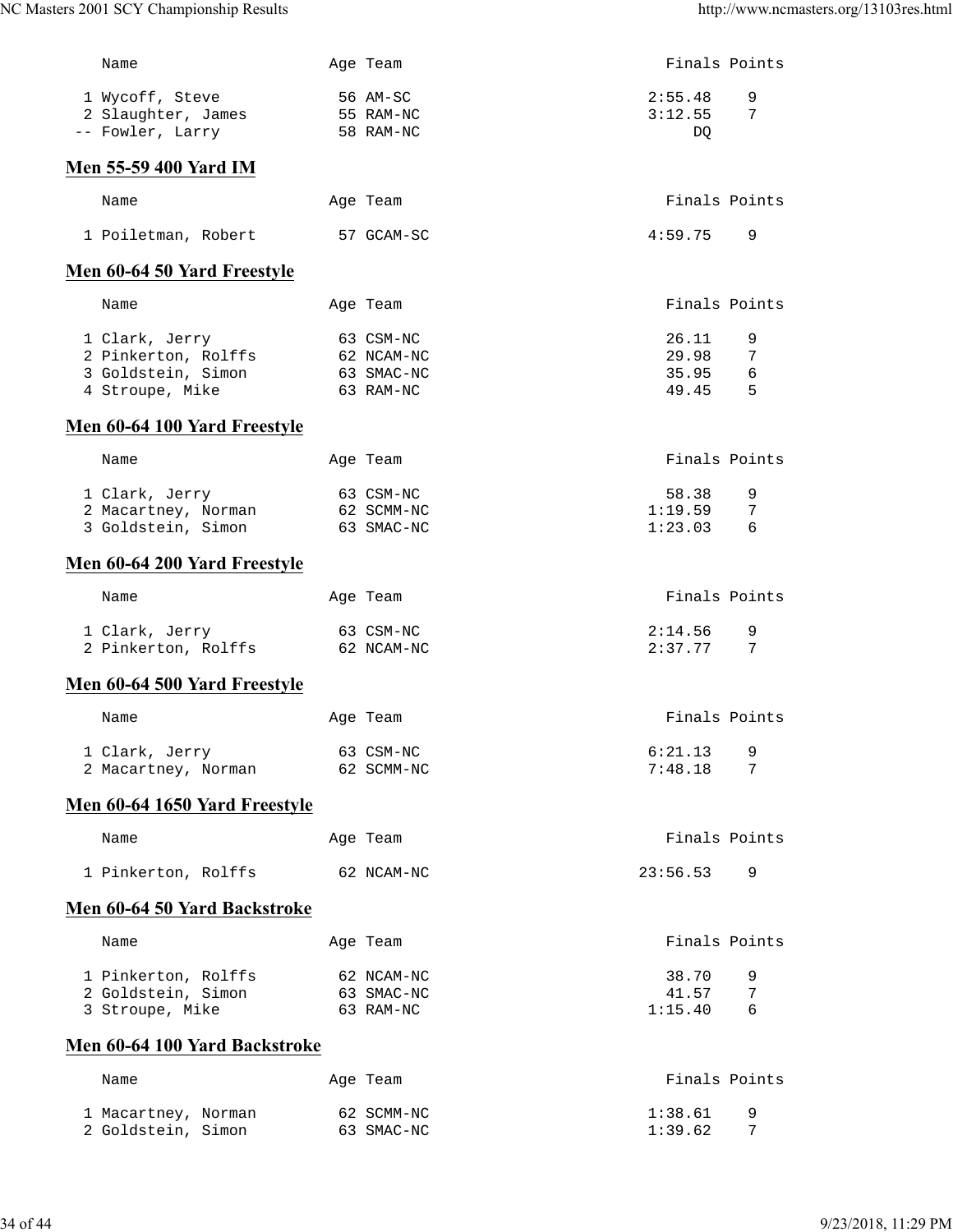# **Men 60-64 200 Yard Backstroke**

| Name                                                             | Age Team                               | Finals Points                 |             |
|------------------------------------------------------------------|----------------------------------------|-------------------------------|-------------|
| 1 Goldstein, Simon                                               | 63 SMAC-NC                             | 3:47.26                       | 9           |
| Men 60-64 50 Yard Breaststroke                                   |                                        |                               |             |
| Name                                                             | Age Team                               | Finals Points                 |             |
| 1 Clark, Jerry<br>2 Stroupe, Mike                                | 63 CSM-NC<br>63 RAM-NC                 | 38.44<br>1:18.37              | 9<br>7      |
| Men 60-64 100 Yard Breaststroke                                  |                                        |                               |             |
| Name                                                             | Age Team                               | Finals Points                 |             |
| 1 Macartney, Norman                                              | 62 SCMM-NC                             | 1:33.46                       | 9           |
| Men 60-64 50 Yard Butterfly                                      |                                        |                               |             |
| Name                                                             | Age Team                               | Finals Points                 |             |
| 1 Kitchell, Richard<br>2 Goldstein, Simon<br>3 Stroupe, Mike     | 60 PEAK-NC<br>63 SMAC-NC<br>63 RAM-NC  | 30.91<br>39.43<br>1:14.16     | 9<br>7<br>6 |
| Men 60-64 100 Yard Butterfly                                     |                                        |                               |             |
| Name                                                             | Age Team                               | Finals Points                 |             |
| 1 Kitchell, Richard<br>2 Macartney, Norman<br>3 Goldstein, Simon | 60 PEAK-NC<br>62 SCMM-NC<br>63 SMAC-NC | 1:09.62<br>1:40.30<br>1:47.31 | 9<br>7<br>6 |
| <b>Men 60-64 200 Yard Butterfly</b>                              |                                        |                               |             |
| Name                                                             | Age Team                               | Finals Points                 |             |
| 1 Kitchell, Richard<br>2 Macartney, Norman<br>3 Goldstein, Simon | 60 PEAK-NC<br>62 SCMM-NC<br>63 SMAC-NC | 2:48.09<br>4:09.54<br>4:27.05 | 9<br>7<br>6 |
| <b>Men 60-64 100 Yard IM</b>                                     |                                        |                               |             |
| Name                                                             | Age Team                               | Finals Points                 |             |
| 1 Goldstein, Simon<br>2 Stroupe, Mike                            | 63 SMAC-NC<br>63 RAM-NC                | 1:34.20<br>2:33.44            | 9<br>7      |
| <b>Men 60-64 200 Yard IM</b>                                     |                                        |                               |             |
| Name                                                             | Age Team                               | Finals Points                 |             |
| 1 Kitchell, Richard<br>2 Macartney, Norman                       | 60 PEAK-NC<br>62 SCMM-NC               | 2:44.06<br>3:22.38            | 9<br>7      |
| <b>Men 60-64 400 Yard IM</b>                                     |                                        |                               |             |
| Name                                                             | Age Team                               | Finals Points                 |             |
| 1 Macartney, Norman<br>2 Goldstein, Simon                        | 62 SCMM-NC<br>63 SMAC-NC               | 7:21.58<br>8:25.15            | 9<br>7      |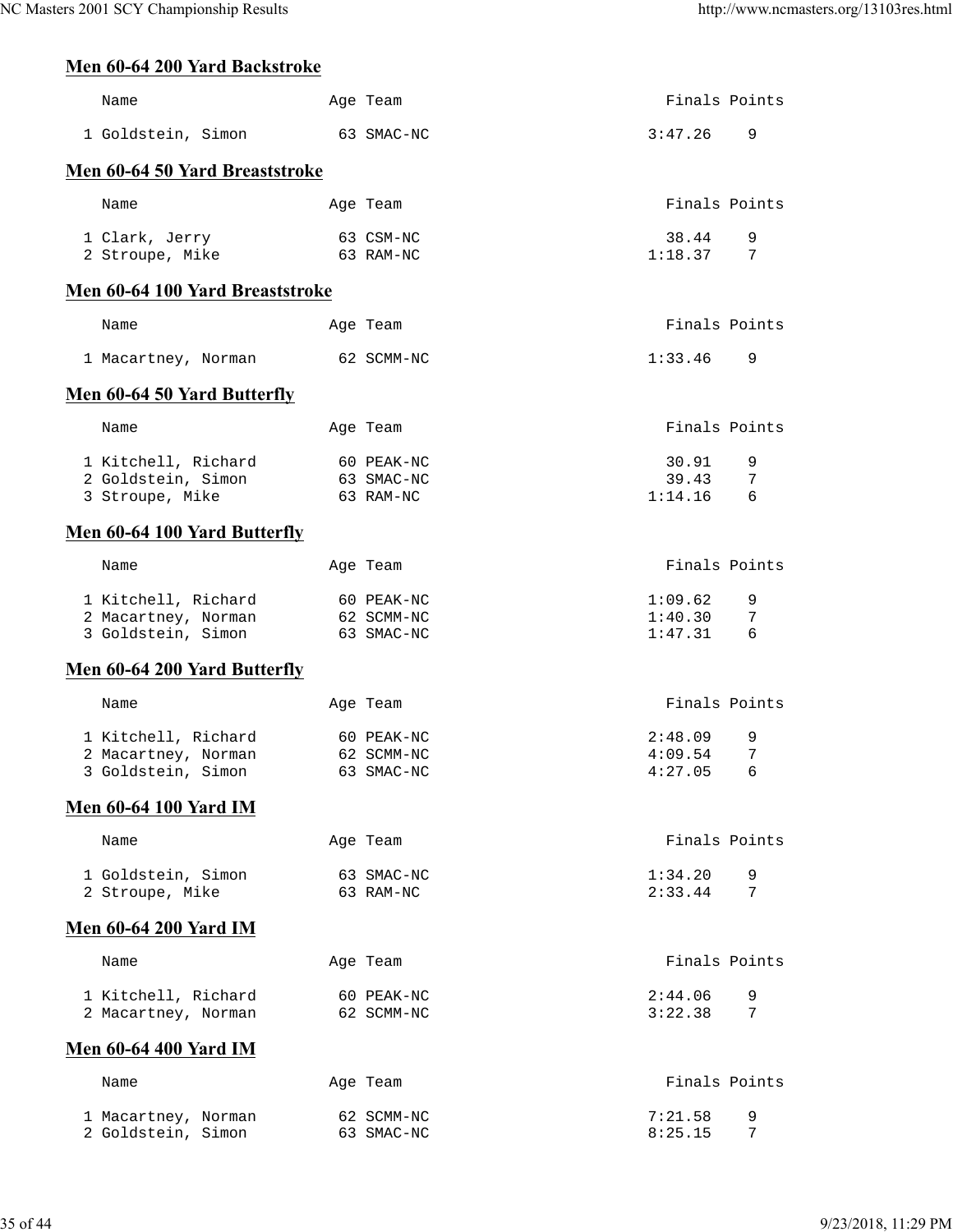## **Men 65-69 50 Yard Freestyle**

| Name                                 | Age Team                   | Finals Points    |                |
|--------------------------------------|----------------------------|------------------|----------------|
| 1 Marsil, John                       | 69 RAM-NC                  | 37.85            | 9              |
| 2 Shouse, W.D.                       | 67 UNATTACHED              | 41.98            | $\overline{7}$ |
| Men 65-69 200 Yard Freestyle         |                            |                  |                |
| Name                                 | Age Team                   | Finals Points    |                |
| 1 Marsil, John                       | 69 RAM-NC                  | 3:21.47          | 9              |
| Men 65-69 1000 Yard Freestyle        |                            |                  |                |
| Name                                 | Age Team                   | Finals Points    |                |
| 1 Fowle, David                       | 68 RAM-NC                  | 14:10.57         | 9              |
| Men 65-69 50 Yard Backstroke         |                            |                  |                |
| Name                                 | Age Team                   | Finals Points    |                |
| 1 Marsil, John<br>2 Shouse, W.D.     | 69 RAM-NC<br>67 UNATTACHED | 47.44<br>52.82 7 | 9              |
|                                      |                            |                  |                |
| Men 65-69 200 Yard Backstroke        |                            |                  |                |
| Name                                 | Age Team                   | Finals Points    |                |
| 1 Marsil, John                       | 69 RAM-NC                  | 3:45.89          | 9              |
| Men 65-69 50 Yard Breaststroke       |                            |                  |                |
| Name                                 | Age Team                   | Finals Points    |                |
| 1 Shouse, W.D.                       | 67 UNATTACHED              | 48.28            | 9              |
| Men 65-69 100 Yard Breaststroke      |                            |                  |                |
| Name                                 | Age Team                   | Finals Points    |                |
| 1 Shouse, W.D.                       | 67 UNATTACHED              | $1:37.86$ 9      |                |
| Men 65-69 200 Yard Breaststroke      |                            |                  |                |
| Name                                 | Age Team                   | Finals Points    |                |
| 1 Shouse, W.D.                       | 67 UNATTACHED              | 3:41.48          | 9              |
| <b>Men 65-69 100 Yard IM</b>         |                            |                  |                |
| Name                                 | Age Team                   | Finals Points    |                |
| 1 Shouse, W.D.                       | 67 UNATTACHED              | 1:50.59          | 9              |
| <b>Men 70-74 50 Yard Freestyle</b>   |                            |                  |                |
| Name                                 | Age Team                   | Finals Points    |                |
| 1 Kortheuer, John<br>2 Patrie, Lewis | 70 CSM-NC<br>72 PEAK-NC    | 27.63<br>34.79   | 9<br>7         |
|                                      |                            |                  |                |

## **Men 70-74 200 Yard Freestyle**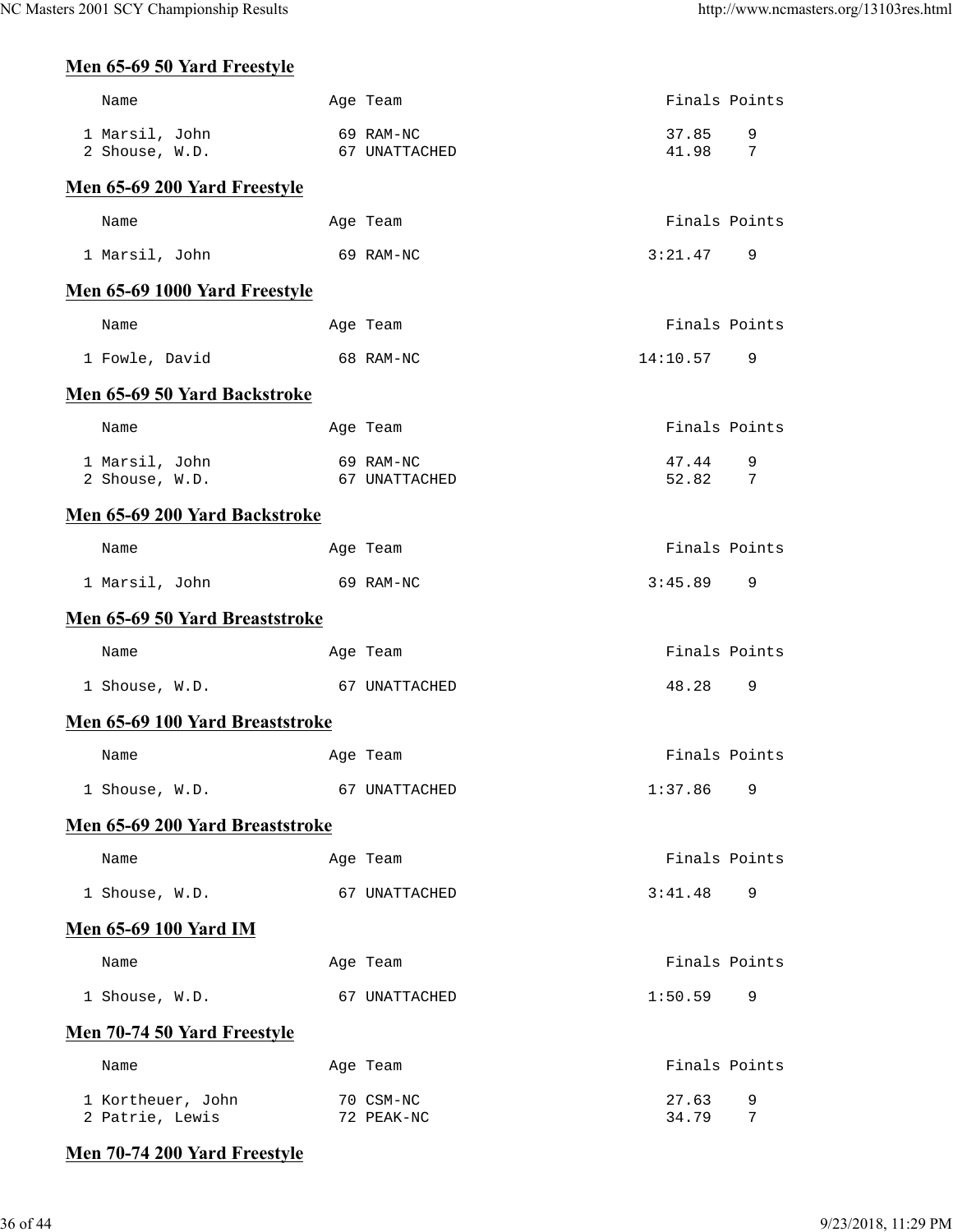| 72 PEAK-NC<br>3:20.61<br>1 Patrie, Lewis<br>9<br>4:26.83<br>7<br>2 Moore, Bobby<br>71 MCM-NT<br>Men 70-74 1000 Yard Freestyle<br>Finals Points<br>Name<br>Age Team<br>1 Moore, Bobby<br>71 MCM-NT<br>24:41.58<br>9<br>Men 70-74 1650 Yard Freestyle<br>Finals Points<br>Name<br>Age Team<br>30:30.74<br>1 Patrie, Lewis<br>72 PEAK-NC<br>9<br>Men 70-74 50 Yard Backstroke<br>Finals Points<br>Name<br>Age Team<br>70 CSM-NC<br>35.17<br>1 Kortheuer, John<br>9<br>Men 70-74 100 Yard Backstroke<br>Finals Points<br>Name<br>Age Team<br>2:28.08<br>1 Moore, Bobby<br>71 MCM-NT<br>9<br>Men 70-74 200 Yard Backstroke<br>Finals Points<br>Name<br>Age Team<br>5:22.59<br>1 Moore, Bobby<br>71 MCM-NT<br>9<br>Men 70-74 50 Yard Breaststroke<br>Finals Points<br>Name<br>Age Team<br>33.19<br>9<br>1 Kortheuer, John<br>70 CSM-NC<br>44.76 7<br>74 RAM-NC<br>2 Formo, Arnie<br>Men 70-74 100 Yard Breaststroke<br>Finals Points<br>Name<br>Age Team<br>1:15.24<br>1 Kortheuer, John<br>70 CSM-NC<br>9<br>1:37.88<br>7<br>2 Formo, Arnie<br>74 RAM-NC<br>Men 70-74 200 Yard Breaststroke<br>Finals Points<br>Name<br>Age Team<br>2:58.39<br>1 Kortheuer, John<br>70 CSM-NC<br>9<br>3:48.08<br>2 Formo, Arnie<br>74 RAM-NC<br>7<br>Men 70-74 50 Yard Butterfly<br>Finals Points<br>Name<br>Age Team<br>70 CSM-NC<br>31.14<br>9<br>1 Kortheuer, John<br>1:28.12<br>2 Moore, Bobby<br>71 MCM-NT<br>7 | Name | Age Team | Finals Points |  |
|-------------------------------------------------------------------------------------------------------------------------------------------------------------------------------------------------------------------------------------------------------------------------------------------------------------------------------------------------------------------------------------------------------------------------------------------------------------------------------------------------------------------------------------------------------------------------------------------------------------------------------------------------------------------------------------------------------------------------------------------------------------------------------------------------------------------------------------------------------------------------------------------------------------------------------------------------------------------------------------------------------------------------------------------------------------------------------------------------------------------------------------------------------------------------------------------------------------------------------------------------------------------------------------------------------------------------------------------------------------------------------------------------|------|----------|---------------|--|
|                                                                                                                                                                                                                                                                                                                                                                                                                                                                                                                                                                                                                                                                                                                                                                                                                                                                                                                                                                                                                                                                                                                                                                                                                                                                                                                                                                                                 |      |          |               |  |
|                                                                                                                                                                                                                                                                                                                                                                                                                                                                                                                                                                                                                                                                                                                                                                                                                                                                                                                                                                                                                                                                                                                                                                                                                                                                                                                                                                                                 |      |          |               |  |
|                                                                                                                                                                                                                                                                                                                                                                                                                                                                                                                                                                                                                                                                                                                                                                                                                                                                                                                                                                                                                                                                                                                                                                                                                                                                                                                                                                                                 |      |          |               |  |
|                                                                                                                                                                                                                                                                                                                                                                                                                                                                                                                                                                                                                                                                                                                                                                                                                                                                                                                                                                                                                                                                                                                                                                                                                                                                                                                                                                                                 |      |          |               |  |
|                                                                                                                                                                                                                                                                                                                                                                                                                                                                                                                                                                                                                                                                                                                                                                                                                                                                                                                                                                                                                                                                                                                                                                                                                                                                                                                                                                                                 |      |          |               |  |
|                                                                                                                                                                                                                                                                                                                                                                                                                                                                                                                                                                                                                                                                                                                                                                                                                                                                                                                                                                                                                                                                                                                                                                                                                                                                                                                                                                                                 |      |          |               |  |
|                                                                                                                                                                                                                                                                                                                                                                                                                                                                                                                                                                                                                                                                                                                                                                                                                                                                                                                                                                                                                                                                                                                                                                                                                                                                                                                                                                                                 |      |          |               |  |
|                                                                                                                                                                                                                                                                                                                                                                                                                                                                                                                                                                                                                                                                                                                                                                                                                                                                                                                                                                                                                                                                                                                                                                                                                                                                                                                                                                                                 |      |          |               |  |
|                                                                                                                                                                                                                                                                                                                                                                                                                                                                                                                                                                                                                                                                                                                                                                                                                                                                                                                                                                                                                                                                                                                                                                                                                                                                                                                                                                                                 |      |          |               |  |
|                                                                                                                                                                                                                                                                                                                                                                                                                                                                                                                                                                                                                                                                                                                                                                                                                                                                                                                                                                                                                                                                                                                                                                                                                                                                                                                                                                                                 |      |          |               |  |
|                                                                                                                                                                                                                                                                                                                                                                                                                                                                                                                                                                                                                                                                                                                                                                                                                                                                                                                                                                                                                                                                                                                                                                                                                                                                                                                                                                                                 |      |          |               |  |
|                                                                                                                                                                                                                                                                                                                                                                                                                                                                                                                                                                                                                                                                                                                                                                                                                                                                                                                                                                                                                                                                                                                                                                                                                                                                                                                                                                                                 |      |          |               |  |
|                                                                                                                                                                                                                                                                                                                                                                                                                                                                                                                                                                                                                                                                                                                                                                                                                                                                                                                                                                                                                                                                                                                                                                                                                                                                                                                                                                                                 |      |          |               |  |
|                                                                                                                                                                                                                                                                                                                                                                                                                                                                                                                                                                                                                                                                                                                                                                                                                                                                                                                                                                                                                                                                                                                                                                                                                                                                                                                                                                                                 |      |          |               |  |
|                                                                                                                                                                                                                                                                                                                                                                                                                                                                                                                                                                                                                                                                                                                                                                                                                                                                                                                                                                                                                                                                                                                                                                                                                                                                                                                                                                                                 |      |          |               |  |
|                                                                                                                                                                                                                                                                                                                                                                                                                                                                                                                                                                                                                                                                                                                                                                                                                                                                                                                                                                                                                                                                                                                                                                                                                                                                                                                                                                                                 |      |          |               |  |
|                                                                                                                                                                                                                                                                                                                                                                                                                                                                                                                                                                                                                                                                                                                                                                                                                                                                                                                                                                                                                                                                                                                                                                                                                                                                                                                                                                                                 |      |          |               |  |
|                                                                                                                                                                                                                                                                                                                                                                                                                                                                                                                                                                                                                                                                                                                                                                                                                                                                                                                                                                                                                                                                                                                                                                                                                                                                                                                                                                                                 |      |          |               |  |
|                                                                                                                                                                                                                                                                                                                                                                                                                                                                                                                                                                                                                                                                                                                                                                                                                                                                                                                                                                                                                                                                                                                                                                                                                                                                                                                                                                                                 |      |          |               |  |
|                                                                                                                                                                                                                                                                                                                                                                                                                                                                                                                                                                                                                                                                                                                                                                                                                                                                                                                                                                                                                                                                                                                                                                                                                                                                                                                                                                                                 |      |          |               |  |
|                                                                                                                                                                                                                                                                                                                                                                                                                                                                                                                                                                                                                                                                                                                                                                                                                                                                                                                                                                                                                                                                                                                                                                                                                                                                                                                                                                                                 |      |          |               |  |
|                                                                                                                                                                                                                                                                                                                                                                                                                                                                                                                                                                                                                                                                                                                                                                                                                                                                                                                                                                                                                                                                                                                                                                                                                                                                                                                                                                                                 |      |          |               |  |
|                                                                                                                                                                                                                                                                                                                                                                                                                                                                                                                                                                                                                                                                                                                                                                                                                                                                                                                                                                                                                                                                                                                                                                                                                                                                                                                                                                                                 |      |          |               |  |
|                                                                                                                                                                                                                                                                                                                                                                                                                                                                                                                                                                                                                                                                                                                                                                                                                                                                                                                                                                                                                                                                                                                                                                                                                                                                                                                                                                                                 |      |          |               |  |
|                                                                                                                                                                                                                                                                                                                                                                                                                                                                                                                                                                                                                                                                                                                                                                                                                                                                                                                                                                                                                                                                                                                                                                                                                                                                                                                                                                                                 |      |          |               |  |
|                                                                                                                                                                                                                                                                                                                                                                                                                                                                                                                                                                                                                                                                                                                                                                                                                                                                                                                                                                                                                                                                                                                                                                                                                                                                                                                                                                                                 |      |          |               |  |
|                                                                                                                                                                                                                                                                                                                                                                                                                                                                                                                                                                                                                                                                                                                                                                                                                                                                                                                                                                                                                                                                                                                                                                                                                                                                                                                                                                                                 |      |          |               |  |
|                                                                                                                                                                                                                                                                                                                                                                                                                                                                                                                                                                                                                                                                                                                                                                                                                                                                                                                                                                                                                                                                                                                                                                                                                                                                                                                                                                                                 |      |          |               |  |

# **Men 70-74 100 Yard IM**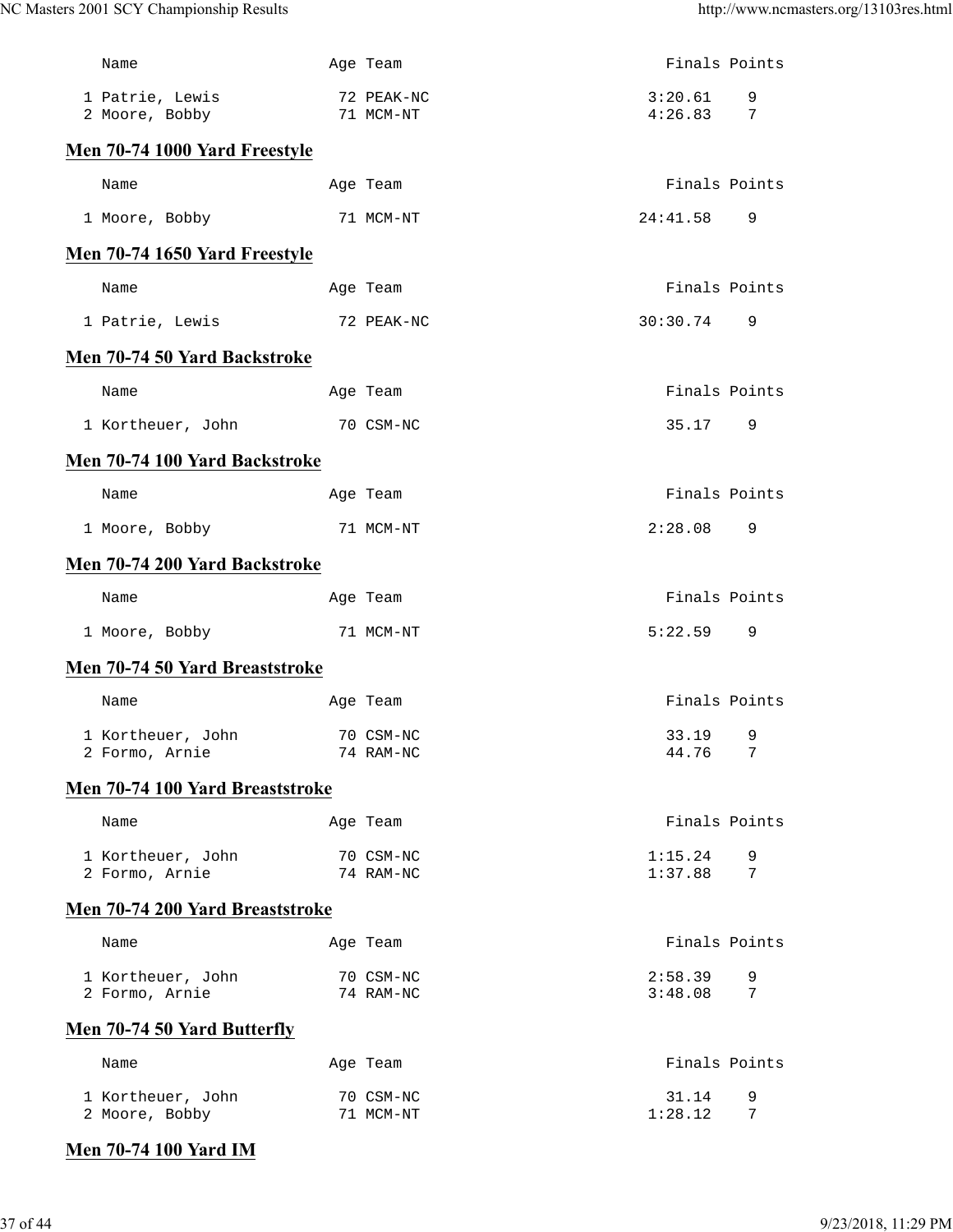| Name                            |            | Age Team   |          | Finals Points |
|---------------------------------|------------|------------|----------|---------------|
| 1 Moore, Bobby                  | 71 MCM-NT  |            | 3:01.52  | 9             |
| Men 75-79 100 Yard Freestyle    |            |            |          |               |
| Name                            |            | Age Team   |          | Finals Points |
| 1 Barnes, Calvin                | 77 VMST-VA |            | 1:24.80  | 9             |
| Men 75-79 200 Yard Freestyle    |            |            |          |               |
| Name                            |            | Age Team   |          | Finals Points |
| 1 Barnes, Calvin                | 77 VMST-VA |            | 3:10.20  | 9             |
| Men 75-79 500 Yard Freestyle    |            |            |          |               |
| Name                            |            | Age Team   |          | Finals Points |
| 1 Barnes, Calvin                | 77 VMST-VA |            | 8:25.23  | 9             |
| Men 75-79 1650 Yard Freestyle   |            |            |          |               |
| Name                            |            | Age Team   |          | Finals Points |
| 1 Boone, Vester                 | 75 AWSM-NC |            | 30:46.00 | 9             |
| Men 75-79 100 Yard Backstroke   |            |            |          |               |
| Name                            |            | Age Team   |          | Finals Points |
| 1 Barnes, Calvin                | 77 VMST-VA |            | 1:37.15  | 9             |
| Men 75-79 200 Yard Backstroke   |            |            |          |               |
| Name                            |            | Age Team   |          | Finals Points |
| 1 Barnes, Calvin                | 77 VMST-VA |            | 3:29.32  | 9             |
| Men 75-79 100 Yard Breaststroke |            |            |          |               |
| Name                            |            | Age Team   |          | Finals Points |
| 1 Boone, Vester                 |            | 75 AWSM-NC | 1:58.09  | 9             |
| Men 75-79 200 Yard Breaststroke |            |            |          |               |
| Name                            |            | Age Team   |          | Finals Points |
| 1 Boone, Vester                 |            | 75 AWSM-NC | 4:20.72  | 9             |
| <b>Men 75-79 100 Yard IM</b>    |            |            |          |               |
| Name                            |            | Age Team   |          | Finals Points |
| 1 Barnes, Calvin                |            | 77 VMST-VA | 1:42.38  | 9             |
| <b>Men 75-79 200 Yard IM</b>    |            |            |          |               |
| Name                            |            | Age Team   |          | Finals Points |
| 1 Boone, Vester                 |            | 75 AWSM-NC | 4:11.20  | 9             |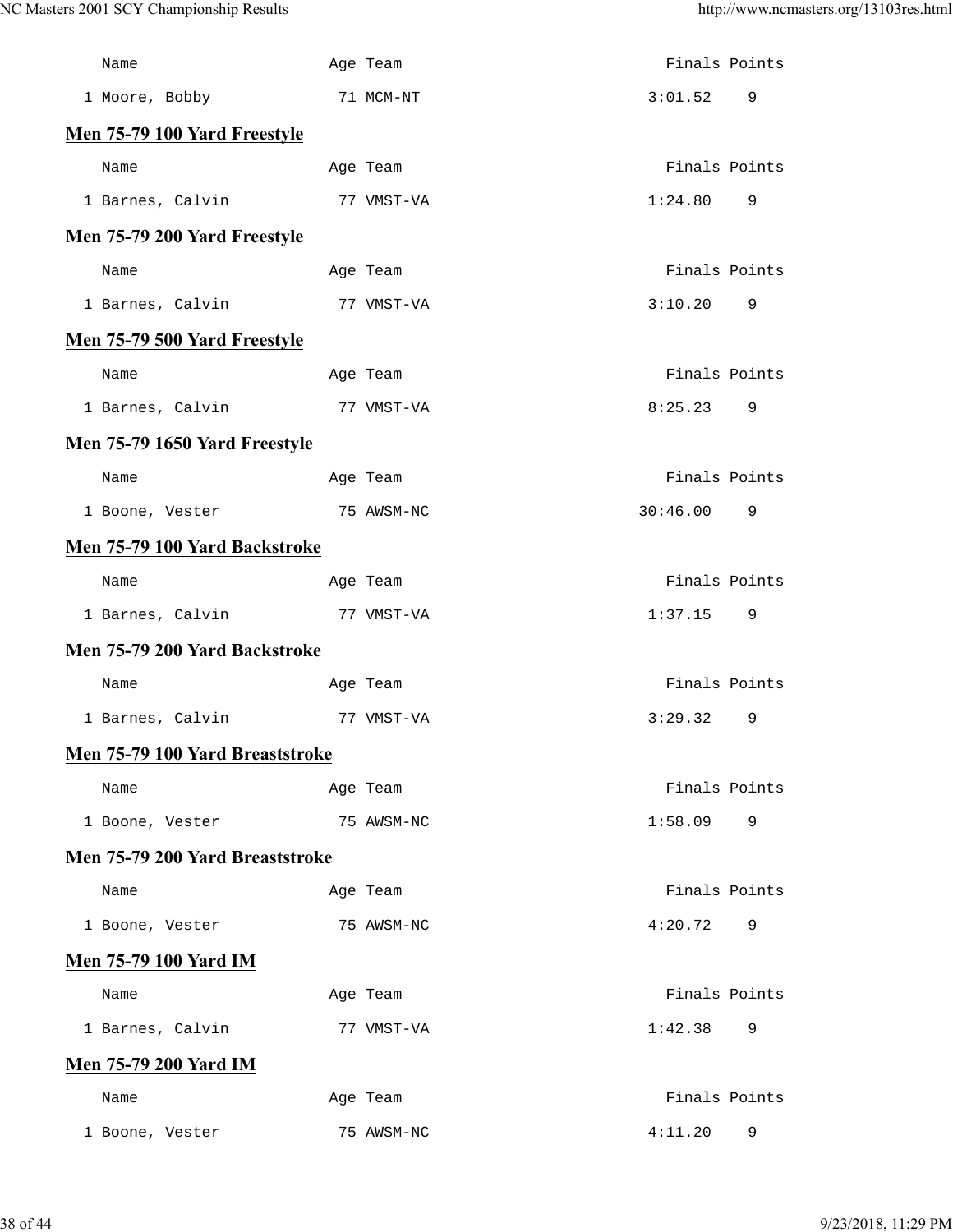Finals Points

## **Men 80-84 50 Yard Freestyle**

| Name                         | Age Team   | Finals Points |   |
|------------------------------|------------|---------------|---|
| 1 Girton, George             | 80 NCAM-NC | 56.39         | 9 |
| Men 80-84 50 Yard Backstroke |            |               |   |
| Name                         | Age Team   | Finals Points |   |
| 1 Girton, George             | 80 NCAM-NC | 1:01.96       | 9 |

## **RELAYS**

## **Women 19+ 200 Yard Freestyle Relay**

| Team                                                            |                                                | Finals Points |  |
|-----------------------------------------------------------------|------------------------------------------------|---------------|--|
| 1 NC WEST-NC 'A'<br>1) Tone, Stacey 28<br>3) LaCasse, Helena 24 | 2) Hagman, Heather 30<br>4) Glossop, Amanda 25 | $1:52.42$ 18  |  |

#### **Women 19+ 200 Yard Medley Relay**

| Team                           |                         | Finals Points |  |
|--------------------------------|-------------------------|---------------|--|
| 1 CHARLOTTE SWIMMASTERS-NC 'B' |                         | $2:20.46$ 18  |  |
| 1) Glossop, Amanda 25          | 2) Tone, Stacey 28      |               |  |
| 3) LaCasse, Helena 24          | 4) Feimster, Melissa 22 |               |  |

## **Women 25+ 200 Yard Freestyle Relay**

 $\Box$ 

| 1 NC EAST-NC 'A'                    | $1:46.62$ 18                         |                                     |
|-------------------------------------|--------------------------------------|-------------------------------------|
| 1) Mancini, Jennifer 25             | 2) Sullivan, Liz 27                  |                                     |
| 3) Riley, Jennifer 28               | 4) Waterston, Adrienne 34            |                                     |
| 2 NC EAST-NC 'B'                    | $1:54.41$ 14                         |                                     |
| 1) DeMilia, Mary 29                 | 2) Fairlee, Susan 26                 |                                     |
| 3) Dyble, Juli 25                   | 4) Tello, Adrienne 26                |                                     |
| 3 NORTH CAROLINA AOUATIC MASTERS-NC | 2:35.37<br>$^{\prime}$ A $^{\prime}$ | $\begin{array}{cc} 1.2 \end{array}$ |
| 1) Hogan, Patricia 31               | 2) Brooks, S.A.M. 57                 |                                     |
| 3) Cole, Cathy 54                   | 4) Mathews, Barbara 42               |                                     |

## **Women 25+ 400 Yard Freestyle Relay**

| Team                                    |                           | Finals Points |  |
|-----------------------------------------|---------------------------|---------------|--|
| 1 NORTH CAROLINA AOUATIC MASTERS-NC 'A' |                           | $4:09.58$ 18  |  |
| 1) Sullivan, Liz 27                     | 2) Hall, Virginia 28      |               |  |
| 3) Hogan, Patricia 31                   | 4) Geiss, Angelique 36    |               |  |
| 2 NC EAST-NC 'A'                        |                           | $4:20.34$ 14  |  |
| 1) Riley, Jennifer 28                   | 2) Springer, Margie 40    |               |  |
| 3) Duval, Michelle 31                   | 4) Waterston, Adrienne 34 |               |  |

## **Women 25+ 200 Yard Medley Relay**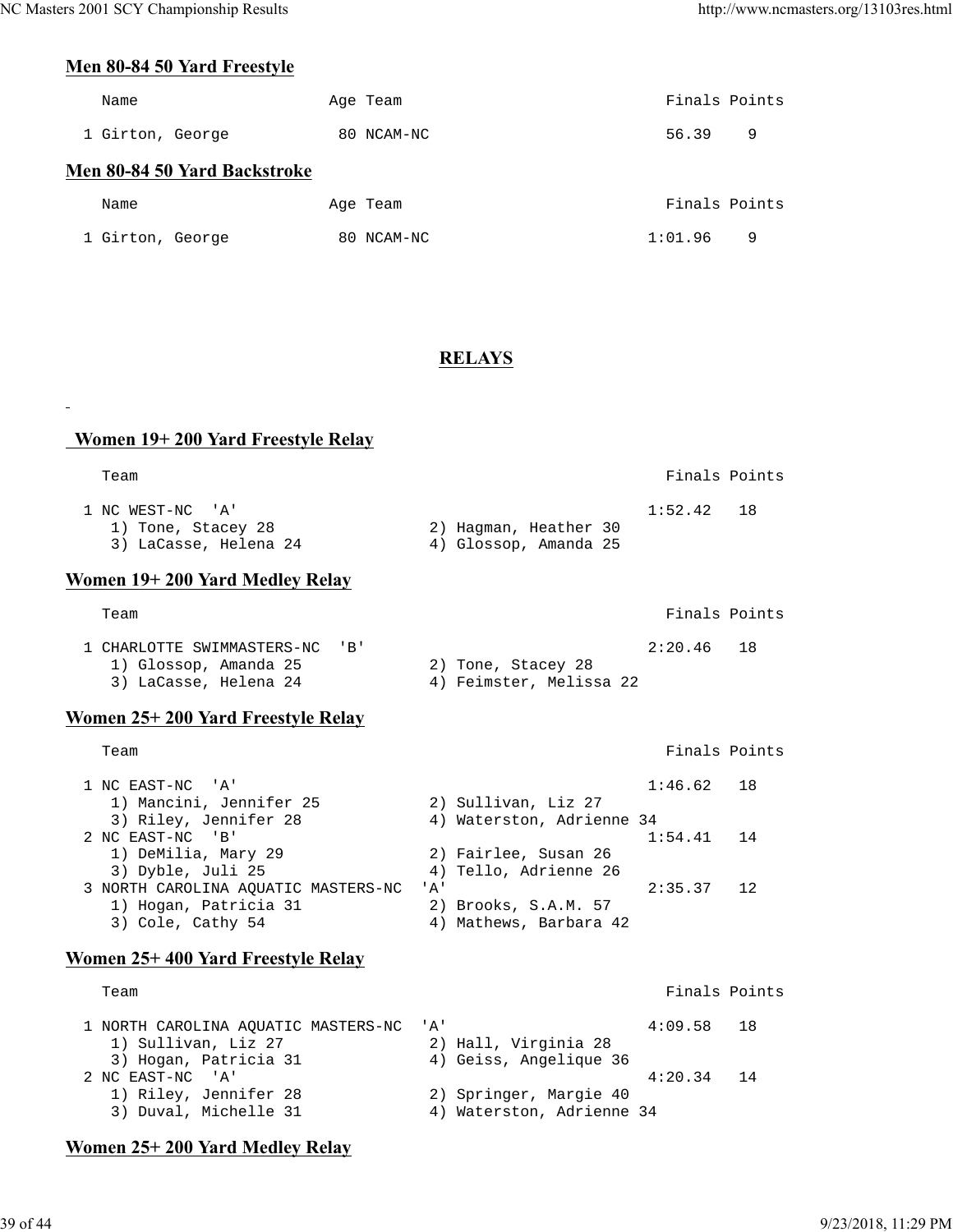1 NC EAST-NC 'B' 2:00.92 18 1) Mancini, Jennifer 25 2) Sullivan, Liz 27 3) Riley, Jennifer 28 (4) DeMilia, Mary 29 2 NORTH CAROLINA AQUATIC MASTERS-NC 'A' 2:14.36 14 1) Mistretta, Claire 37 2) Geiss, Angelique 36 3) Alexander, Janet 33 (4) Hall, Virginia 28 3 CHARLOTTE SWIMMASTERS-NC 'C' 2:57.11 12 1) Rogers, Jennie 48 2) Bredeson, Cami 31 3) Medearis, Rebecca 47 (4) Phillips, Rita 47 4 NORTH CAROLINA AQUATIC MASTERS-NC 'B' 2:59.36 10 1) Hogan, Patricia 31 2) Brooks, S.A.M. 57 3) Mathews, Barbara 42 4) Cole, Cathy 54 -- NC EAST-NC 'A' DQ **Women 35+ 200 Yard Medley Relay** Team Finals Points 1 CHARLOTTE SWIMMASTERS-NC 'A' 2:34.80 18<br>1) Mitchell, Jeannie 54 2) Coneys, Suznne 36 1) Mitchell, Jeannie 54 3) Tiska-Rivers, Patty 41 4) Kelly, Elaine 51 **Women 45+ 200 Yard Freestyle Relay** Team Finals Points 1 NC WEST-NC 'B' 2:40.07 18<br>
1) Kelly, Elaine 51 2) Phillips, Rita 47<br>
3) Pline, Elizabeth 46 4) Medearis, Rebecca 47 1) Kelly, Elaine 51 3) Pline, Elizabeth 46 **Women 55+ 200 Yard Medley Relay** Team Finals Points 1 NC EAST-NC 'C' 2:55.10 18<br>1) Blackwell, Ceil 60 2) Newell, Sally 63 1) Blackwell, Ceil 60 3) Stroupe, Dawn 62 4) Robbins-Bonitz, Suzanne 67 **Men 19+ 200 Yard Freestyle Relay** Team Finals Points 1 NC EAST-NC 'E' 1:32.57 18<br>1) Stringer, Sean 25 2) VanDerMeid, Matt 24 1) Stringer, Sean 25 2) VanDerMeid, Matt 24 3) Doan, Brian 30 4) Walter, Jason 24 **Men 19+ 400 Yard Freestyle Relay** Team Finals Points 1 NC EAST-NC 'A' 3:46.77 18<br>1) VanDerMeid, Matt 24 2) Shamlin, David 35<br>3) Hinkley, Scott 40 4) Walter, Jason 24 1) VanDerMeid, Matt 24 2) Shamlin, David 35 3) Hinkley, Scott 40 (4) Walter, Jason 24 **Men 19+ 200 Yard Medley Relay** Team Finals Points **Team** Finals Points **Property Internals** Points **Property Finals** Points 1 NC EAST-NC 'A' 1:50.60 18<br>1) Wilk, Tomasz 28 2) Stutts, David 28  $1)$  Wilk, Tomasz 28 3) Rudolph, Daniel 29 4) VanDerMeid, Matt 24

Team **Finals Points** 

## **Men 25+ 200 Yard Freestyle Relay**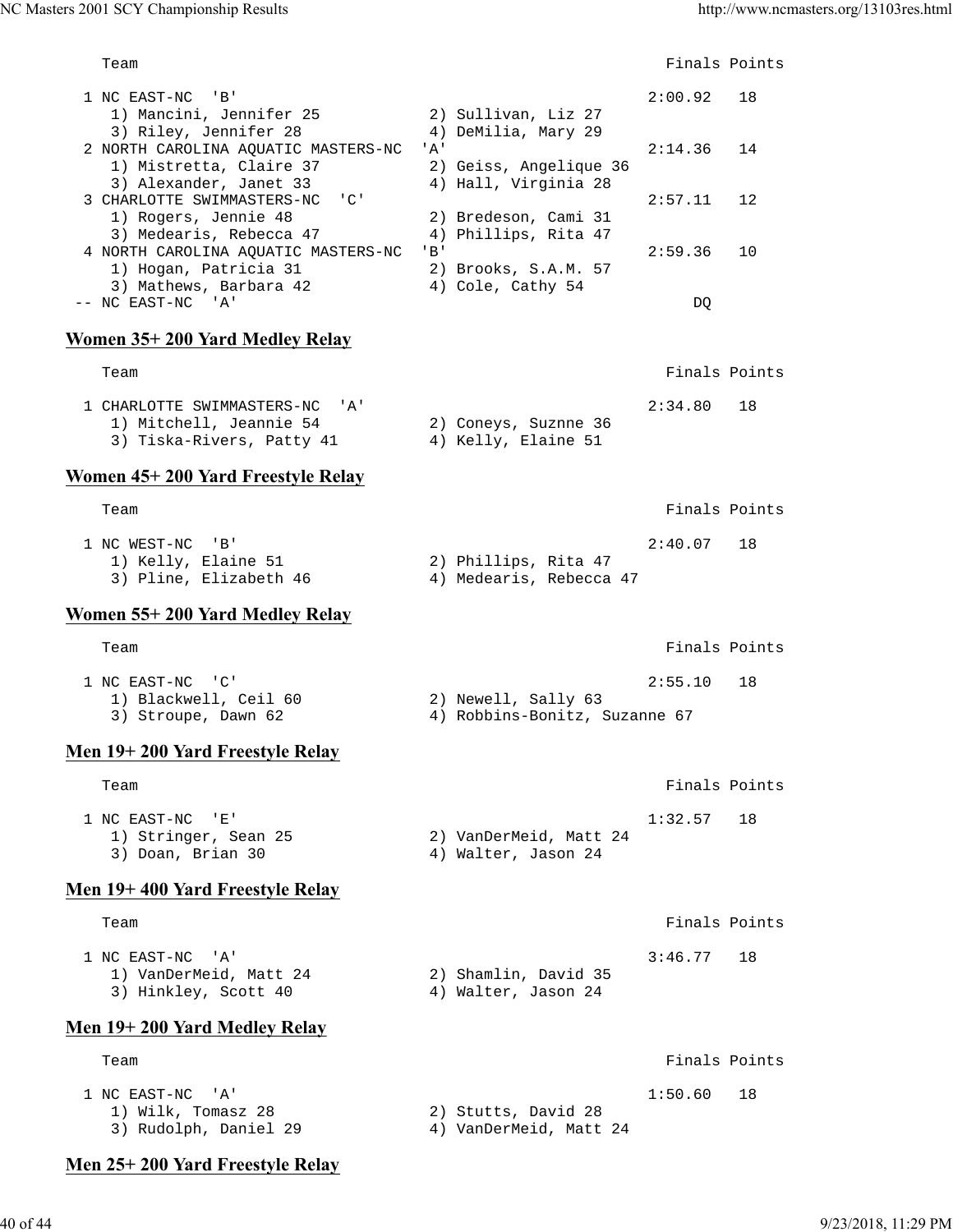Team **Finals Points**  1 NC EAST-NC 'D' 1:33.02 18 1) McGinnis, Tim 43 2) Weischedel, Brian 41 3) Oman, William 27 (4) Lower, Edward 35 2 NC EAST-NC 'C' 1:40.04 14<br>1) Shamlin, David 35 2) Kretz, Rusty 39 1:40.04 14<br>3) Hinkley Soott 40  $1)$  Shamlin, David 35<br> $\frac{1}{2}$  (10) 3) Hinkley, Scott 40 4) Redd, Robert 32 3 NC WEST-NC 'C' 1:45.75 12 1) Matysek, Joseph 44 2) Johnson, Ken 43 3) Glass, Ernie 51 4) Kucharski, Michael 33 -- NC EAST-NC 'F' DQ **Men 25+ 200 Yard Medley Relay** Team Finals Points 1 NC EAST-NC 'D' 1:44.26 18 1) Oman, William 27 2) Lower, Edward 35 1) Oman, William 27 (2) Lower, Edward 35<br>3) Weischedel, Brian 41 (4) McGinnis, Tim 43 **Men 35+ 200 Yard Freestyle Relay** Team Finals Points 1 NC WEST-NC 'A' 1:40.65 18<br>1) Smith, Jeffery 38 2) Robert, Fary 36 1) Smith, Jeffery 38 2) Robert, Fary 36 3) Bober, Richard 50 4) Kennedy, Gene 41 **Men 35+ 200 Yard Medley Relay** Team Finals Points 1 NC EAST-NC 'B' 1:47.41 18<br>1) Kretz, Rusty 39 2) Lehman, Fritz 42 1) Kretz, Rusty 39 3) McIntosh, Douglas 41 42<br>
The Scott 40 4 Hinkley, Scott 40<br>
All Hinkley, Scott 40 2 CHARLOTTE SWIMMASTERS-NC 'A' 2:05.30 14 1) Bober, Richard 50 2) Matysek, Joseph 44<br>
2) Seidler, Howard 39 30 4) Smith, Jeffery 38 3) Seidler, Howard 39 4) Smith, Jeffery 38 -- NC EAST-NC 'C' DQ **Men 45+ 200 Yard Freestyle Relay** Team **Finals Points**  1 NC EAST-NC 'A' 1:48.27 18 1) Facchine, Kevin 45 2) Glotzer, Rob 50 1) Facchine, Kevin 45 (2) Glotzer, Rob 50<br>3) Carrow, Hill 46 (4) Murphy, Lee 45 **Men 45+ 200 Yard Medley Relay** Team Finals Points **Finals** Points **Finals** Points 1 NORTH CAROLINA AQUATIC MASTERS-NC 'A' 2:02.30 18 1) Murphy, Lee 45 2) Karpinos, Ralph 51 3) Dlesk, Richard 45 4) Baker, Frank 59 **Men 55+ 200 Yard Freestyle Relay** Team Finals Points **Team** Finals Points **Properties**  1 NC WEST-NC 'B' 1:54.58 18 1) White, Bernie 57 2) Clark, Jerry 63 3) Kortheuer, John 70 (4) Kitchell, Richard 60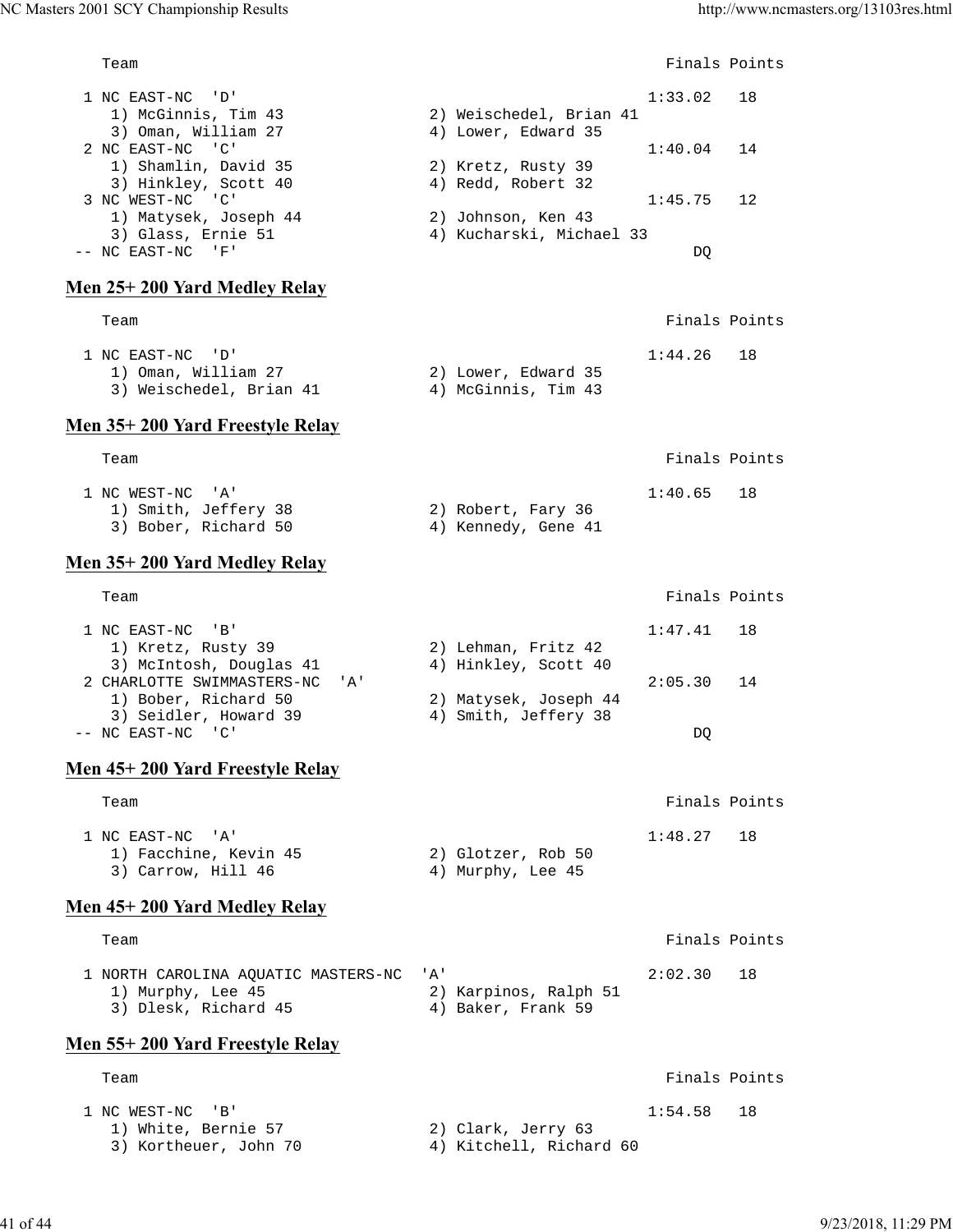## **Men 55+ 200 Yard Medley Relay**

| Team                                                                        |                                              | Finals Points |      |
|-----------------------------------------------------------------------------|----------------------------------------------|---------------|------|
| 1 CHARLOTTE SWIMMASTERS-NC 'B'<br>1) White, Bernie 57<br>3) Clark, Jerry 63 | 2) Kortheuer, John 70<br>4) Boone, Vester 75 | 2:32.03       | - 18 |

### **Mixed 19+ 200 Yard Freestyle Relay**

#### Team Finals Points

| 1 NC EAST-NC 'G'        |                        | $1:49.86$ 18 |    |
|-------------------------|------------------------|--------------|----|
| 1) McWilliams, Jenny 23 | 2) Gregory, Tracy 23   |              |    |
| 3) VanDerMeid, Matt 24  | 4) Kretz, Rusty 39     |              |    |
| 2 NC WEST-NC 'D'        |                        | $1:54.44$ 14 |    |
| 1) Feimster, Melissa 22 | 2) Mendendorp, Mark 23 |              |    |
| 3) Shapard, James 24    | 4) LaCasse, Helena 24  |              |    |
| 3 NC EAST-NC<br>- 'F'   |                        | 1:59.00      | 12 |
| 1) Walter, Jason 24     | 2) Sexauer, Tim 35     |              |    |
| 3) Davis, Cathy 36      | 4) Springer, Margie 40 |              |    |

## **Mixed 19+ 200 Yard Medley Relay**

Team Finals Points

| 1 NC EAST-NC 'E'          |                         | $2:03.48$ 18 |    |
|---------------------------|-------------------------|--------------|----|
| 1) McGinnis, Tim 43       | 2) Springer, Margie 40  |              |    |
| 3) Waterston, Adrienne 34 | 4) Walter, Jason 24     |              |    |
| 2 NC EAST-NC 'F'          |                         | $2:05.53$ 14 |    |
| 1) Fairlee, Susan 26      | 2) Gregory, Tracy 23    |              |    |
| 3) Hinkley, Scott 40      | 4) Redd, Robert 32      |              |    |
| 3 NC WEST-NC 'F'          |                         | 2:11.80      | 12 |
| 1) Mendendorp, Mark 23    | 2) Shapard, James 24    |              |    |
| 3) LaCasse, Helena 24     | 4) Gleichauf, Sabine 30 |              |    |

## **Mixed 25+ 200 Yard Freestyle Relay**

Team Finals Points

| 1 NC EAST-NC 'D'                    | 1:44.94                              | 1 R |
|-------------------------------------|--------------------------------------|-----|
| 1) Tello, Adrienne 26               | 2) Riley, Jennifer 28                |     |
| 3) Stringer, Sean 25                | 4) Doan, Brian 30                    |     |
| 2 NC EAST-NC 'C'                    | 1:46.48                              | 14  |
| 1) Duval, Michelle 31               | 2) Boshoff, Alton 32                 |     |
| 3) Redd, Robert 32                  | 4) Waterston, Adrienne 34            |     |
| 3 NC WEST-NC 'C'                    | 1:51.26                              | 12  |
| 1) Glossop, Amanda 25               | 2) Tone, Stacey 28                   |     |
| 3) Kucharski, Michael 33            | 4) Seidler, Howard 39                |     |
| 4 NORTH CAROLINA AOUATIC MASTERS-NC | 1:53.01<br>$'$ B $'$                 | 1 O |
| 1) Dlesk, Richard 45                | 2) Mistretta, Claire 37              |     |
| 3) Alexander, Janet 33              | 4) Meyer, Bill 43                    |     |
| 5 NORTH CAROLINA AOUATIC MASTERS-NC | $^{\prime}$ C $^{\prime}$<br>2:01.23 | 8   |
| 1) Baker, Frank 59                  | 2) Hogan, Patricia 31                |     |
| 3) Hall, Virginia 28                | Murphy, Lee 45<br>4)                 |     |

## **Mixed 25+ 200 Yard Medley Relay**

| Team                                |                        | Finals Points |  |
|-------------------------------------|------------------------|---------------|--|
| 1 NC EAST-NC 'D'                    |                        | $1:49.43$ 18  |  |
| 1) Stringer, Sean 25                | 2) Doan, Brian 30      |               |  |
| 3) Mancini, Jennifer 25             | 4) Riley, Jennifer 28  |               |  |
| 2 VIRGINIA MASTERS SWIM TEAM-VA 'A' |                        | $1:59.27$ 14  |  |
| 1) Malsbury, David 39               | 2) Frawley, Tabitha 27 |               |  |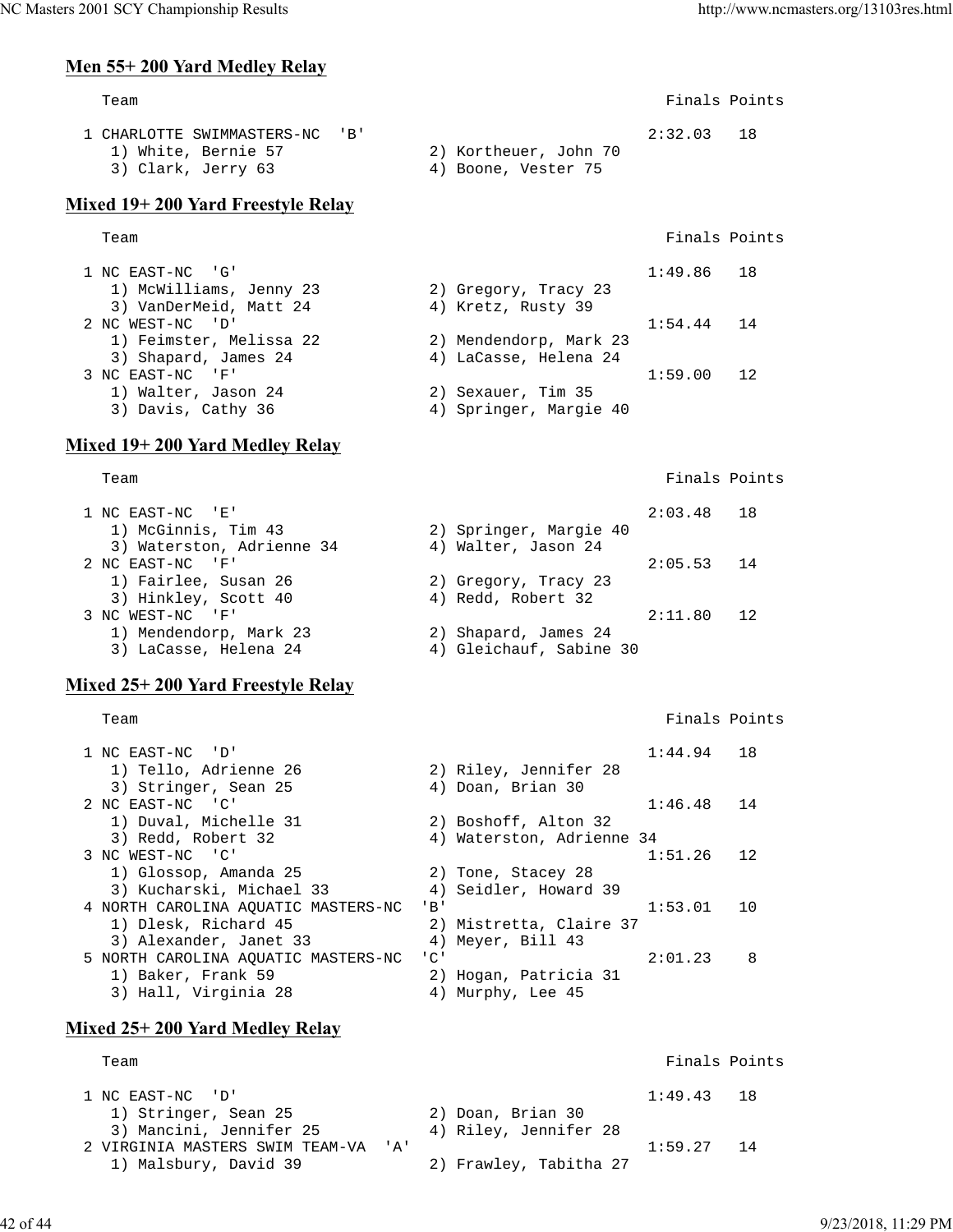| 3) Haas, William 38      | 4) Romash, Manon 25   |         |       |
|--------------------------|-----------------------|---------|-------|
| 3 NC WEST-NC 'E'         |                       | 2:01.03 | 12    |
| 1) Hagman, Heather 30    | 2) Glossop, Amanda 25 |         |       |
| 3) Smith, Jeffery 38     | 4) Robert, Fary 36    |         |       |
| 4 NC WEST-NC 'D'         |                       | 2:02.93 | ີ 1 N |
| 1) Tone, Stacey 28       | 2) Rock, Jennifer 33  |         |       |
| 3) Kucharski, Michael 33 | 4) Seidler, Howard 39 |         |       |
|                          |                       |         |       |

#### **Mixed 35+ 200 Yard Freestyle Relay**

| Team                    |                      | Finals Points |
|-------------------------|----------------------|---------------|
| 1 NC EAST-NC 'B'        |                      | $1:47.86$ 18  |
| 1) McIntosh, Douglas 41 | 2) Lehman, Fritz 42  |               |
| 3) Geiss, Angelique 36  | 4) Stott, Kim 42     |               |
| 2 NC EAST-NC 'E'        |                      | $1:56.67$ 14  |
| 1) Hinkley, Scott 40    | 2) Shamlin, David 35 |               |
| 3) McClernan, Candy 40  | 4) Sutton, Miriam 43 |               |

### **Mixed 35+ 200 Yard Medley Relay**

Team Finals Points **Team** Finals Points **Property Intervals** Points **Property Finals** Points

| 1 NC EAST-NC 'B'                    | $1:55.53$ 18              |     |
|-------------------------------------|---------------------------|-----|
| 1) Lehman, Fritz 42                 | 2) Kretz, Rusty 39        |     |
| 3) Stott, Kim 42                    | 4) Geiss, Angelique 36    |     |
| 2 NC WEST-NC 'B'                    | 2:17.41                   | 14  |
| 1) Coneys, Suznne 36                | 2) Tiska-Rivers, Patty 41 |     |
| 3) Matysek, Joseph 44               | 4) Kennedy, Gene 41       |     |
| 3 NC EAST-NC 'G'                    | 2:26.24                   | 12. |
| 1) Sexauer, Tim 35                  | 2) Davis, Cathy 36        |     |
| 3) Waldbauer, Eric 42               | 4) McClernan, Candy 40    |     |
| 4 NORTH CAROLINA AOUATIC MASTERS-NC | 2:41.67<br>' A'           | 10  |
| 1) Murphy, Lee 45                   | 2) Dlesk, Richard 45      |     |
| 3) Mathews, Barbara 42              | Cole, Cathy 54<br>4)      |     |

## **Mixed 45+ 200 Yard Freestyle Relay**

Team Finals Points **Team** Finals Points **Property Intervals** Points **Property Finals** Points

| 1 NC WEST-NC 'A'                    |                         | 2:01.00 18   |    |
|-------------------------------------|-------------------------|--------------|----|
| 1) Pline, Elizabeth 46              | 2) Rogers, Jennie 48    |              |    |
| 3) Clark, Jerry 63                  | 4) White, Bernie 57     |              |    |
| 2 NC WEST-NC 'B'                    |                         | $2:09.75$ 14 |    |
| 1) Mitchell, Jeannie 54             | 2) Medearis, Rebecca 47 |              |    |
| 3) Bober, Richard 50                | 4) Kortheuer, John 70   |              |    |
| 3 NORTH CAROLINA AOUATIC MASTERS-NC | <u>י A</u> י            | 3:11.40      | 12 |
| 1) Girton, George 80                | 2) Brooks, S.A.M. 57    |              |    |
| 3) Cole, Cathy 54                   | 4) Karpinos, Ralph 51   |              |    |

## **Mixed 45+ 200 Yard Medley Relay**

#### Team **Finals Points** 1 NC WEST-NC 'A' 2:11.49 18<br>1) Bober, Richard 50 2) Glass, Ernie 51 1) Bober, Richard 50 2) Glass, Ernie 51 3) Amick, Beverly 46 4) Pline, Elizabeth 46 2 NC EAST-NC 'A' 2:12.52 14 1) Carrow, Hill 46 2) Glotzer, Rob 50 3) Sargeant, Pat 47 (4) Braswell, Barbara 49 3 NC WEST-NC 'C' 3 NC WEST-NC 'C' 2:24.60 12 1) Clark, Jerry 63 2) White, Bernie 57 3) Medearis, Rebecca 47 4) Rogers, Jennie 48

## **Mixed 55+ 200 Yard Freestyle Relay**